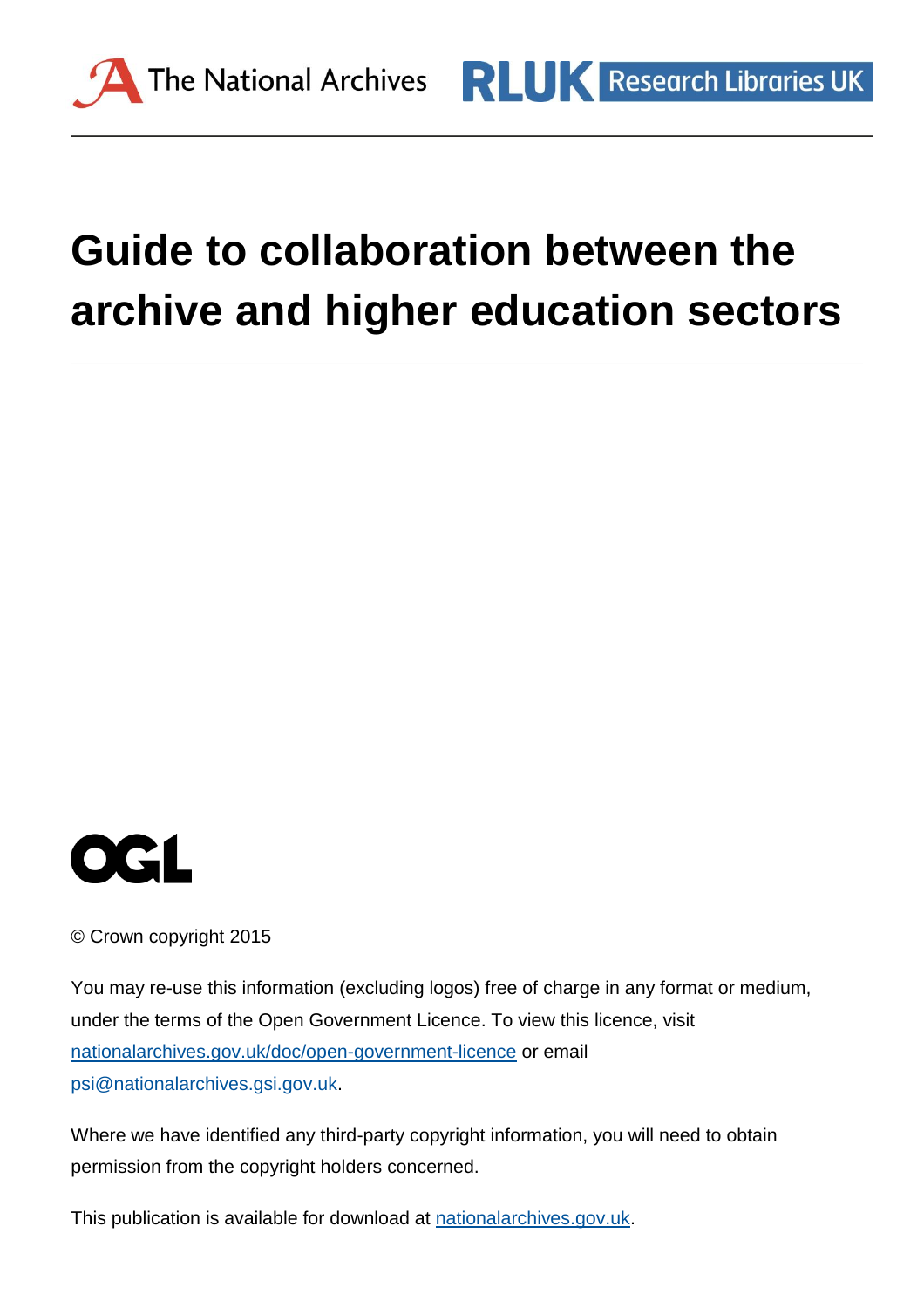# **Contents**

| $\mathbf 1$    |     |                                                                                 |  |  |
|----------------|-----|---------------------------------------------------------------------------------|--|--|
|                | 1.1 |                                                                                 |  |  |
|                | 1.2 |                                                                                 |  |  |
| 2              |     |                                                                                 |  |  |
|                | 2.1 |                                                                                 |  |  |
|                | 2.2 |                                                                                 |  |  |
|                | 2.3 |                                                                                 |  |  |
| 3              |     |                                                                                 |  |  |
|                | 3.1 |                                                                                 |  |  |
|                | 3.2 |                                                                                 |  |  |
|                | 3.3 |                                                                                 |  |  |
|                | 3.4 |                                                                                 |  |  |
| $\overline{4}$ |     |                                                                                 |  |  |
|                | 4.1 |                                                                                 |  |  |
|                | 4.2 |                                                                                 |  |  |
|                | 4.3 |                                                                                 |  |  |
|                | 4.4 | Sources of funding.<br>43                                                       |  |  |
| 5              |     |                                                                                 |  |  |
|                | 5.1 | Why is it important to understand the difference in the way that activities are |  |  |
|                |     |                                                                                 |  |  |
|                | 5.2 |                                                                                 |  |  |
|                | 5.2 |                                                                                 |  |  |
|                | 5.3 | Evaluating collaborative activities: finding common ground 51                   |  |  |
|                | 5.4 |                                                                                 |  |  |
| 6              |     |                                                                                 |  |  |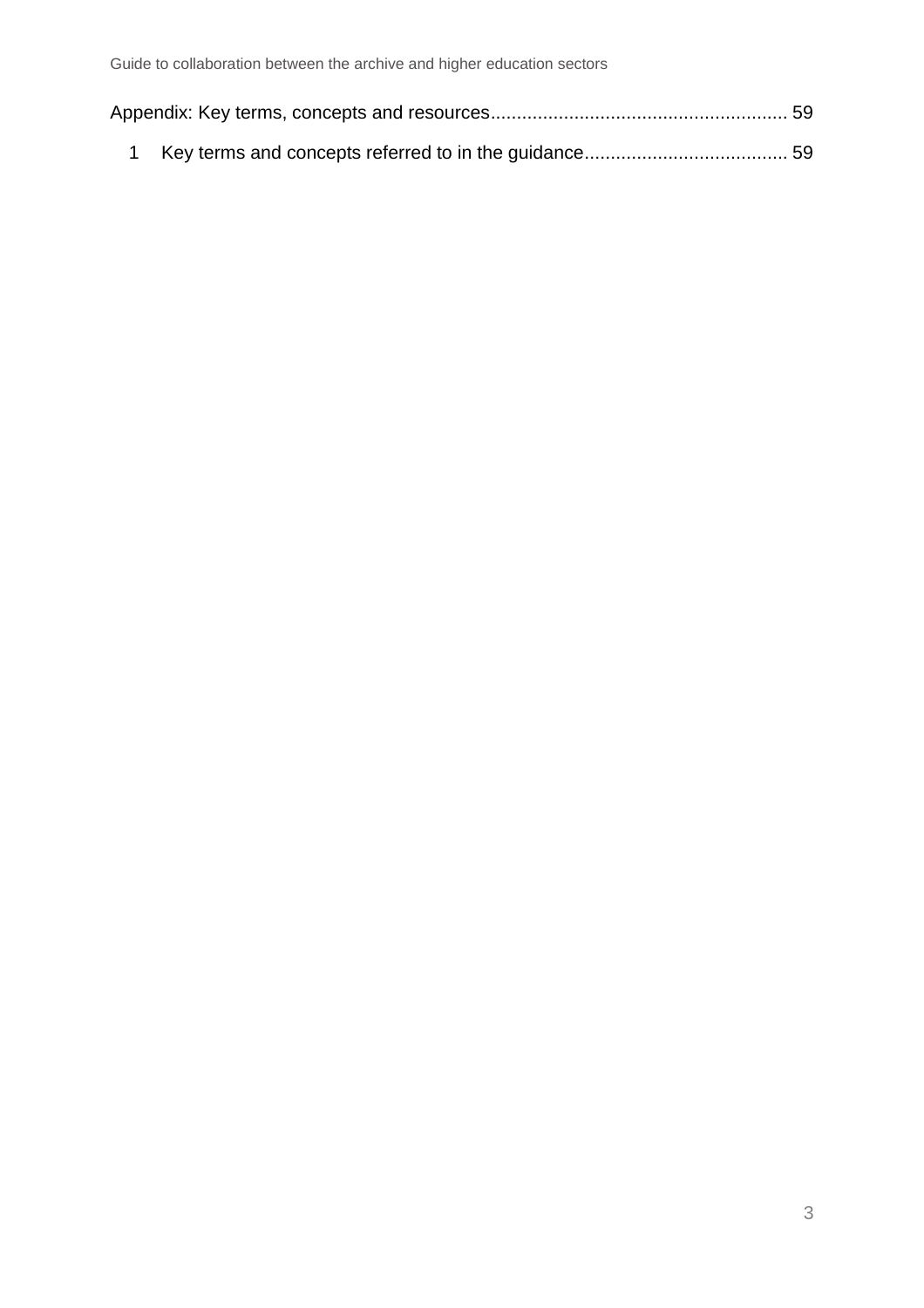# **Foreword**

The National Archives and Research Libraries UK are delighted to have worked together to publish this guide on cross-sector collaboration between the archival and academic sectors. It is vitally important that those who curate, create, and engage with cultural heritage collaborate. Finding common ground through partnerships provides real opportunities to interpret collections in innovative ways, so that we continue to connect with new audiences.

The range of events that have commemorated the First World War provide a good example of the potential for collaboration at a national level. The sharing of expertise and information, and combining of individual events, delivers rich and compelling histories from multiple perspectives, drawing on collections distributed through numerous institutions.

Collaboration between archive repositories and higher education institutions bring special advantages to both parties. Archives are at the core of many research projects while academic colleagues often bring insight and knowledge vital to the understanding of the collection themselves.

The National Archives and Research Libraries UK are committed to encouraging cross-sector collaboration and we hope that this guide with its practical insights and case studies will help bring organisations together, leading to new initiatives promoting both archive collections and academic research across the UK.

Jeff James, Chief Executive and Keeper, The National Archives

Dr. Stella Butler, Chair, Research Libraries UK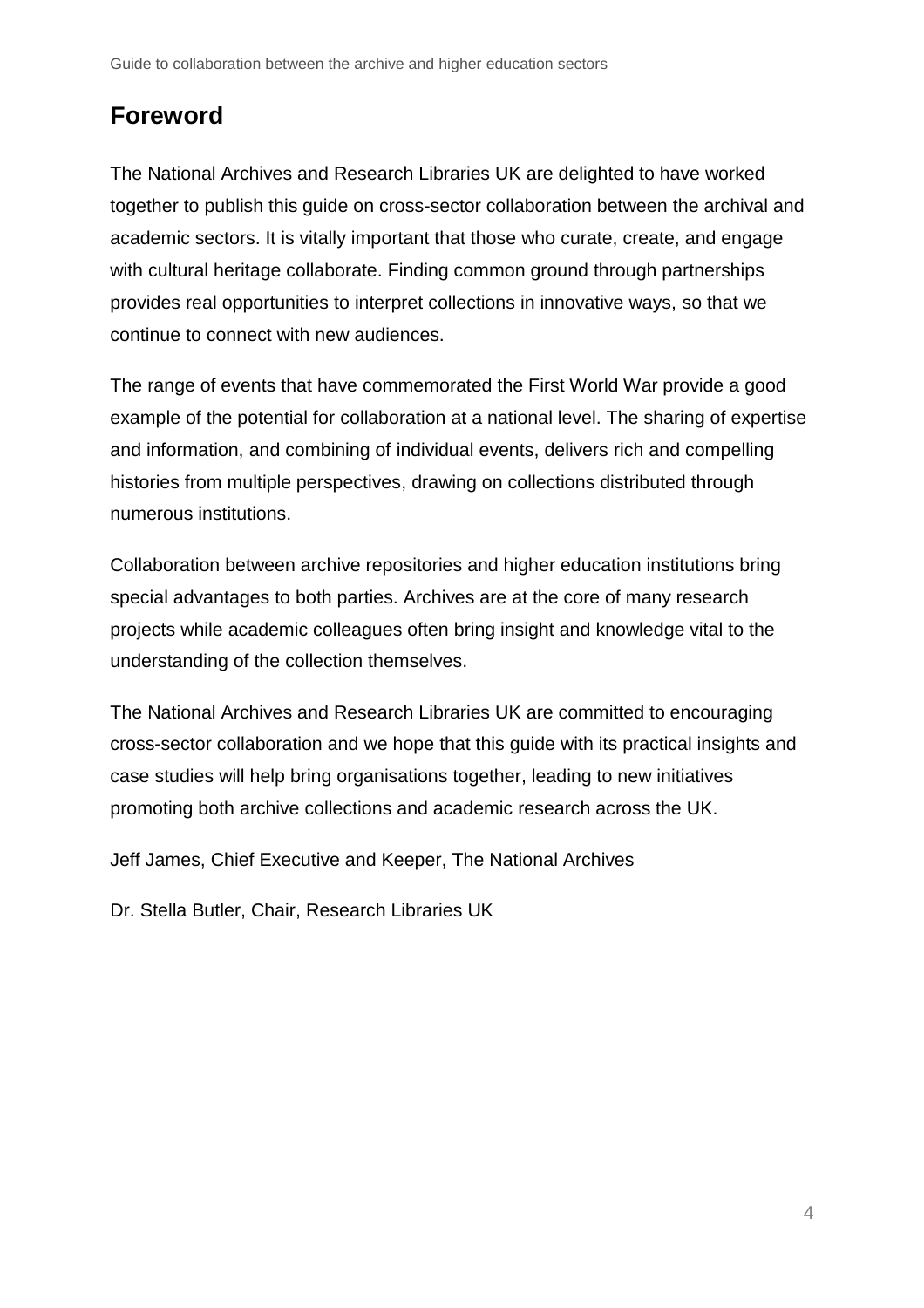# <span id="page-4-0"></span>**1 Introduction**

This guidance has been commissioned by Research Libraries UK (RLUK) and The National Archives to support the formation and development of collaboration between the archive and higher education (HE) sectors. The guidance has been produced in recognition of the extent and variety of collaborative activity that exists between the two sectors and it brings together examples of practice and experience from both sectors for wider mutual benefit. It responds to the many drivers for collaboration which include reduced budgets, a desire to share expertise more widely, and an emphasis on accountability (to students and the public) for university fees and the public money invested in research.

The guidance is the product of the many members of the archive and higher education sectors who have generously and openly shared their experience of collaboration. This willingness to share is an essential feature of successful collaboration and serves to reinforce the potential to expand the scope and nature of collaborative working that exists between the two sectors.

## <span id="page-4-1"></span>**1.1 Purpose**

The purpose of this guidance is to highlight the range of opportunities that exist for collaboration between the archive and HE sectors, and to provide information on the practical issues associated with the formation, development and sustainability of collaborations.

As well as providing generic information about working in collaboration, the guidance highlights the distinctive characteristics of the higher education environment that archive services should be aware of to get the most out of collaborative working with academics and higher education institutions. Although the guidance is aimed at an archive practitioner audience, its content will also be relevant to members of the higher education community.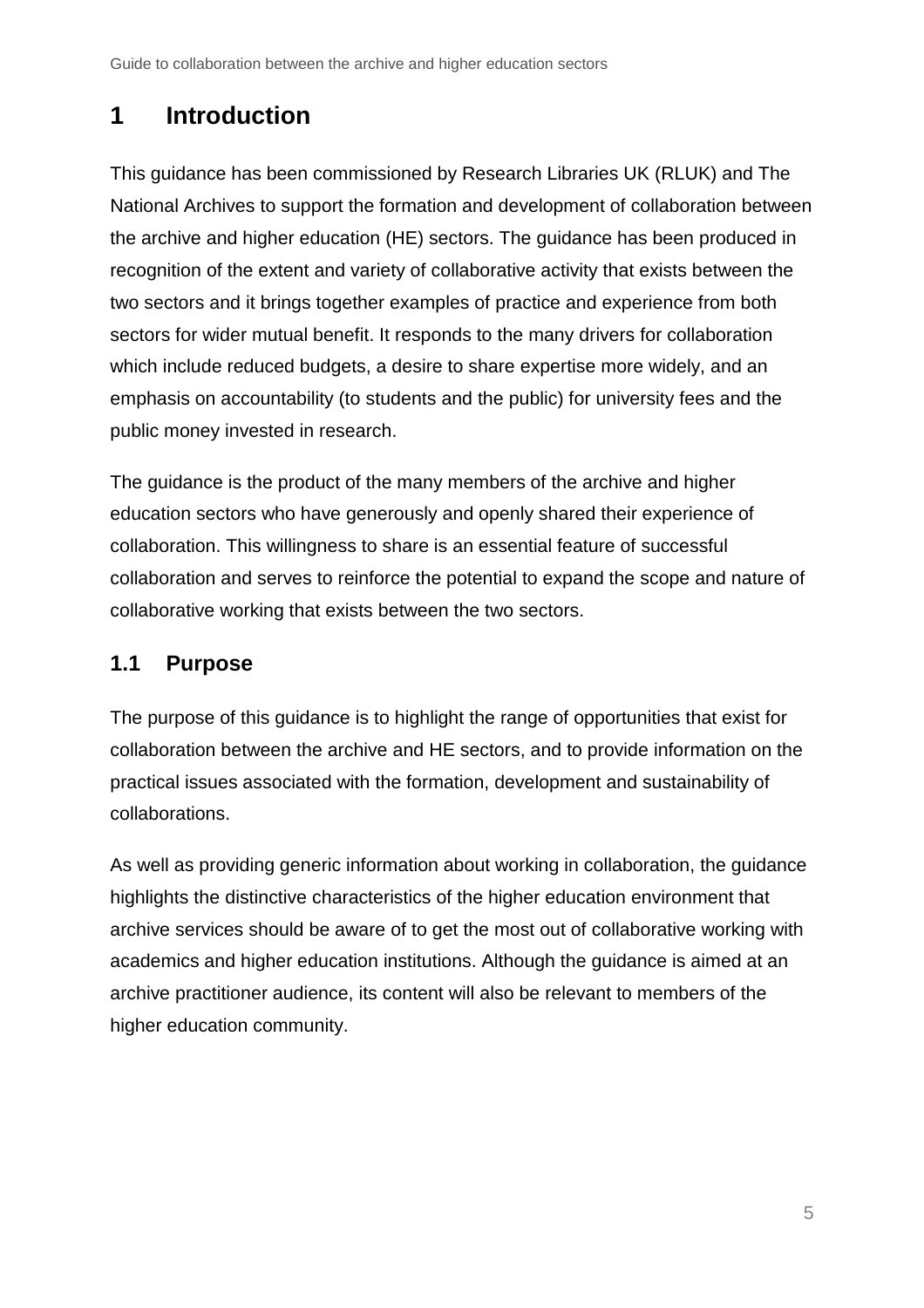# <span id="page-5-0"></span>**1.2 Using this guidance**

The guidance is structured into five sections that provide information on how collaborations can be beneficial and then work through formation, development and evaluation of collaborations. The document can be read start-to-finish to gain an overview of collaborative working, or you can use the individual sections to address the stage of collaborative working that is most appropriate to your needs. Case studies are used throughout the document to provide practical examples of some of the issues addressed by the guidance.

The section **[What do we mean by collaboration?](#page-6-0)** addresses terminology, and the drivers for, as well as benefits of, collaboration. It can be used to understand the motivations for collaboration and to guide how to frame the benefits of collaborative working so that it is attractive to the parent organisations of archives services, and appealing to academics and the higher education institutions in which they work. The section explores the variety of different types of collaboration that exist between the two sectors with the aim of providing ideas for collaborative activity regardless of the size or context of the archive service or their current experience of collaborative working.

The section **[Forming a collaboration?](#page-13-0)** Can be used to help structure your thinking before embarking on a collaboration and as a checklist during early conversations with your potential partner. It outlines the issues to think about in advance of starting collaboration and suggests methods of making contact with the higher education sector. It looks at the importance of understanding common goals and cultural differences, and raises awareness of some of the barriers to participation that may be encountered.

**[Developing your collaborative working](#page-25-0)** focuses on how you can build on collaboration and embed it within your organisation with examples from different organisations showing a range of collaborations; from working together on projects, to operating as a shared service. The section highlights future opportunities for collaboration that have been identified by contributors from both the archive and higher education sectors and provides information about funding opportunities available to support collaborative working.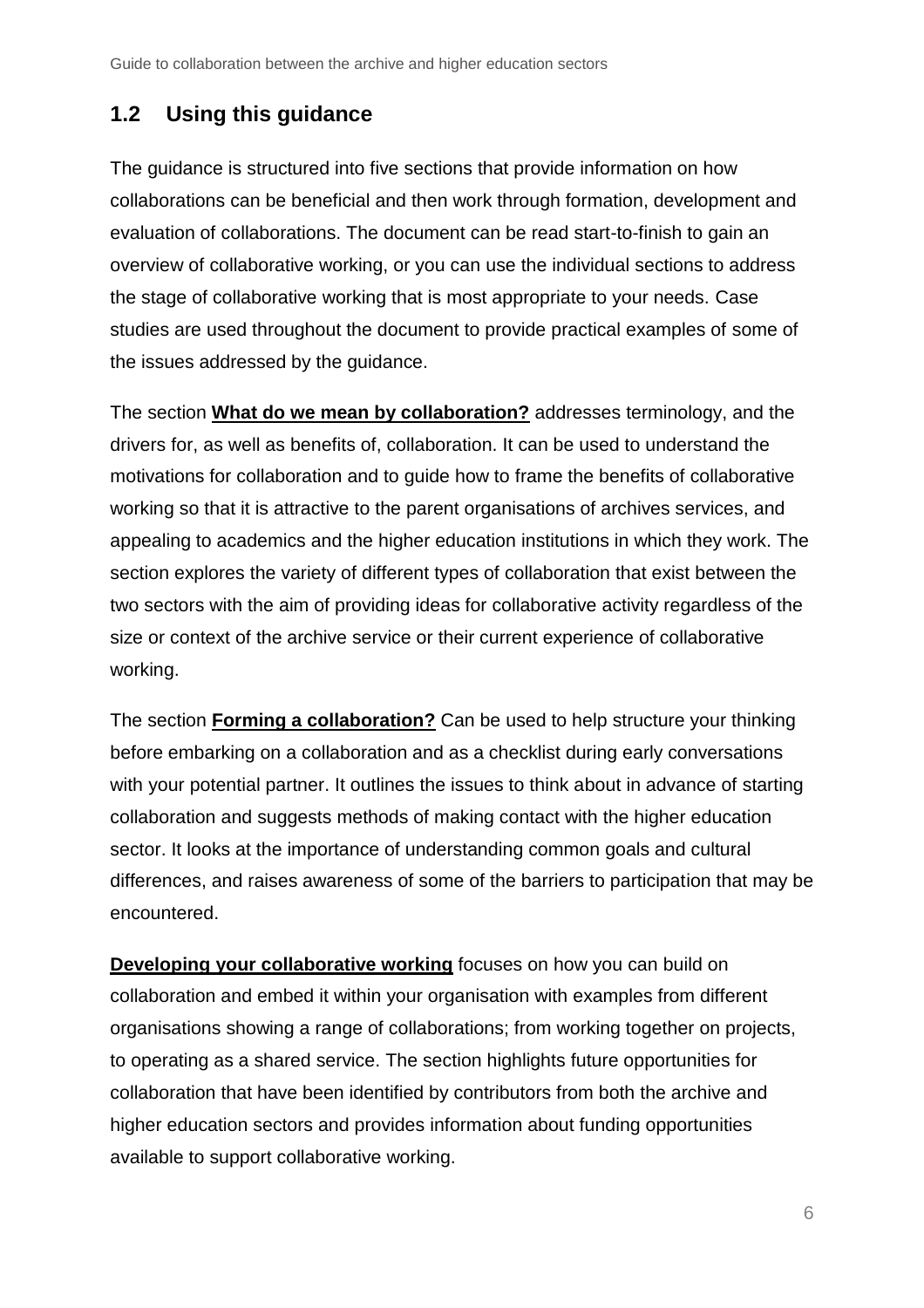The section on **[recording activities and](#page-44-0) capturing impact** looks at the different ways in which the two sectors record and report on their respective activities. The aim of this section is to increase awareness of how success is measured and evaluated by each sector so that partners can better understand the motivations for collaboration as well as describe their collaborative work in a way that 'counts'. The insight into the different methods of recording activities and capturing impact may also prompt you to re-evaluate how you do this at your own organisation and enable you to collect richer data that will help you to promote your collections and organisation to a wider range of audiences and stakeholders.

<span id="page-6-0"></span>An appendix of **[key terms, concepts and resources](#page-57-0)** brings together supporting information. It explains important concepts that are highlighted throughout the guidance in *bold*, and provides selected further tools and references to help make practical progress towards implementing the guidance.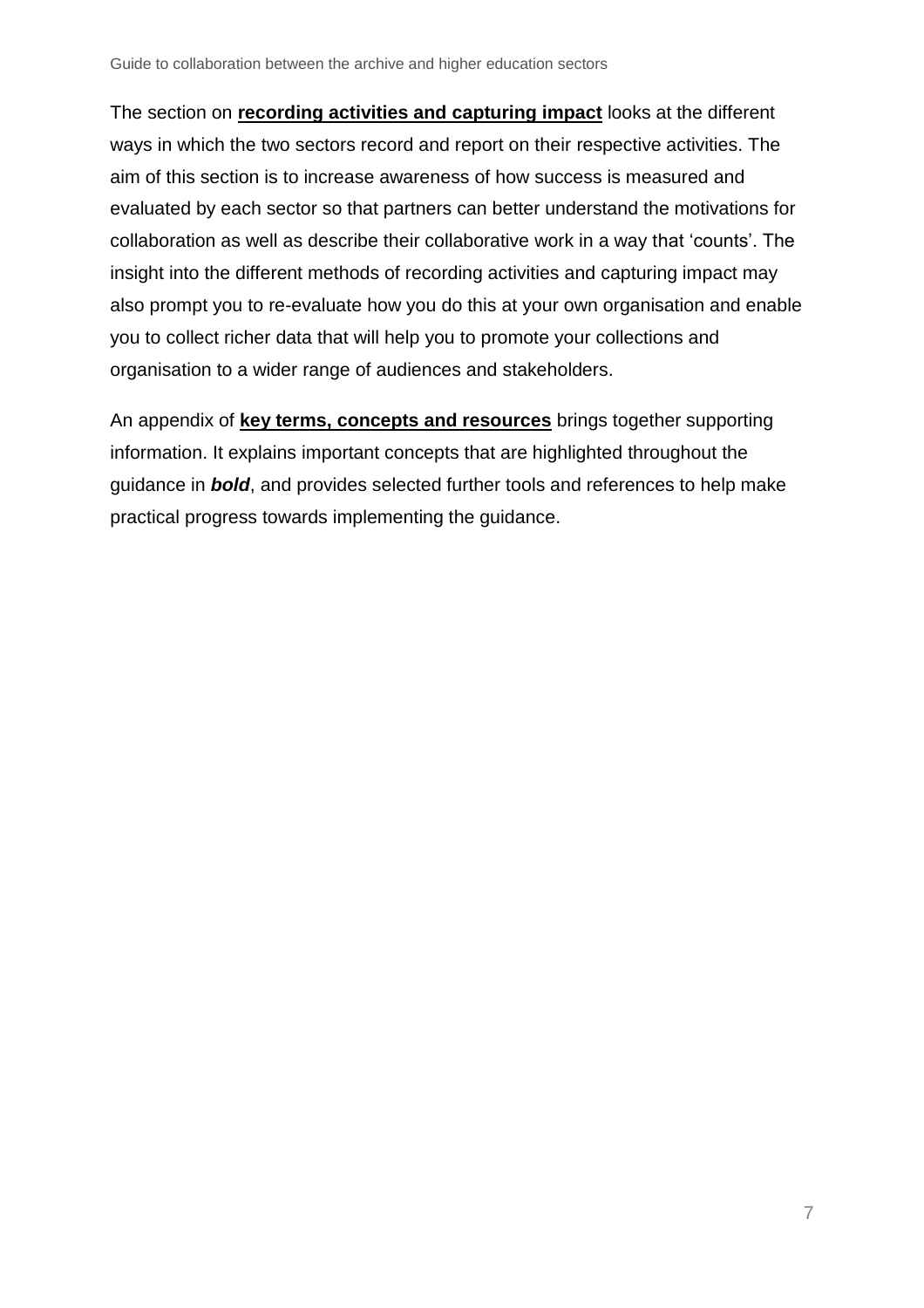# <span id="page-7-0"></span>**2 What do we mean by 'collaboration'?**

At a simple level, collaboration can be defined as "the action of working with someone to produce or create something", and partnership as "the state of being a partner or partners" with a partner being "a person who takes part in an understanding with another or others, especially in a business or firm with shared risks or profits" $^1$ .

Partnerships are often seen as more formal than collaborations, involving written agreements and defined outcomes and implying relationships on an equal footing, whereas collaboration is used to describe a way of working that can range from informal interactions to complex integrated functions with associated levels of effort and resource<sup>2</sup>.

This guidance uses the term 'collaboration' to embrace the range of ways in which the archive and higher education sectors work together.

The archive and higher education 'sectors' are referred to throughout the guide. This is not meant to imply that the two areas are distinct. Indeed, many archives exist within higher education institutions (HEIs) and are important instigators and facilitators of collaboration. The terms are used to group together archive practitioners on the one hand (the archive sector), and academics, researchers and students based in higher education institutions on the other hand (the higher education sector).

# <span id="page-7-1"></span>**2.1 The context for collaboration**

It is important to understand what motivates academics to collaborate with organisations outside of the HE sector as well as what compels them to work collaboratively. By understanding the specific operating context of the HE sector, you will be in a strong position to speak directly to the needs of academics and HEIs, and position your archive service as a natural partner which can help them to meet corporate, research and teaching goals.

 $\overline{a}$ 

 $^{\rm 1}$  Definitions from the Oxford English Dictionary<br> $^{\rm 2}$  Focus group discussions, 8 October 2014.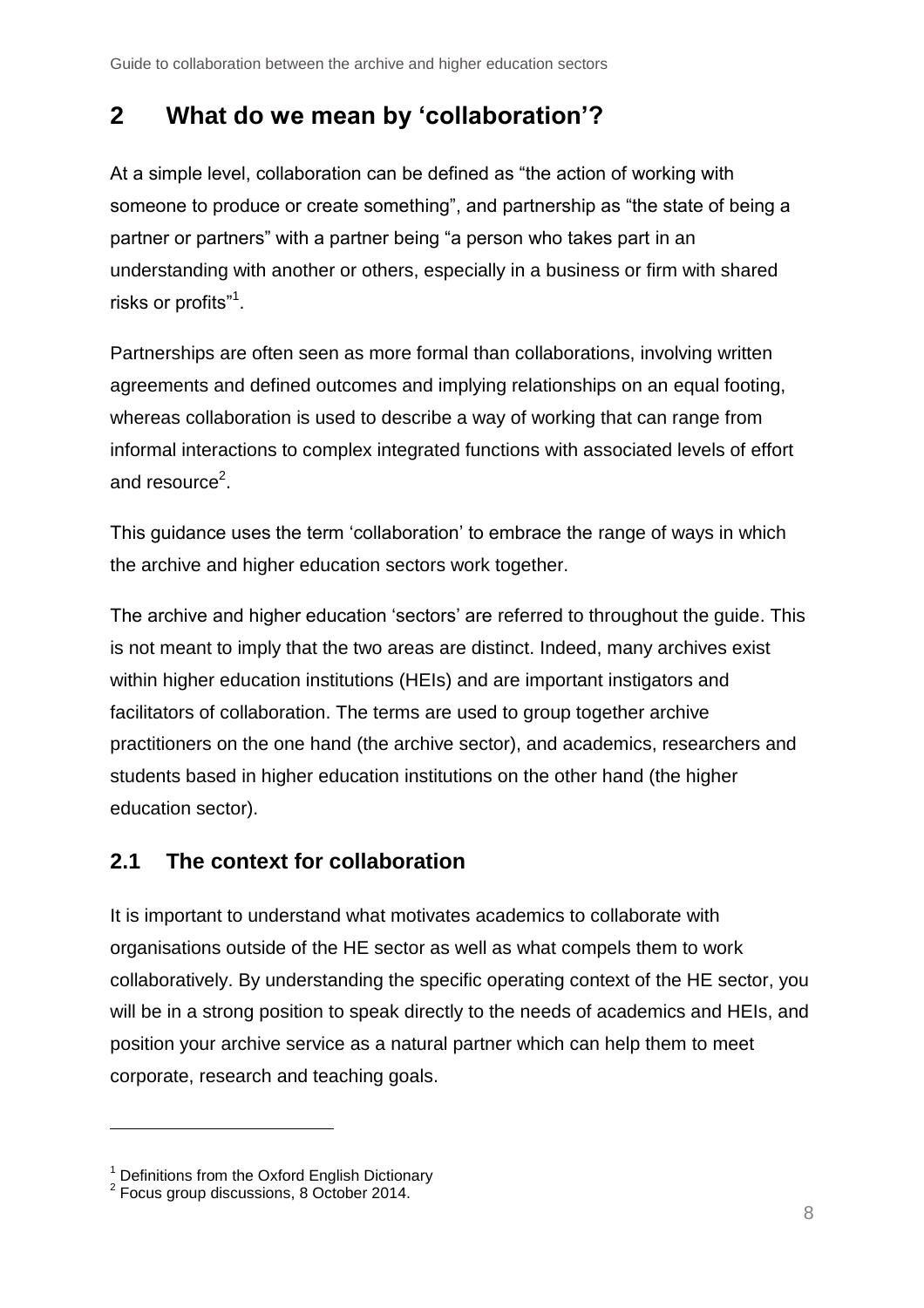The growth in popularity of collaborative working amongst HEIs can be attributed to a number of drivers that are described below.

**2.1.1** Higher education institutions (HEIs) have been encouraged for many years to demonstrate better **public accountability for public funding**, for example through the Research Councils UK (RCUK) *Concordat for Engaging the Public with Research*<sup>3</sup> and, more recently, the new method of evaluating research, the **Research Excellence Framework** (REF).

The REF includes a requirement to demonstrate social, economic and cultural impact alongside excellent research outputs and the results of the assessment have a direct impact on both the research rating and the amount of funding that a university will receive and are therefore extremely important to them.

Archive services have a great deal of value to add to HEIs in this area. Your experience of public engagement and outreach, your strong community links and physical location within the community are all attractive to HEIs looking for ways to engage with new audiences and increase the breadth of impact of their research.

**2.1.2** The growing support by research funders for interdisciplinary research has resulted in HEIs taking a proactive approach to seeking out new research partners and exploring new areas for research. Archive services have rich sources of primary research material and also have collections that could benefit from new research techniques and methods of analysis. Promoting both the collections within your archive service as a research resource, and the potential for future research that would come from greater ease of discoverability of collections, remote access and the application of technology to collections may all be attractive to academics looking for new research partners.

**2.1.3** Universities are also increasingly accountable to their students. Charges for tuition fees have resulted in a stronger focus on student outcomes. The growth of **student satisfaction surveys**<sup>4</sup> (which, for example, assess the number of contact

l

 $3$  RCUK Concordat for Engaging the Public with Research, available at: [www.rcuk.ac.uk/pe/Concordat/.](http://www.rcuk.ac.uk/pe/Concordat/) Accessed 10.12.14.<br><sup>4</sup> An example is the National Student Survey (NSS)

An example is the National Student Survey (NSS), available at: [www.thestudentsurvey.com.](http://www.thestudentsurvey.com/) Accessed 10.12.14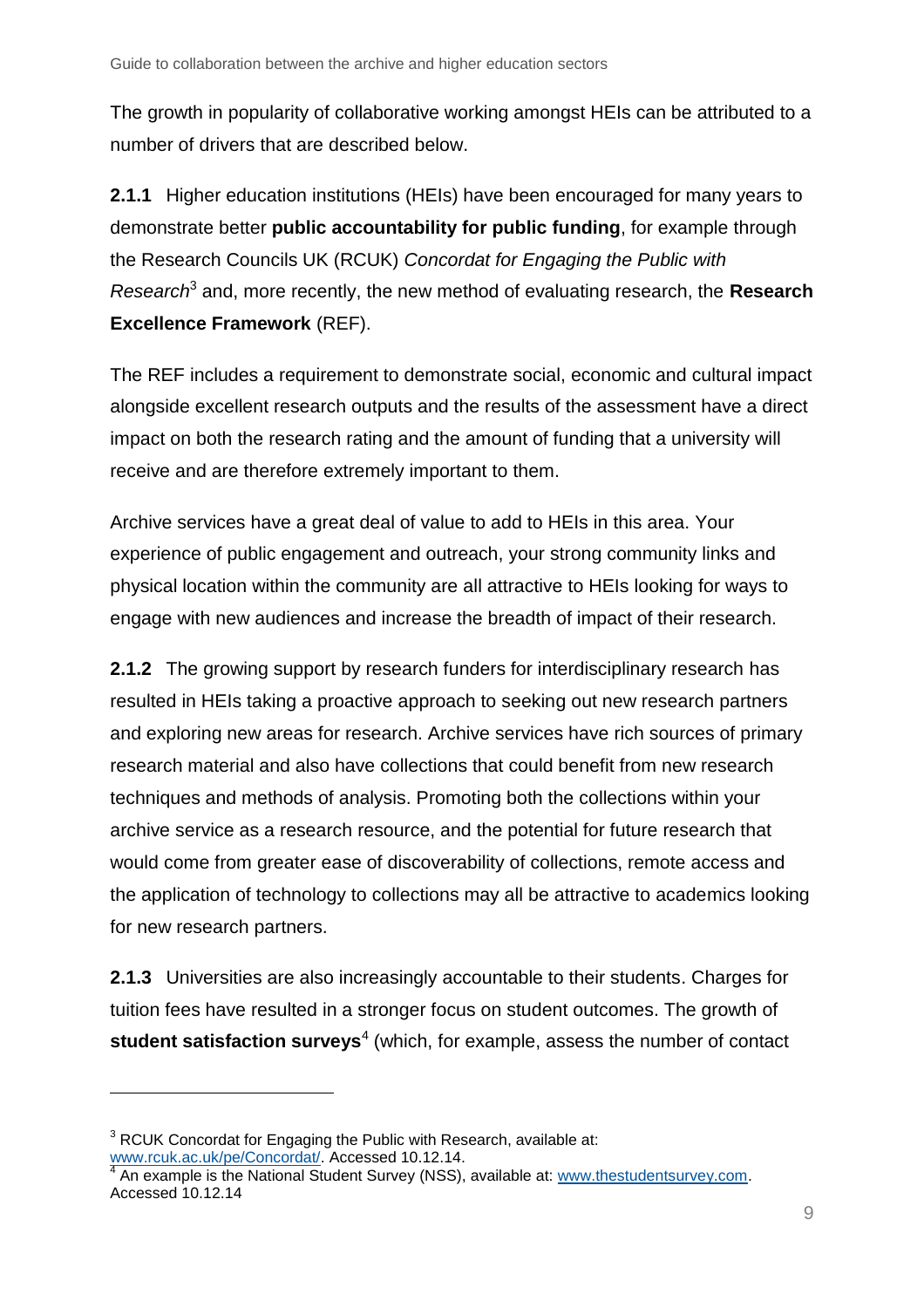hours and employability) is taken very seriously by organisations seeking to attract the best and brightest students and are reflected in their corporate priorities.

Your archive service could provide opportunities for increasing 'contact hours' (the time that students spend being taught) through tours of the archive, support or teaching on the use of primary source material. It could also provide topics for masters dissertations or research theses, or address the other big 'measure of success' for universities by providing work experience opportunities linked to a student's subject or career interest and help them to enhance their employability.

A thorough understanding of the type of HEI you want to work with will help you to position your archive service to best effect. Ask yourself 'What type of institution am I dealing with?', 'What is important to this institution' (look at their institutional mission and strategic priorities), and 'Where is their emphasis?' (look at what they celebrate as strengths of the organisation in their publicity material and annual reports.

## <span id="page-9-0"></span>**2.2 Benefits of collaboration**

Collaboration is usually driven by common goals and the prospect of achieving more by working together than could be achieved by working separately and collaboration between the archive and higher education sectors is frequently mutually beneficial. Some of the attractions to HEIs have already been outlined but archives may also have strong reasons to seek out partners with which to collaborate.

Many archive services have seen a significant reduction in funding over recent years which has had consequences such as a reduction in staff numbers (including professional staff), and a reduction in time that can be spent on curatorial or collection activities as resources are focused on maintaining front line services and 'open doors'. In some cases such pressures have resulted in a more creative approach to a wider range of income generation and funding activities. Collaboration may offer a route to accessing other strands of funding or increasing capacity; it is viewed by many as a means of demonstrating an innovative approach to service delivery and as a means of building resilience.

Some of the benefits of collaboration that have been identified by each sector are listed below. You can use this as a generic list that can be tailored to the strengths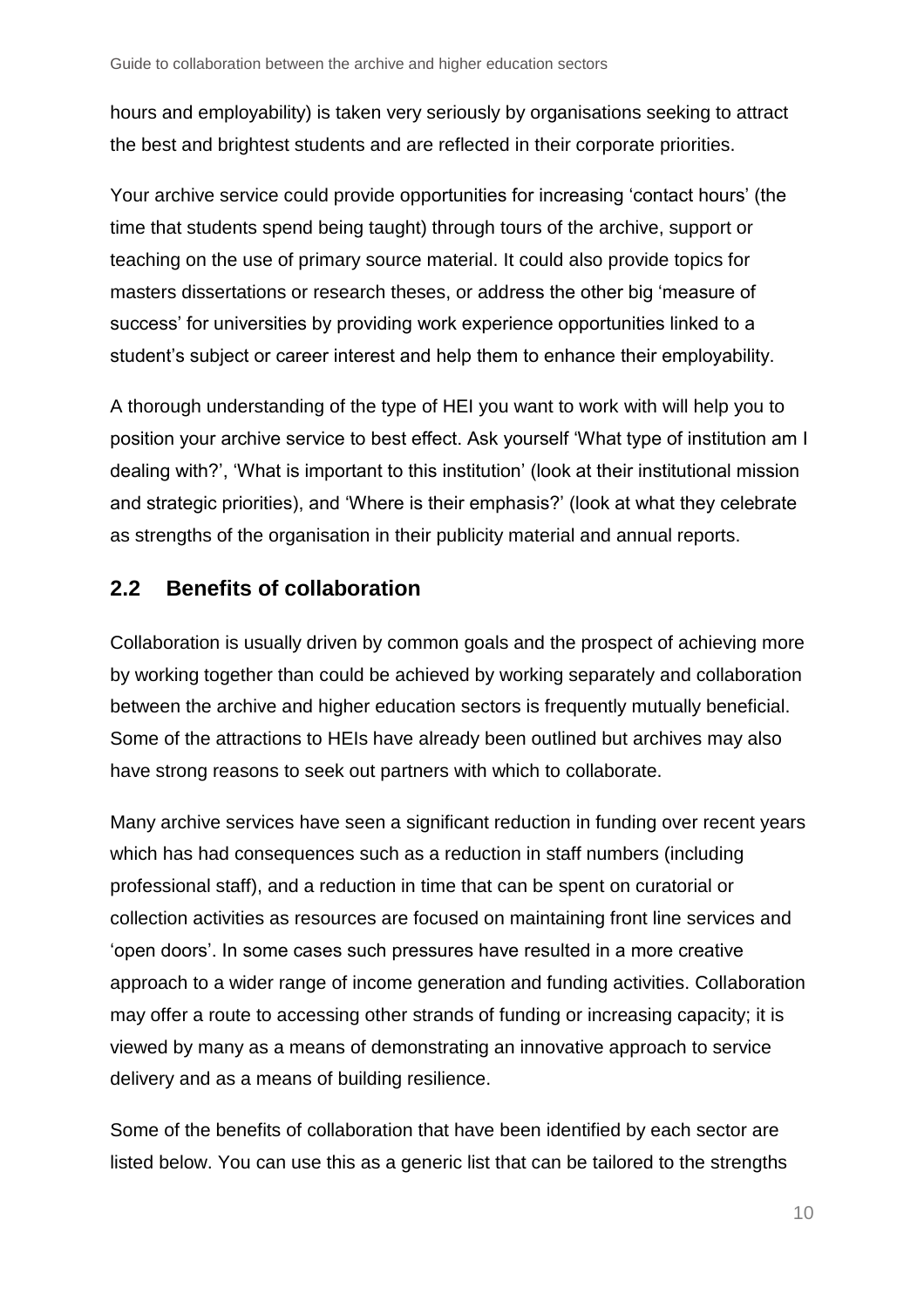and activities of your archive service when thinking about the benefits to your service and the type of HEI with which you want to collaborate.

## **Benefits of collaboration:**

| <b>Archives</b>                                                                     | <b>Higher Education</b>                                                                                                                                   |  |  |
|-------------------------------------------------------------------------------------|-----------------------------------------------------------------------------------------------------------------------------------------------------------|--|--|
| <b>Promotion:</b>                                                                   | Access:                                                                                                                                                   |  |  |
| Profile-raising through association with<br>prestigious partners.                   | To source, original or unused material to<br>support the generation of new research                                                                       |  |  |
| Opportunities to generate publicity.                                                | outputs.                                                                                                                                                  |  |  |
| Knowledge exchange:                                                                 | Knowledge exchange:                                                                                                                                       |  |  |
| Exchange of knowledge and ideas to<br>address gaps in specialist expertise (e.g. IT | Exchange of knowledge and ideas                                                                                                                           |  |  |
| or subject specialisms), access to research<br>frameworks.                          | (e.g. subject specialist expertise, archival<br>practice).                                                                                                |  |  |
| <b>Audience development:</b>                                                        | <b>Public engagement:</b>                                                                                                                                 |  |  |
| Opportunities to expand audience<br>(particularly academic audiences).              | Opportunities to expand audience<br>(particularly community and schools<br>audiences).                                                                    |  |  |
| <b>Increased capacity:</b>                                                          | <b>Enhanced student experience:</b>                                                                                                                       |  |  |
| To deliver projects, routine activities or fill<br>gaps in expertise.               | For example increased learning<br>opportunities, sources for dissertations or<br>increased potential employability through<br>work experience placements. |  |  |
| <b>Funding:</b>                                                                     | <b>Skills development:</b>                                                                                                                                |  |  |
| Access to HE funding streams and<br>associated programmes.                          | (e.g. communication, public engagement<br>and outreach, learning evaluation).                                                                             |  |  |
| <b>Motivation:</b>                                                                  | Innovation:                                                                                                                                               |  |  |
| Fresh approach to collections and<br>reinvigoration of existing staff.              | Fresh approach to research and research<br>methodologies.                                                                                                 |  |  |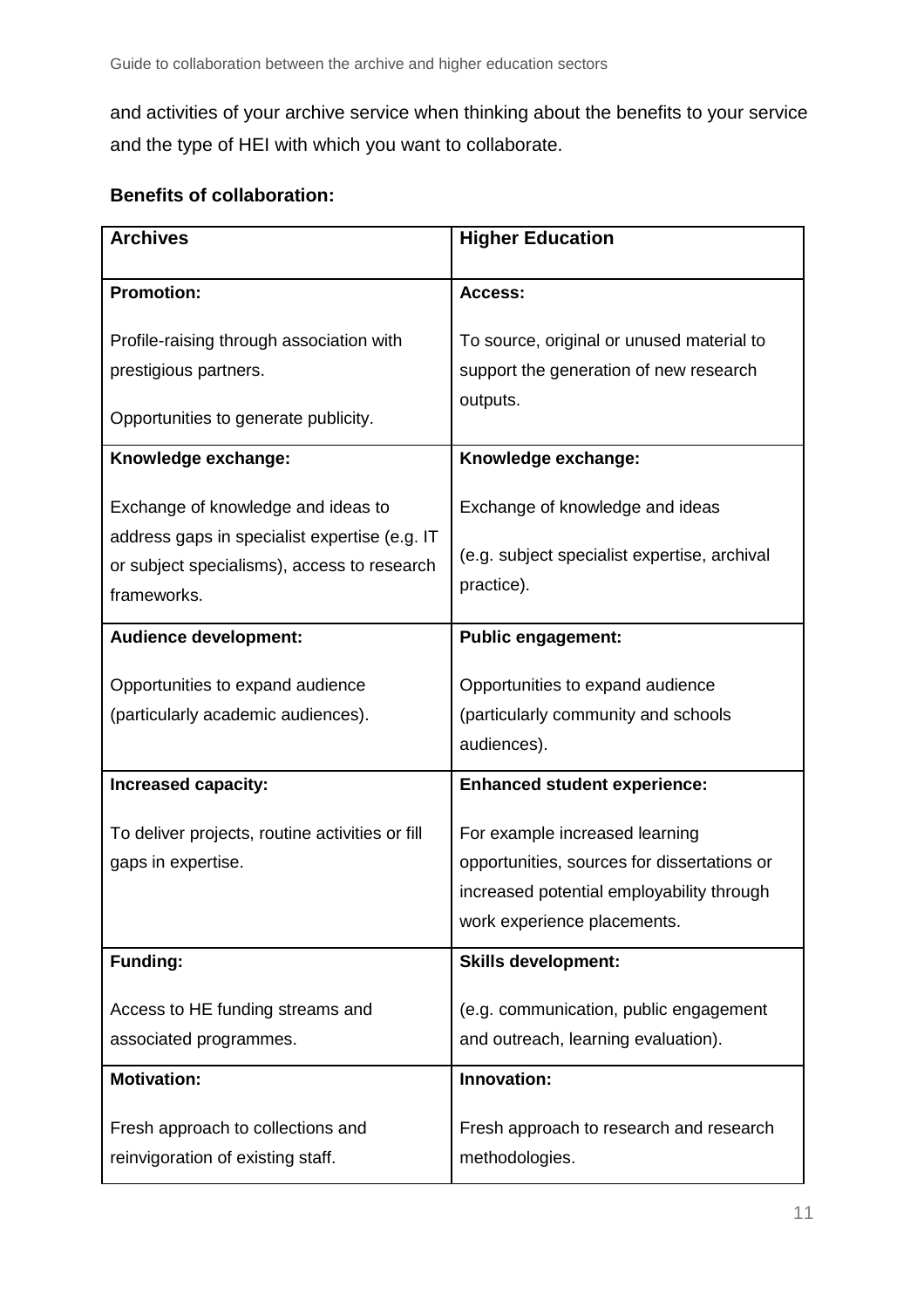| Innovation:                                                  | <b>Community:</b>                       |
|--------------------------------------------------------------|-----------------------------------------|
| Demonstration of innovative approach to<br>service delivery. | Strengthen position in local community. |

# <span id="page-11-0"></span>**2.3 Types of collaboration**

Collaboration need not be resource-intensive. The variety of ways the two sectors can work together means there is scope for collaboration between organisations of all sizes and in a range of institutional contexts. Often the most difficult part of collaboration is making the initial contact between the organisations. Once this has been achieved, the depth of the collaboration frequently increases as projects are built on previous successes and trusted relationships. It is a good idea to start off with an informal and low-resource collaboration so that you can build relationships and build your knowledge of how a specific institution works.

Examples of the areas in which archive services and higher education institutions collaborate are listed below. The activities do not have to be distinct from one another and, indeed, one may lead to another.

## **Teaching**

- Archive practitioners providing student inductions to collections and introductions to working with primary source material.
- Archive practitioners providing contributions to taught courses or modules, particularly at undergraduate level.
- Students using collections or subject themes within archives as a basis for dissertations.

#### **Student placements / work experience**

 Archive services providing work experience opportunities to increase student employment prospects (and receiving a contribution towards core archive service activities e.g. cataloguing, repackaging, appraisal).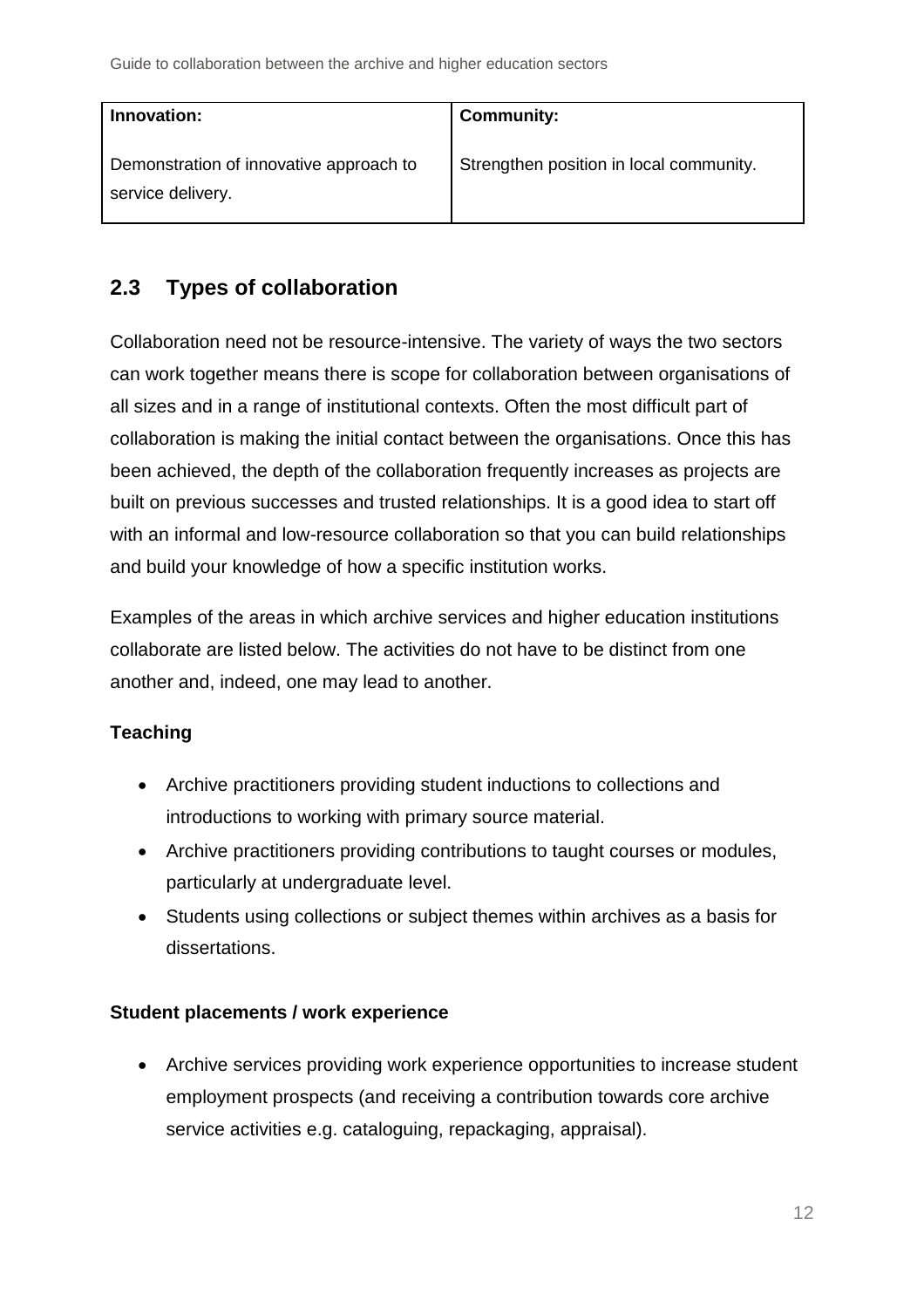Archive services providing opportunities for pre- and post-qualification internships.

#### **Exhibitions and outreach programmes**

- Academics providing input to exhibition guides, catalogues or online descriptions.
- Academics providing talks or other sessions to support exhibition and outreach programmes.
- Archive practitioners contributing skills, knowledge and contacts to support the outreach activities associated with research projects or university corporate priorities

## **Digitisation projects**

- HEIs contributing resources to support digitisation activities as part of research projects, including the hosting of digitised collections after projects have ended.
- Archives making collections available for digitisation and re-use.
- Academics enhancing metadata and online catalogues.

#### **Research**

- Contribution (from both sectors) of professional expertise.
- Generation of new research outputs (conferences papers, journal papers, publications etc.).

#### **Collaborative Doctoral Awards** and **Collaborative Doctoral Partnerships**

 Joint supervision of doctoral students who may contribute towards the core work of the archive (for example, cataloguing) as well as produce original research based on the collections (PhD thesis).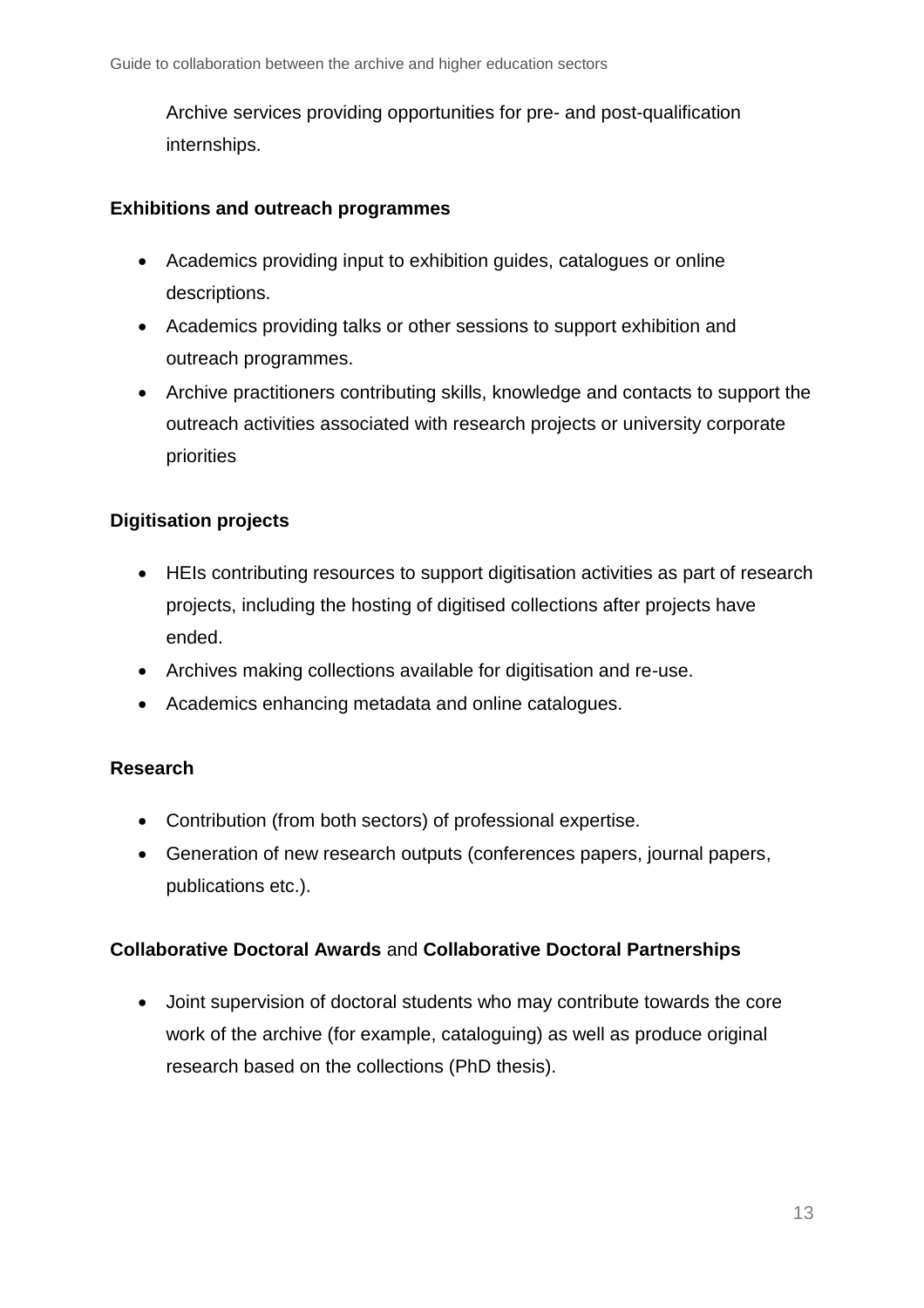#### **Shared services**

<span id="page-13-0"></span> Co-locating services and sharing resources such as buildings, storage and public programme space, conservation expertise.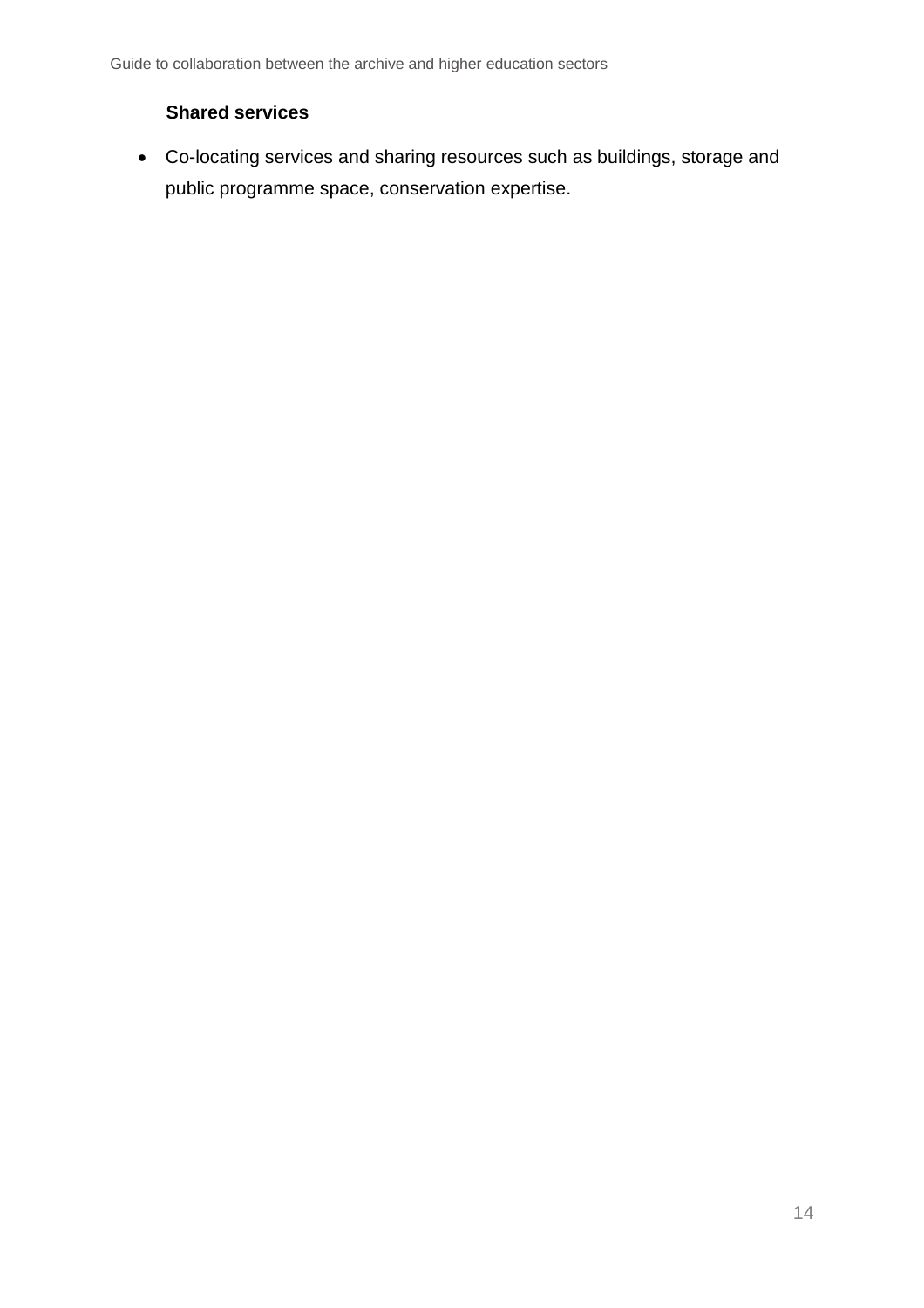# <span id="page-14-0"></span>**3 Forming a collaboration**

# <span id="page-14-1"></span>**3.1 Things to think about in advance**

Before you approach organisations with which you want to work, or as soon as you are approached by an academic or HEI wanting your input to a collaborative activity, spend some time thinking about what you want to achieve from the collaboration.

Think about:

- How the proposed activity fits with your organisation's strategic priorities.
- Whether the proposed activity will contribute towards the core objectives (work programme) of your archive service.
- Whether the proposed activity enables you to do something that you would not be able to do on your own.
- How the profile of your organisation will benefit from the collaboration.

The next step is to think about resources and what you are able to contribute to a collaboration.

- How much time can you afford to invest in the planning stages of the proposed activity?
- Does the proposed activity require additional resource or could it, with careful planning, be accommodated from within existing resources?
- Can you afford for the project to 'fail'? This might be in terms of reputational risk, credibility with your parent organisation, or lack of return on time invested.

Finally, think about what you know about the way your organisation works and the impact that might have on the ease or difficulty of collaborative working?

- Who needs to be involved in key decisions?
- Who is it is important to get on your side (whose support do you need) before entering into any collaboration?
- What planning timescale does your organisation work to, and how long does it take for decisions to be made?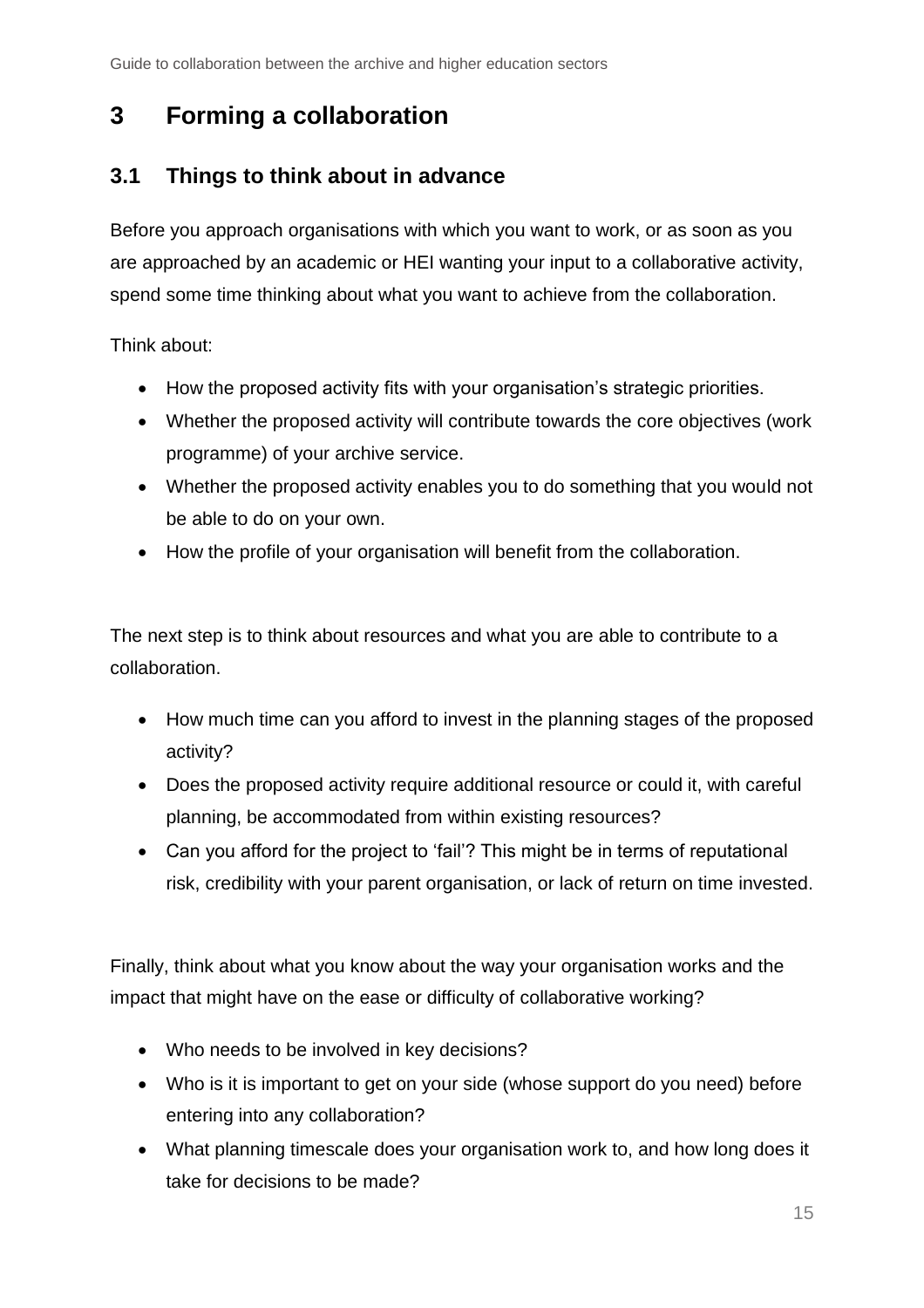- What is your organisation's attitude to risk?
- What do you know about your financial processes? (e.g. timing of the financial year, budgetary requirements, ability to carry over funds between financial years, reporting requirements, the difference between revenue and capital funding.)
- Can you recruit and employ staff?
- Does your organisation require a **Memorandum of Understanding** (MoU) or other type of agreement to support collaborations with external organisations?
- Does your organisation require contracts to pass through a legal team before signing; who has the authority to enter into contracts or sign MoUs?

Once you are comfortable with the capacity of your organisation for collaborative working, and how the process might work, it's useful to spend time thinking about your potential partner organisation in similar terms. If you are trying to interest an HEI in working with your archive service (rather than having been approached by an HEI), think about what type of organisation you most want to work with, what's important to them and how you can frame the benefits of working with your archive service to them before trying to establish initial contact.

# <span id="page-15-0"></span>**3.2 Making contact and first steps**

Many collaborative projects grow from existing relationships between archive practitioners and colleagues in higher education institutions. Establishing initial contact without pre-existing relationships can be difficult but the following suggestions, made by archivists and academics should ease the process.

- Research the institutional missions and goals of local HEIs and identify subject strengths or subjects that align with your collections.
- Approach a librarian or archivist within the university and ask them whom to contact within the subject areas you have identified. You might want to make direct contact with individual academics or you might find that contacting a subject liaison librarian or a faculty engagement manager will enable you to explain how you wish to collaborate with the university to one person, who can then spread the message amongst a range of internal contacts.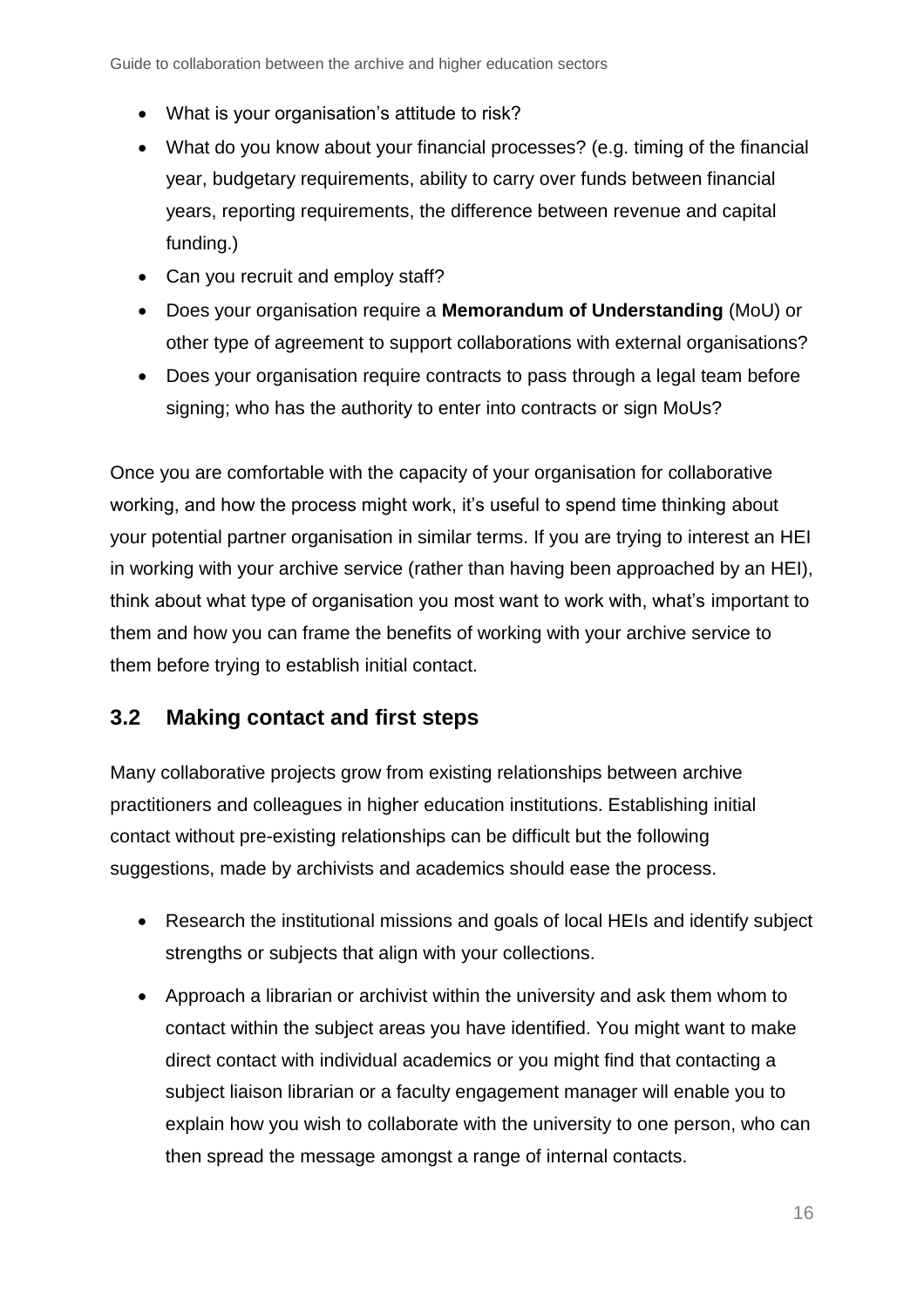- Use contacts made with researchers and students using your archive service to introduce your organisation to their HEI.
- Use university websites to identify academics within subject areas and to find out more about their research interests.
- Use social networking platforms such as **LinkedIn**, **Academia.edu**, **Piirus.com** or **ResearchGate** to find out more about individuals, as a route for making contact, or as a means of engaging in 'group' discussions about topics.
- Produce a brief summary of the collections / services that your archive service has and ask for it to be included in university bulletins to academics. Include relevant web pages and direct contact details.
- Follow and contribute to the blogs and Twitter accounts of subject areas, projects or individuals to keep up to date with activities and interests. Do not use social media to make initial direct contact with academics.
- Use academic mailing lists (for example **JiscMail** lists) to promote collections, activities or engage in online discussions.
- Network at local (heritage) events, such as exhibition openings, talks and seminars to meet local academics, find out about local initiatives and promote your organisation and its collections to peers beyond your own profession.
- Attend academic conferences in the subject areas relevant to your collections or other events that target academics and don't be afraid to ask questions and talk to speakers after sessions.
- Make initial contact with academics by email rather than telephone but don't be put off if they do not reply immediately and do not be deterred from following up with additional emails. However, do recognise that some times of year are particularly busy, for example it is best to avoid making contact at the start of the academic year and during exams (generally held in May).
- Make it easy for academics to contact you. Show how you can support research activities and provide direct contact information for named individuals on your website.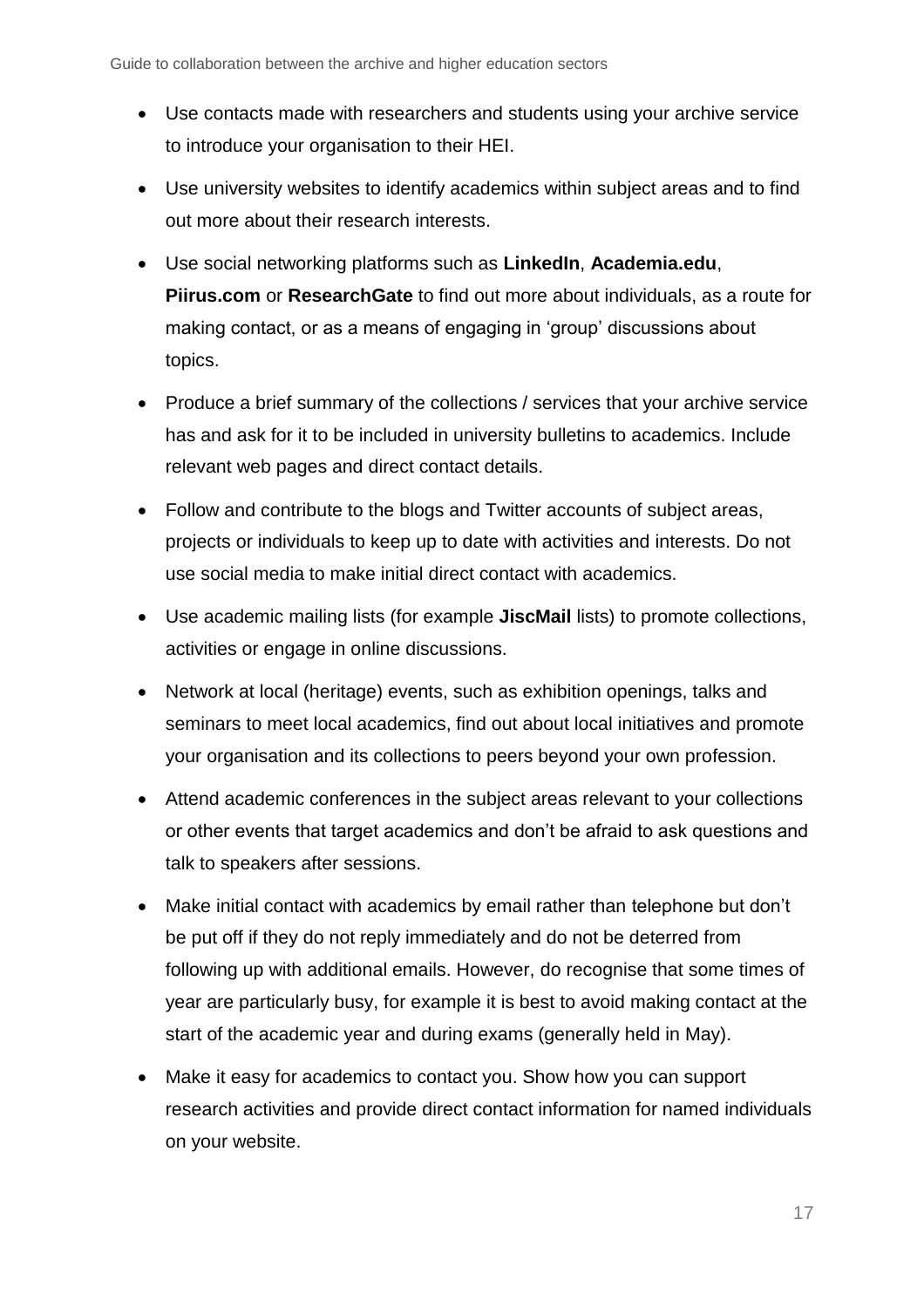Once you have made initial contact, follow-up quickly with a face-to-face meeting. Use the meeting to explore opportunities for collaboration in more detail, for example, by providing a tour of key collections, by introducing your contact to colleagues (for example in learning or outreach), by showing the space or facilities that you have available to support teaching, research or engagement activities. Use the session to find out more about the academic, their research interest, teaching and students, and the priorities of the higher education institution at which they are based.

The following case study from the National Railway Museum archive illustrates how the librarian and archivist built links with a local university without any pre-existing relationship. In this case, a visit by a key academic to see the collections proved to be the turning point in the relationship between the two organisations.

# **Case study 1**

## **National Railway Museum archive: making and developing contact**

Search Engine is the library and archive centre at the National Railway Museum. Collections include letters, technical reports, engineering drawings, timetables and business archives amongst much more. Staff at the archive wanted to develop links with local universities to raise awareness of the collections with the long-term aim that students would use them in their research projects.

## **What happened?**

Without any existing staff contacts at the HEI, these are the steps they took to make and develop contact:

- 1. Looked at the local universities and in particular the content of their history courses.
- 2. Spoke to a student engaged in work experience at the archive and asked them who the best person to contact at their university (York St John) would be.
- 3. Contacted the Head of Department at York St John and invited him to the archive for a tour.
- 4. As a consequence of his tour, the Head of Department spoke to two course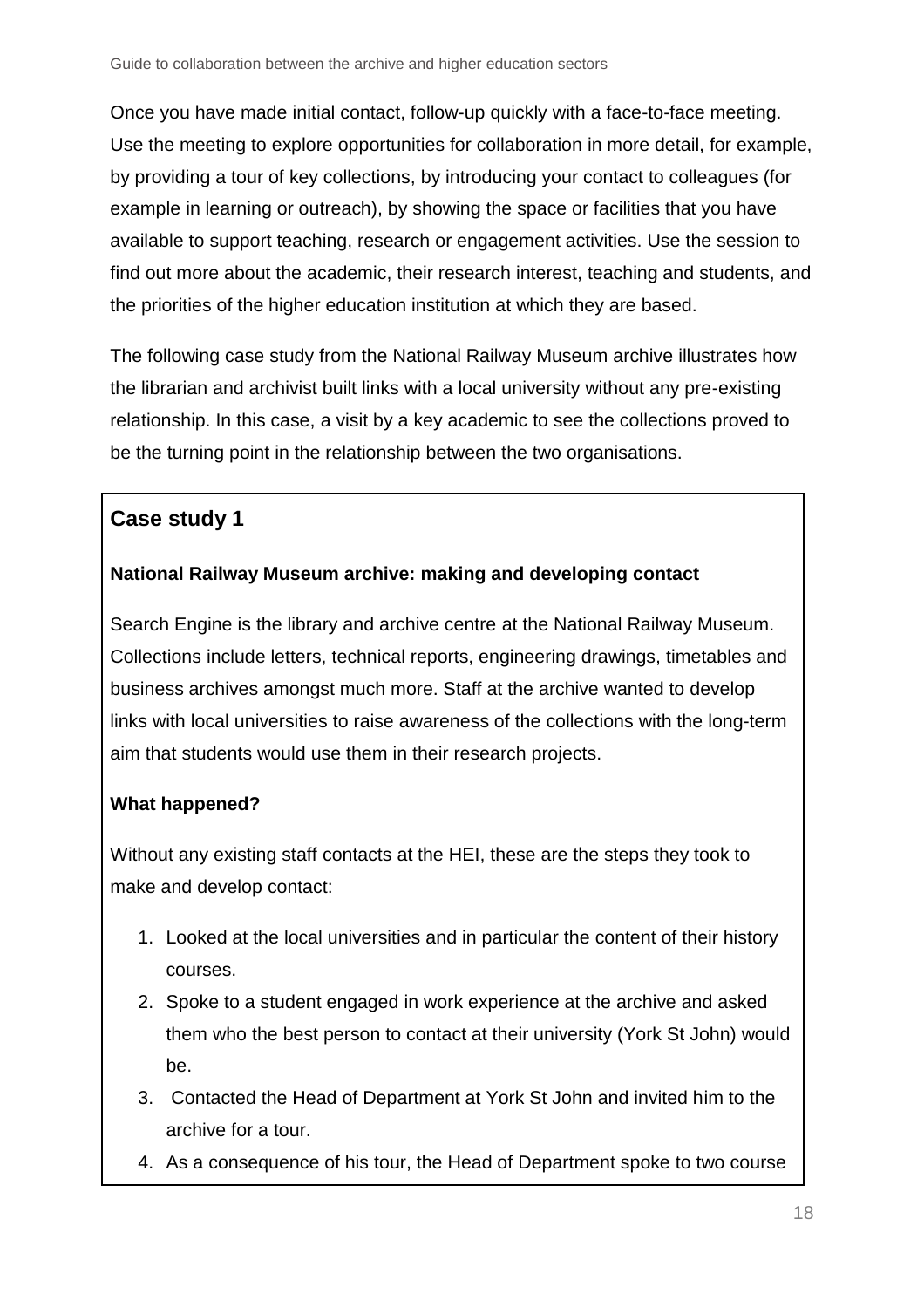leaders at the University.

- 5. This led to an invitation to speak to c.120 history students (the new intake) at the university about the archives and special collections at the National Railway Museum.
- 6. The archivist and librarian gave an introduction to what archives are and took with them facsimiles of examples from the collections which they used as part of a 'source session'.
- 7. Anticipating that registering students to use the archive would be perceived as difficult and a potential stumbling block to using the archive, the archivist and librarian took postcards to the university session so that the students could be registered at the session and in advance of visiting the Centre.
- 8. Students were given the option to sign up for a tour and come and visit the Centre in person.

## **What worked well?**

- Getting the academic on-site to see the collections was the turning point in establishing a relationship with the university.
- Having the support of senior staff in your own organisation for your plans.
- Giving the student session at the university (rather than initially as a visit to the archive) legitimised it as part of their timetabled course and ensured good attendance.
- Referring back to Archives-NRA discussion topics on what type of information to give students at introductory sessions ensured that the content was pitched at the right level.
- Registering the students as part of the session ensured that they had a familiar contact at the archive in advance of a visit.
- Simple evaluation forms, completed at the session, demonstrated that the students' understanding of special collections and how they might be of use in their studies had improved, and gave an indication of how likely students would be to use the archive's material at some point in their course.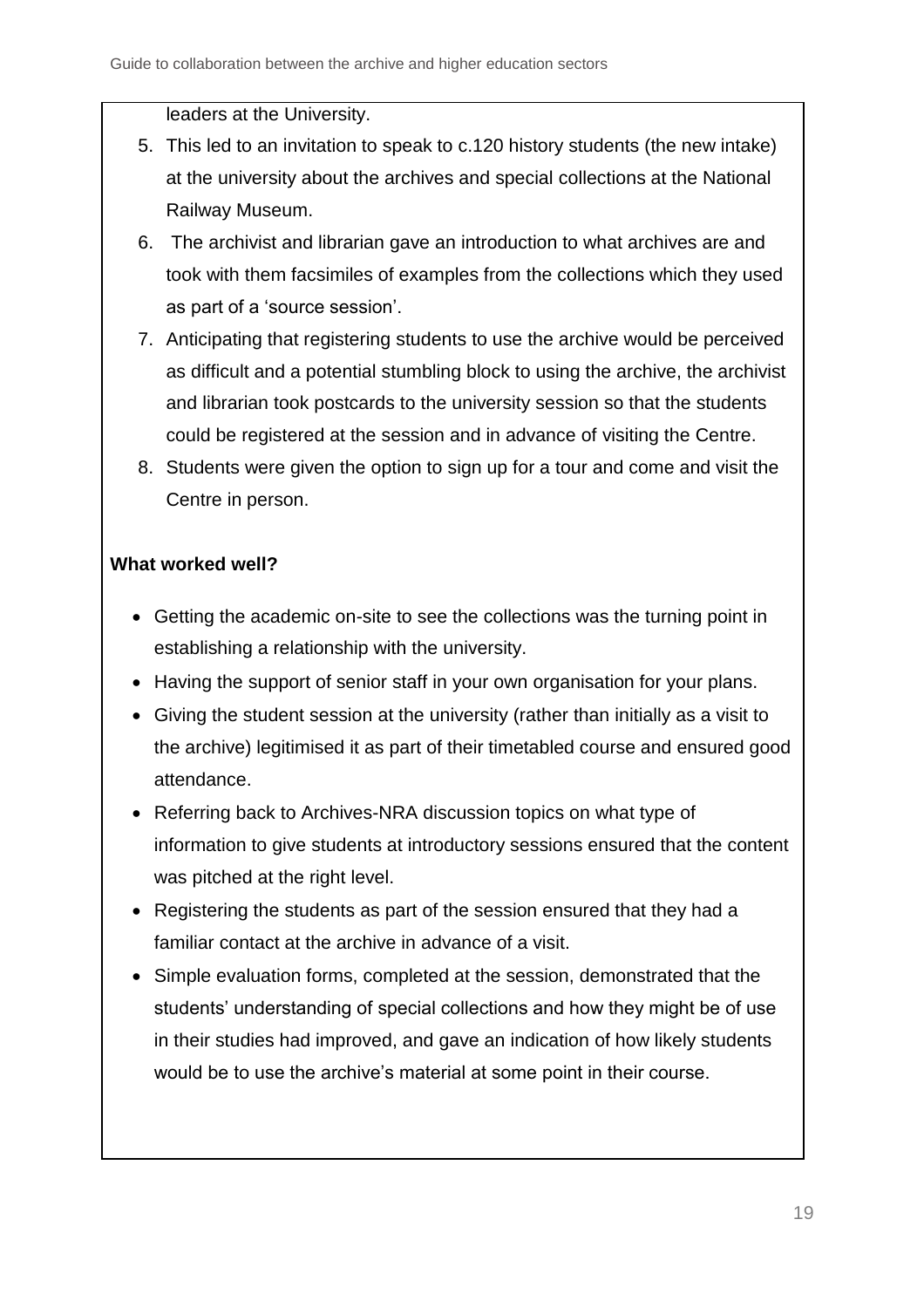#### **What's next?**

- The first student session was run in 2013 and it is to be repeated in 2014 and annually.
- The impact of the sessions on whether students will use the collections in their research isn't fully known yet as their research is not carried out until their third year.
- Staff are now developing links with two other local universities.
- Their next goal is to expand use of the collections beyond the history department to other subjects, notably business history and engineering.

## <span id="page-19-0"></span>**3.3 Common goals and cultural differences**

Whether you have made contact with an academic, or they have made contact with you it is essential to establish honest and open communication channels early on. A successful collaboration is based on clear goals, mutual professional respect and understanding, and is supported by good communication.

The cultural differences between the HE sector and the archive sector can be significant, particularly in terms of individual motivation. For example, the level of importance placed on scholarly research activities is very different between the two sectors. For individual academics there is often a strong personal motivation, with research being the primary purpose of their involvement in a project and linked to career advancement. Academic outputs such as conference papers, journal papers, and books are all highly valued by the HE sector, as is the ability to attract research funding to the organisation. For archive practitioners research projects may be seen as a desirable add-on that can bring benefit to the organisation but which are unlikely to have the same impact on either personal career progression or the profile of the organisation. Cultures can collide when the differences between team and individual motivations, and between the motivations of the two sectors, are present but not understood.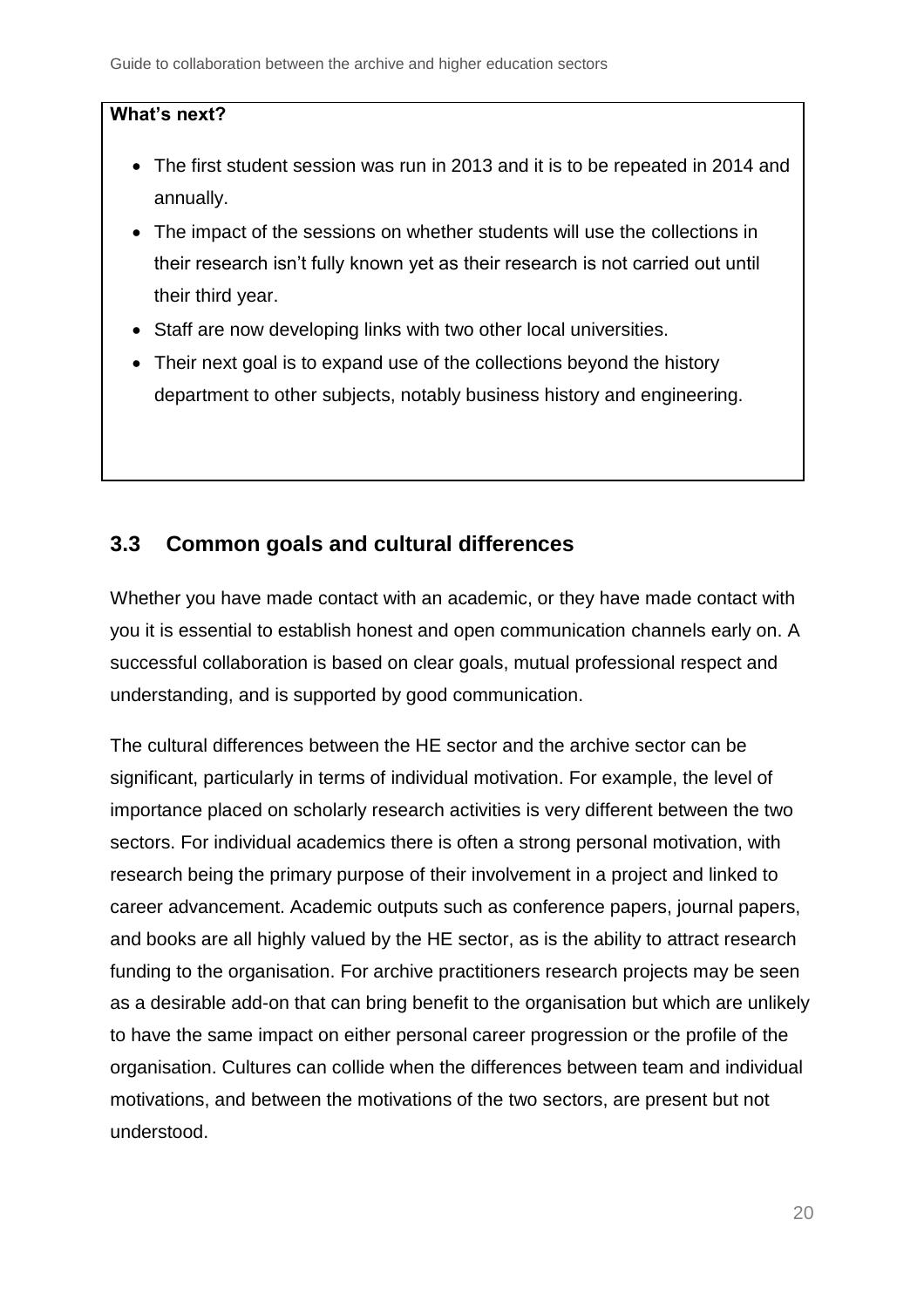Just as you have thought about what you will get out of a collaborative activity, the resources you are able to contribute towards it, and the organisational framework in which you work, so you need to understand the same things about the organisation, or individual academic, with whom you want to collaborate. This guidance document gives generic pointers on what to address but understanding the specific context for your collaboration and the things that are important to the HEI or academic with whom you wish to work are critical and will help you to overcome cultural differences and speak to the HE sector in a way that anticipates their needs.

An activity stands a good chance of being successful if all parties have early input into its planning. Early planning sessions allow contributions to be made from the entire range of professional perspectives and knowledge to be harnessed by the collaboration; they enable pitfalls to be spotted, and ensure that expectations are well managed and commitments clearly understood. This doesn't mean that all parties to the collaboration need to be equally involved in the planning process. It is often useful for one organisation to take the lead, (for example they may be responsible for submitting a bid for funding to support the collaboration) and for the others to have identified roles and nominated representatives.

The following checklist identifies things to think about at the planning stage that will help you identify common goals and minimise the impact of cultural differences; it brings together recommendations from both the archive and HE sectors.

#### **Planning checklist**

- Identify and record each organisation's strategic drivers for collaboration.
- Write a concise summary of the collaborative activity: be particularly clear about research goals and audiences.
- Identify the desired outputs and outcomes of the activity.
- Identify the benefits to all parties of the activity.
- Identify the audiences the activity seeks to engage.
- Clarify the legal status of each organisation.
- Clarify any institutional or contractual constraints (on the academic side) and any potential statutory, constitutional or legal constraints on the side of the archive.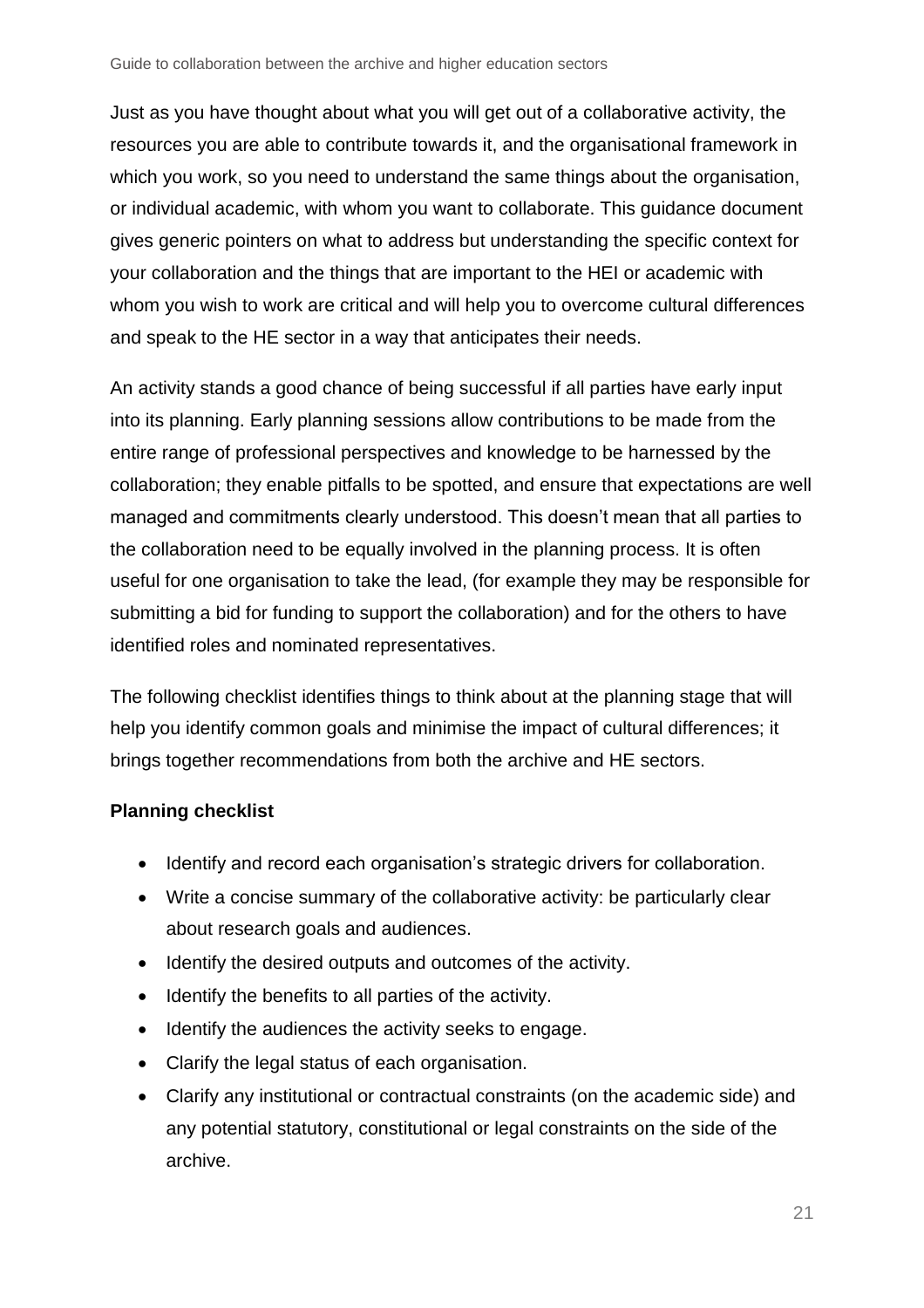- Think about who has the authority to make decisions in each organisation and what the decision-making hierarchies, processes and timescales are.
- Establish who will project manage the initiative, organise meetings and maintain project records.
- Identify the skills and resources available and agree additional resources needed.
- Be realistic about the costs and time involved (it may be useful to cost out the estimated staff time contributions to activities).
- Be clear about the contribution you/your organisation is able to make to the activity. Think about (and if appropriate, communicate) the impact that any new activity has on your existing activities and commitments.
- Agree the budget and how any costs and funding are apportioned.
- Establish which organisation will take responsibility for the finances, including which organisation will hold the budget and how income and expenditure will be managed and reported.
- Clarify VAT status and liabilities.

l

- Check the insurance implications of the project, its activities and the impact of working collaboratively on existing insurance policies.
- Establish who will employ and/or manage staff.
- Agree who will be responsible for contracting external services, including those of any consultants.
- Establish how you will measure the value of the activities carried out and the impact of the collaboration. Be mindful of the needs, reporting mechanisms and stakeholders of all organisations involved.
- Agree how the results of the collaboration will be made available and who is responsible for their long-term availability.
- Clarify copyright and licensing issues if appropriate<sup>5</sup>.
- Discuss publication strategy and what your academic partner is, and is not, allowed to report on in an academic context.

<sup>5</sup> See the ARA guidance on *Copyright Issues for Archivists* available at: [www.archives.org.uk/ara-in](http://www.archives.org.uk/ara-in-action/publications/copyright-issues-for-archivists.html)[action/publications/copyright-issues-for-archivists.html](http://www.archives.org.uk/ara-in-action/publications/copyright-issues-for-archivists.html)

And that on *Copyright and related rights* produced by The National Archives, available at: [www.nationalarchives.gov.uk/documents/information-management/copyright-related-rights.pdf](http://www.nationalarchives.gov.uk/documents/information-management/copyright-related-rights.pdf)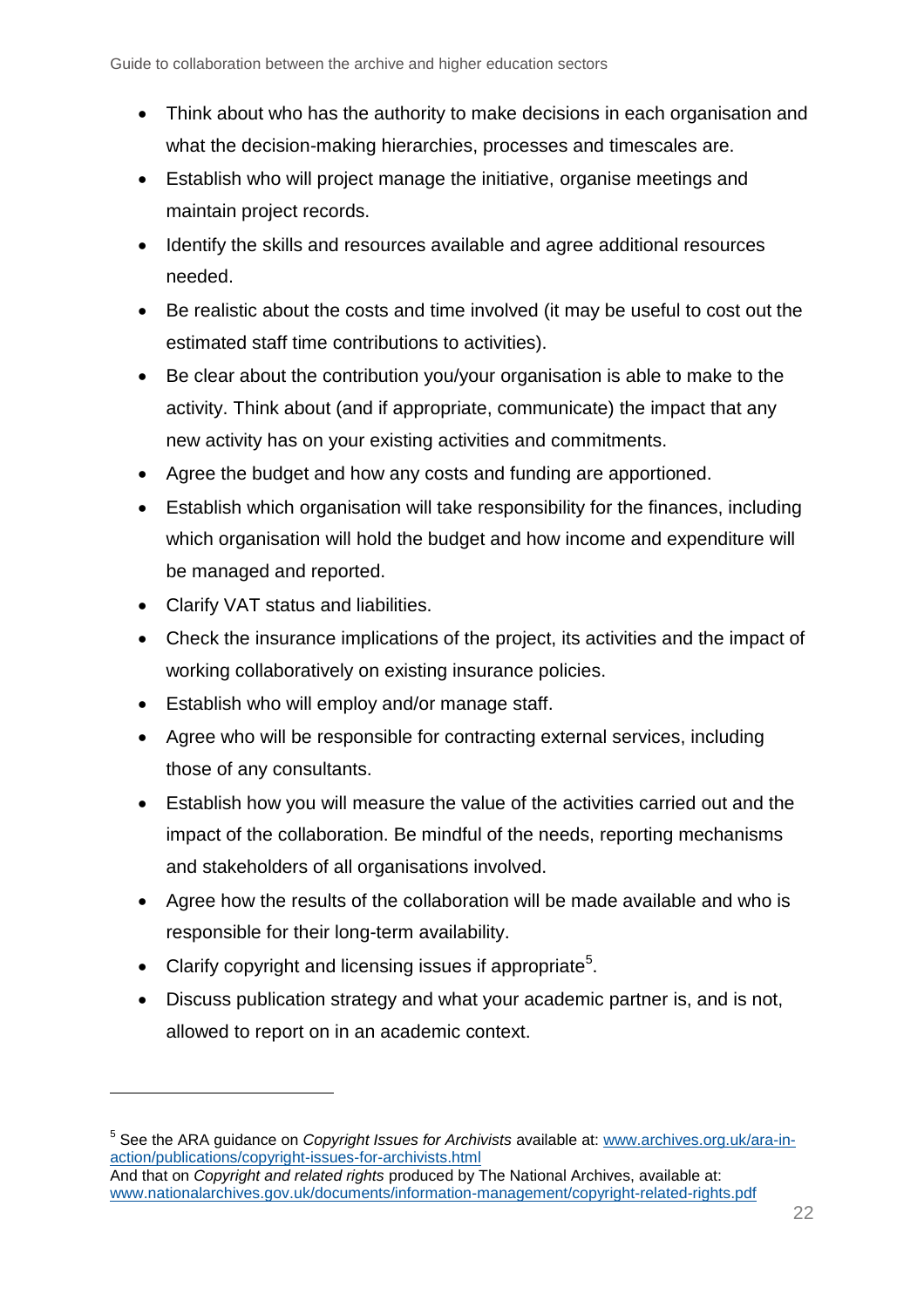Discuss issues relating to access to collections including reader registration requirements, timeframes for booking appointments, security and preservation issues.

It is worth investing time at this stage to avoid misunderstandings later on. Record and share this information so that you have the same list and a common understanding of what is involved. Feedback from academics and archivists alike has stressed the importance of being particularly clear about research goals and the beneficiaries of research projects.

Try to ensure that you are speaking a common language, even for seemingly basic matters, e.g. do you have a common understanding about what is a 'large' or 'small' amount of money? Does the contribution of half a day's time for a meeting have the same implications for staff from the archive and the HEI?

Different organisations and different forms of collaboration will influence the formality with which this information is recorded. Even the most informal of collaborations should be backed up by an audit trail of emails. Other options for recording how the collaboration will work include recording minutes of meetings, establishing a Memorandum of Understanding, following a formal project management approach (e.g. PRINCE2), using a funding bid as the project documentation, or establishing a **partnership agreement** (e.g. using the guidance provided by the Heritage Lottery Fund (HLF)). Further information about these frameworks can be found in the key terms, concepts and resources appendix.

# <span id="page-22-0"></span>**3.4 Understanding barriers to participation**

Whilst enthusiasm for collaboration between archive and higher education organisations is generally high, it is also useful to think about potential barriers to participation in collaborative activities and the things that can go wrong along the way. Many of the potential barriers can be avoided by understanding the pressures on each of the organisations involved in the collaboration or can be overcome by improving communication.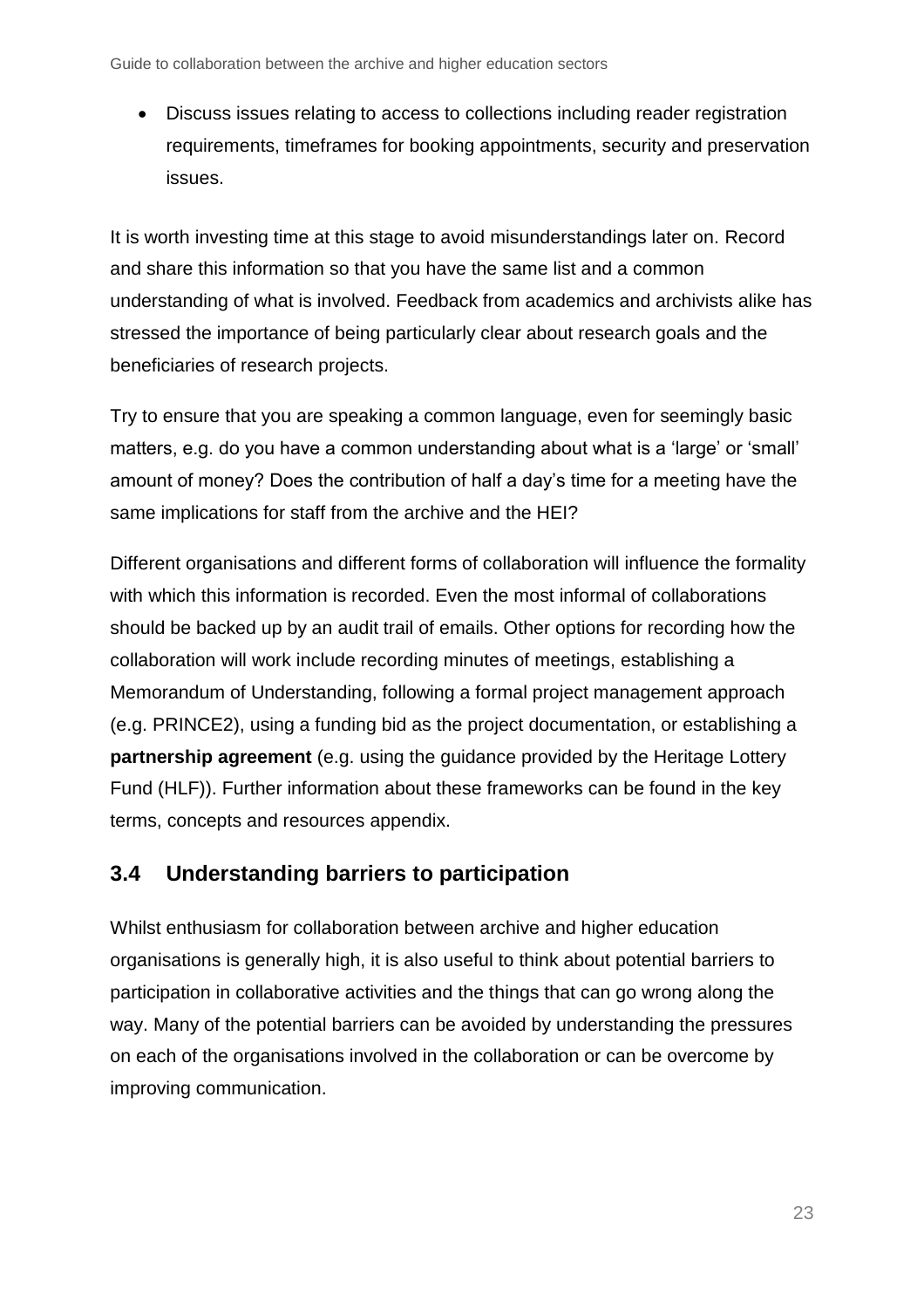#### **Lack of time**

Both archive practitioners and academics cite lack of time as a major limiting factor. Available time may vary with the time of year (for example avoiding the end of financial years, the start of academic terms and exam season as particularly busy times; and understanding whether the summer research break is a good or bad time for a particular academic to think about new projects).

#### **Timescales for decision-making**

Retaining the ability to be nimble about decision-making is an increasing luxury. Whilst many academics are used to dropping everything to plan and submit a funding bid for a project within six to eight weeks, many archive practitioners cannot work like this. The organisations in which they work require much longer planning horizons (commonly in excess of six months). Clearly the complexity of the project will influence how much time is needed for planning and decision-making but these cultural differences between organisations are an important consideration and should be communicated as they are not obvious.

#### **Familiarity with archive services**

Do not expect all members of the higher education sector to have a good understanding of the range of collections, materials and professional expertise that can be found in your archive service. High-level descriptions of the nature of your collections, both in terms of subject matter and type of material can be a useful way of highlighting the breadth and depth of resources available to academics. Similarly, make it clear (preferably online) how academics can find out more about the collections held by your archive service.

#### **Understanding the processes involved in using archival materials**

Reader registration requirements, appointment booking systems, security measures, preservation requirements and copyright restrictions can all seem like a conspiracy of measures to restrict use. This can be a particular issue when engaging less experienced researchers who have had less interaction with primary source material. Clear communication about the policies and processes you use at the outset of a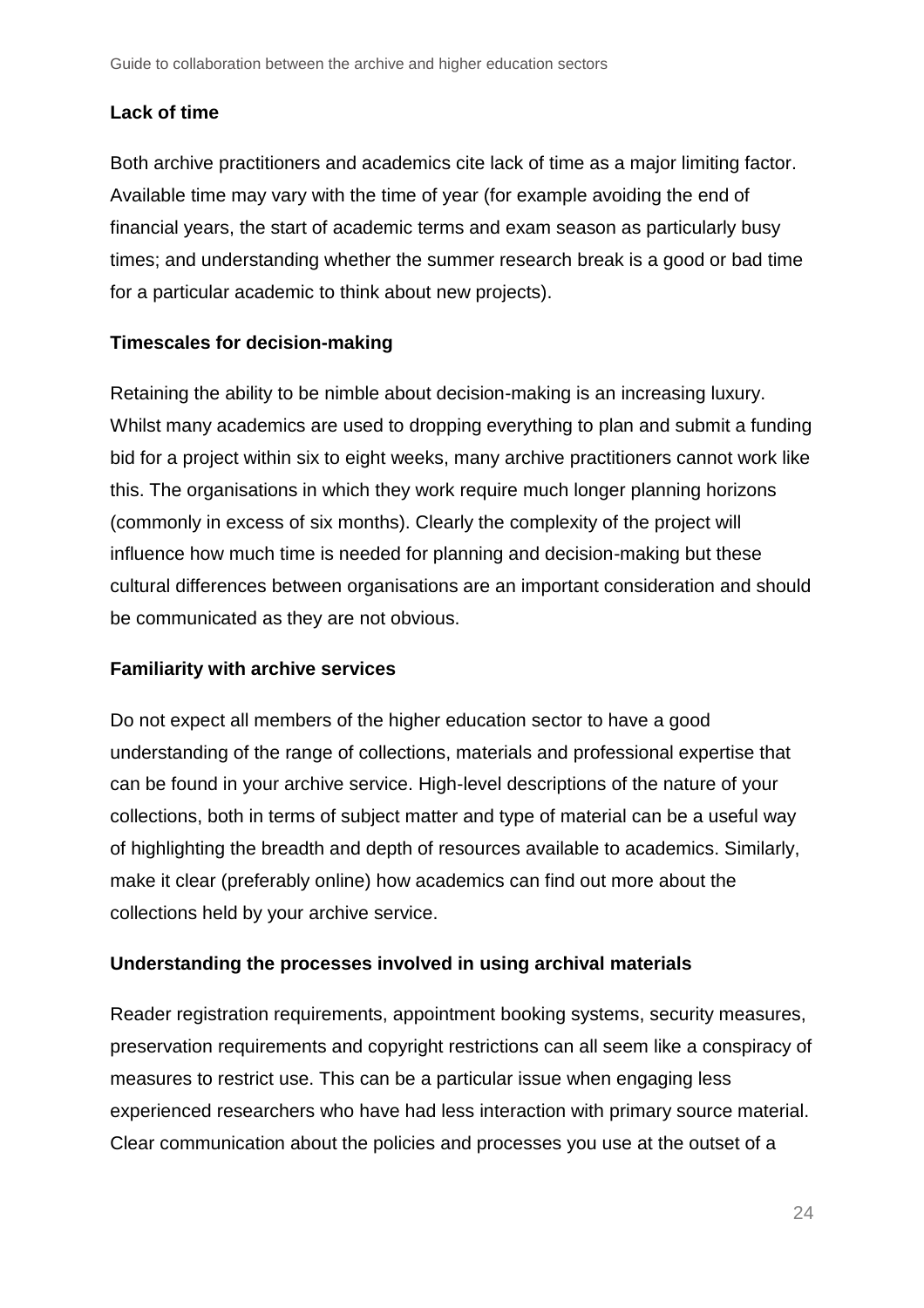project will help to overcome frustrations. The **Archive Service Accreditation** guidance includes a useful guide to what should be included in policies on access $\rm^6$ .

#### **Uncatalogued and/or undigitised material**

Each sector can be surprised by the quantity of uncatalogued and/or undigitised material. Academics express surprise when they discover that relatively small proportions of material held by archive services' are available in online catalogues; and archivists express frustration at the assumption that large quantities of material are fully described in online catalogues or available in digital format. For some academics, uncatalogued material is a golden opportunity for research and its presence can be turned into an opportunity for collaboration. Describing collections at a high level on an archive's website is useful, together with providing a named contact for further information about the collection.

## **Discoverability**

Related to the issue of uncatalogued material is the issue of finding relevant research material across disparate collections. Portals such as **Discovery** (which holds descriptions of the holdings of TNA as well as more than 2,500 archives across the country) and the **Archives Hub** are useful resources for academics seeking to identify material from a wide range of sources as well as a means of promoting collections amongst a wide range of audiences for archive services.

## **Lack of knowledge of research trends**

Archive services identify the difficulty in finding out about current research trends as a barrier to collaboration. Knowledge of developments in relevant research fields could help archivists to raise the profile of particular collections, prioritise cataloguing, conservation or digitisation. Analysis of the research interests of local organisations by individual archive services is useful but is not readily scalable, nor is the identification and monitoring of mailing lists feasible when considering the breadth of most archive's collections. Monitoring the newsletters of major funders (such as

 $\overline{a}$ 

<sup>&</sup>lt;sup>6</sup> Archive Service Accreditation guidance:

[http://www.nationalarchives.gov.uk/documents/archives/archive-service-accreditation-guidance-june-](http://www.nationalarchives.gov.uk/documents/archives/archive-service-accreditation-guidance-june-2014.pdf)[2014.pdf.](http://www.nationalarchives.gov.uk/documents/archives/archive-service-accreditation-guidance-june-2014.pdf) Accessed 24.10.14.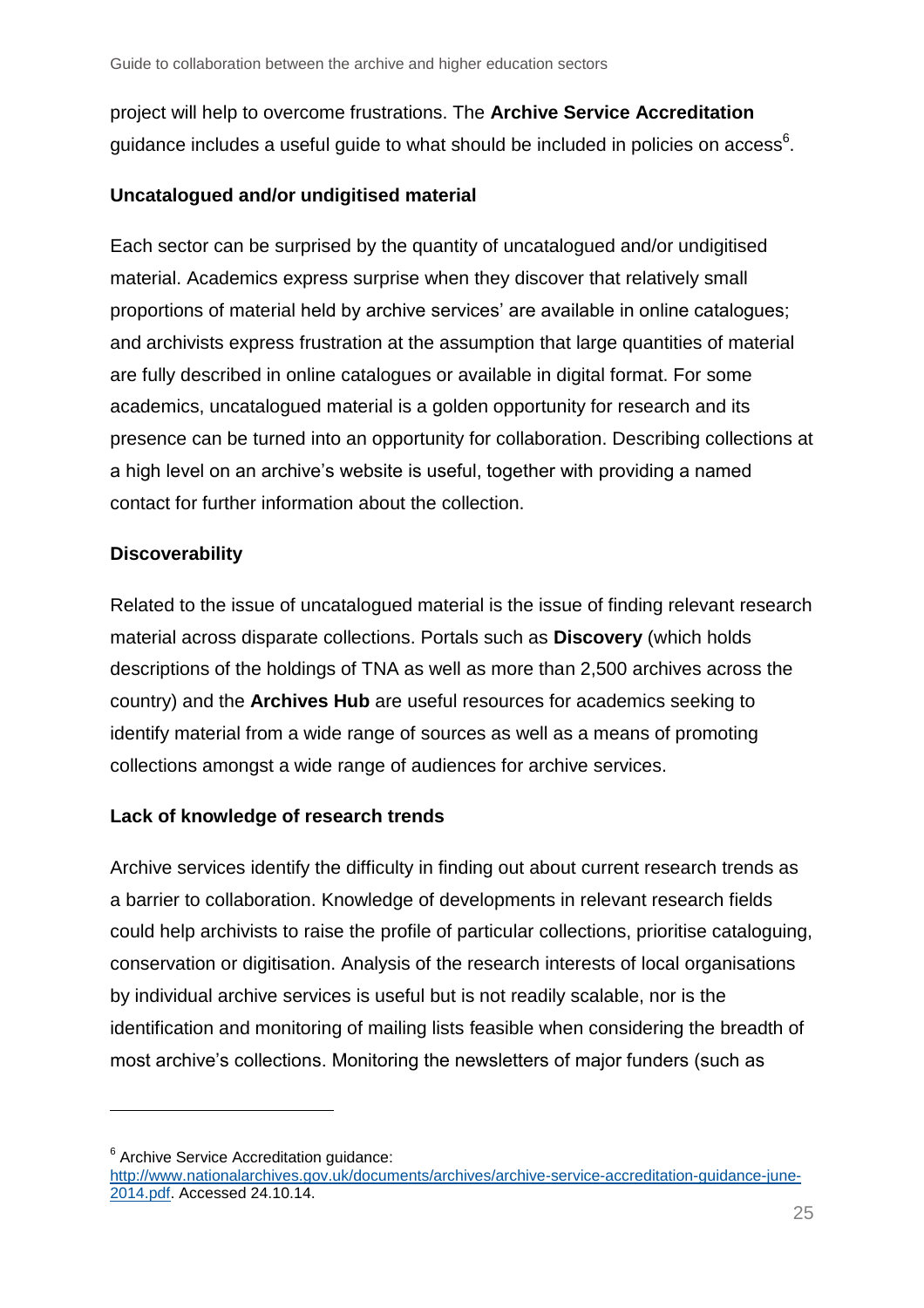AHRC, the Arts & Humanities Research Council) can provide a useful insight into upcoming research topics, but not normally within a timeframe that would enable most archive services to undertake activities such cataloguing and digitisation that would help to surface relevant collections. Just as academics would welcome a single point of access to all relevant collections, so archive practitioners are keen to identify how to make contact with geographically-dispersed academics with relevant research interests.

#### **Geography**

Collaboration is often easiest between organisations that are geographically close to one another. Small distances make visits and face-to-face meetings easier and potentially increase the range of collaborative activity that is possible. Geography need not be a barrier to all forms of collaboration though. Large-scale research projects frequently involve partners from geographically distant locations which can be well-supported by technology. The key is to ensure that communication remains frequent and operates through both informal and formal channels.

#### **Attitudes to risk**

<span id="page-25-0"></span>Research is an inherently risky business. From the earliest stages of forming a research proposal and the risks associated with time invested in bidding for funding, through to the outcomes of the research process, one cannot guarantee (or predict) results. In some cases, for example, student-led research, the tolerance for risktaking in the HEI might be much higher than would ever normally be considered acceptable by an archive service as 'failure' of research projects is not seen as a negative but as a valuable learning experience. Both sectors need to be clear about their appetite for risk and which organisation carries the risk (or how much risk).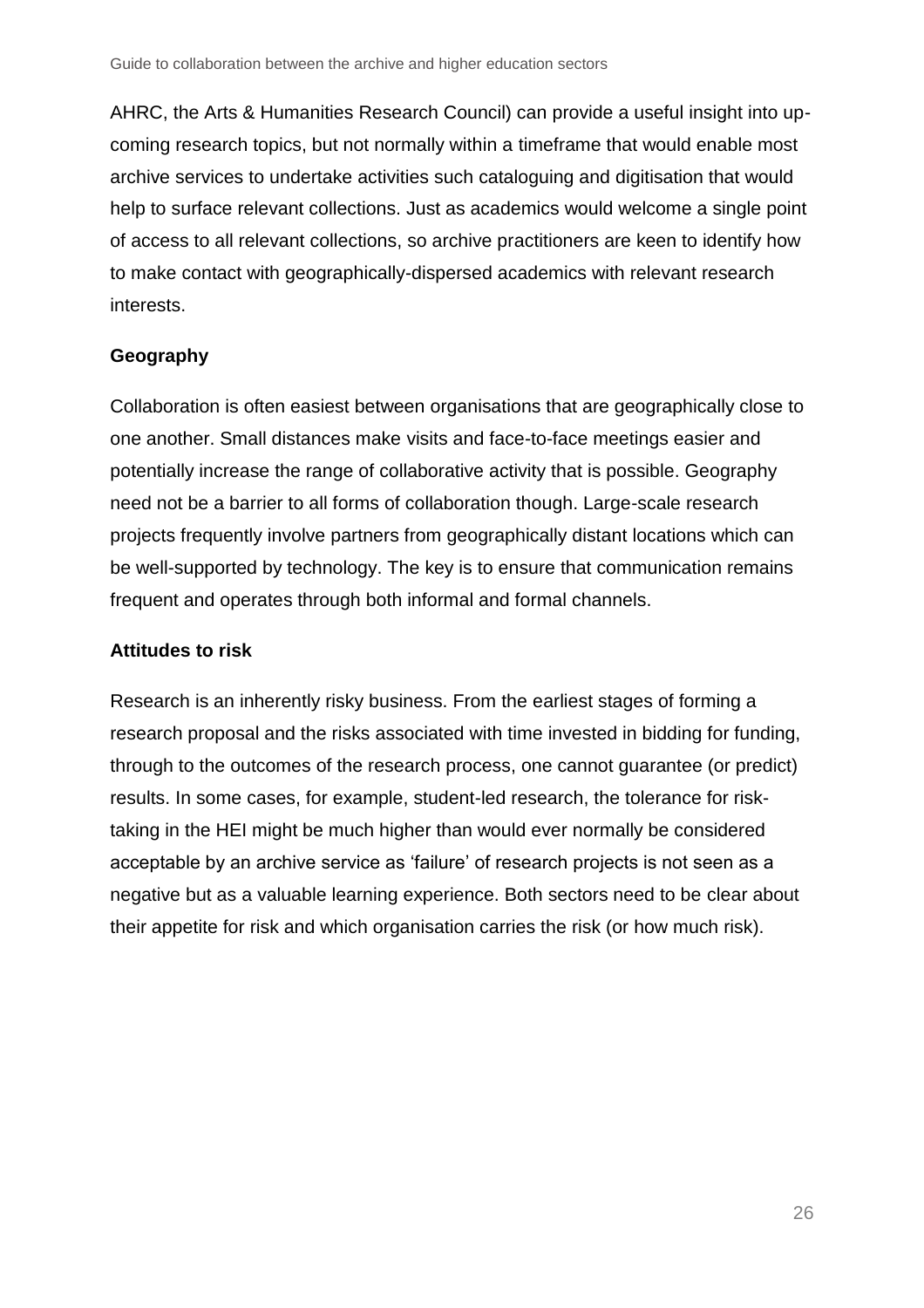# <span id="page-26-0"></span>**4 Developing your collaborative working**

Once the hard work has gone in to developing relationships and building trust between individuals and organisations, the opportunities for building on collaboration grow. There are two particular aspects to think about:

- 1. How to build on a successful collaboration.
- 2. How to embed collaboration within your organisation.

## <span id="page-26-1"></span>**4.1 Building on collaboration**

 $\overline{a}$ 

You may find that collaborative working becomes easier as your experience increases: you have trusted partners, a track record, experience of processes, and the encouragement of your parent body. But it is important to balance your enthusiasm for new projects with new risks associated with increased complexity.

Research by *OCLC research* suggests that collaboration takes place along a continuum<sup>7</sup>, with points along the continuum marking shifts in the complexity of the collaboration and the effort involved. The 'collaboration continuum' identifies five phases to collaboration, starting with contact and moving through cooperation, coordination, and collaboration to convergence, with investment, benefit and risk all increasing along the continuum.

The collaboration continuum offers a framework for thinking about the development of collaborative working. Figure 1 (below) gives examples of how each phase might be manifest as collaborative working between the archive and higher education sectors. It can be seen that each phase (from left to right across the diagram) involves greater commitment from each party to the collaboration and brings with it increased need for formalisation of working practices as well as the potential for greater benefits and greater risk. For each new venture it is worth going back to your planning checklist to consider the goals, benefits, processes and resources involved.

 $7$  Zorich, et al. (2008) 'Beyond the Silos of the LAMs: Collaboration Among Libraries, Archives and Museums', OCLC research.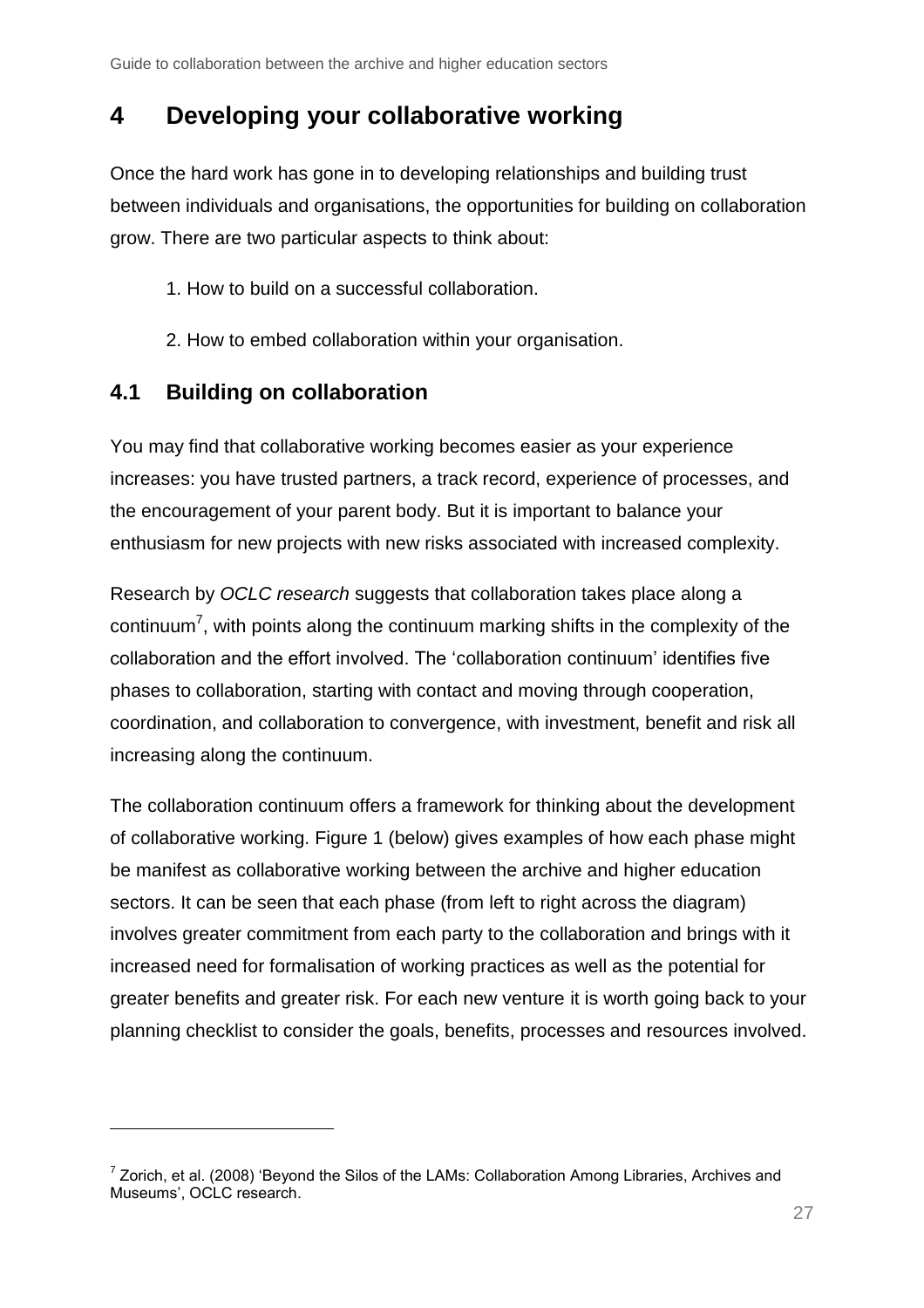A case study from Aberdeen City & Aberdeenshire Archives and the University of Aberdeen (below) shows how a relatively small-scale 'cooperative' project developed along the collaboration continuum to a more complex 'coordinated' activity. In the 'cooperation' phase, activities and working relationships were piloted, the success of which led to the development of larger projects which attracted more significant funding and delivered a greater range of research outputs and public benefit.

Moving to the far right of the collaboration continuum, a number of archive and HE organisations have established shared services, transforming their approach to service delivery and the way that they work together. The case study from Hull History Centre describes the origination and operation of one such service.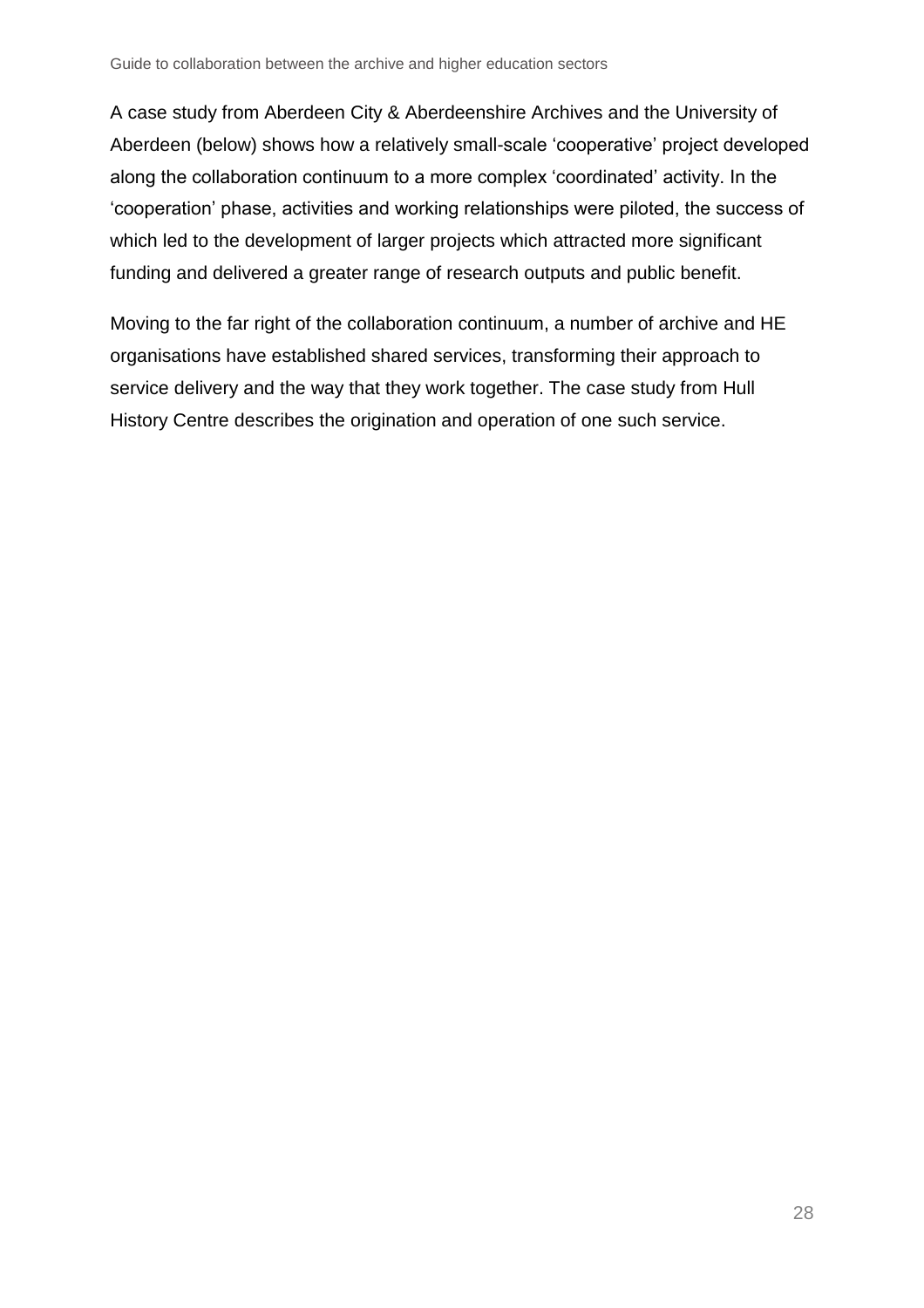| <b>Phase</b> | <b>Contact</b>                                                                                 | Cooperation                                                                                                                                                                                                                        | <b>Coordination</b>                                                                                                                                     | <b>Collaboration</b>                                                                                                                                                                                                                                                          | <b>Convergence</b>                                                                                                                                                                |
|--------------|------------------------------------------------------------------------------------------------|------------------------------------------------------------------------------------------------------------------------------------------------------------------------------------------------------------------------------------|---------------------------------------------------------------------------------------------------------------------------------------------------------|-------------------------------------------------------------------------------------------------------------------------------------------------------------------------------------------------------------------------------------------------------------------------------|-----------------------------------------------------------------------------------------------------------------------------------------------------------------------------------|
| Activity     | Open up dialogue to<br>explore<br>commonalities and<br>need                                    | Agree to work<br>informally on an<br>activity or effort that<br>offers a small yet<br>tangible benefit                                                                                                                             | Activities no longer<br>'ad hoc' and need a<br>framework to<br>organise networks<br>and ensure common<br>understanding of<br>responsibilities           | Moves beyond<br>agreement to a<br>shared process of<br>creation to create a<br>shared<br>understanding that<br>none previously<br>possessed or could<br>have come to on<br>their own                                                                                          | Collaboration around<br>a specific function<br>has become so<br>extensive and<br>engrained that it is<br>no longer recognised<br>by others as a<br>collaborative<br>understanding |
| Example      | Identify key<br>individuals and<br>establish a meeting<br>that builds a<br>foundation of trust | Sharing information<br>or undertaking an<br>activity on behalf of<br>partners such as<br>archive practitioners<br>contributing a<br>session on the use of<br>primary sources, or<br>an academic<br>enhancing exhibition<br>content | Repeated<br>contributions to<br>student learning<br>activities. Joint public<br>engagement<br>activities to expand<br>audiences of both/all<br>partners | Working together in a<br>way that has<br>required<br>transformational<br>change (for example<br>reorganised<br>workflows or shared<br>capacity) to achieve<br>commonly desired<br>goals, e.g. through a<br>funded research<br>project or a<br>collaborative doctoral<br>award | Shared service<br>provision                                                                                                                                                       |

Figure 1: Phases of the collaboration continuum, adapted from 'Beyond the Silos of the LAMs: Collaboration Among Libraries, Archives and

Museums', OCLC Research, 2008, p. 1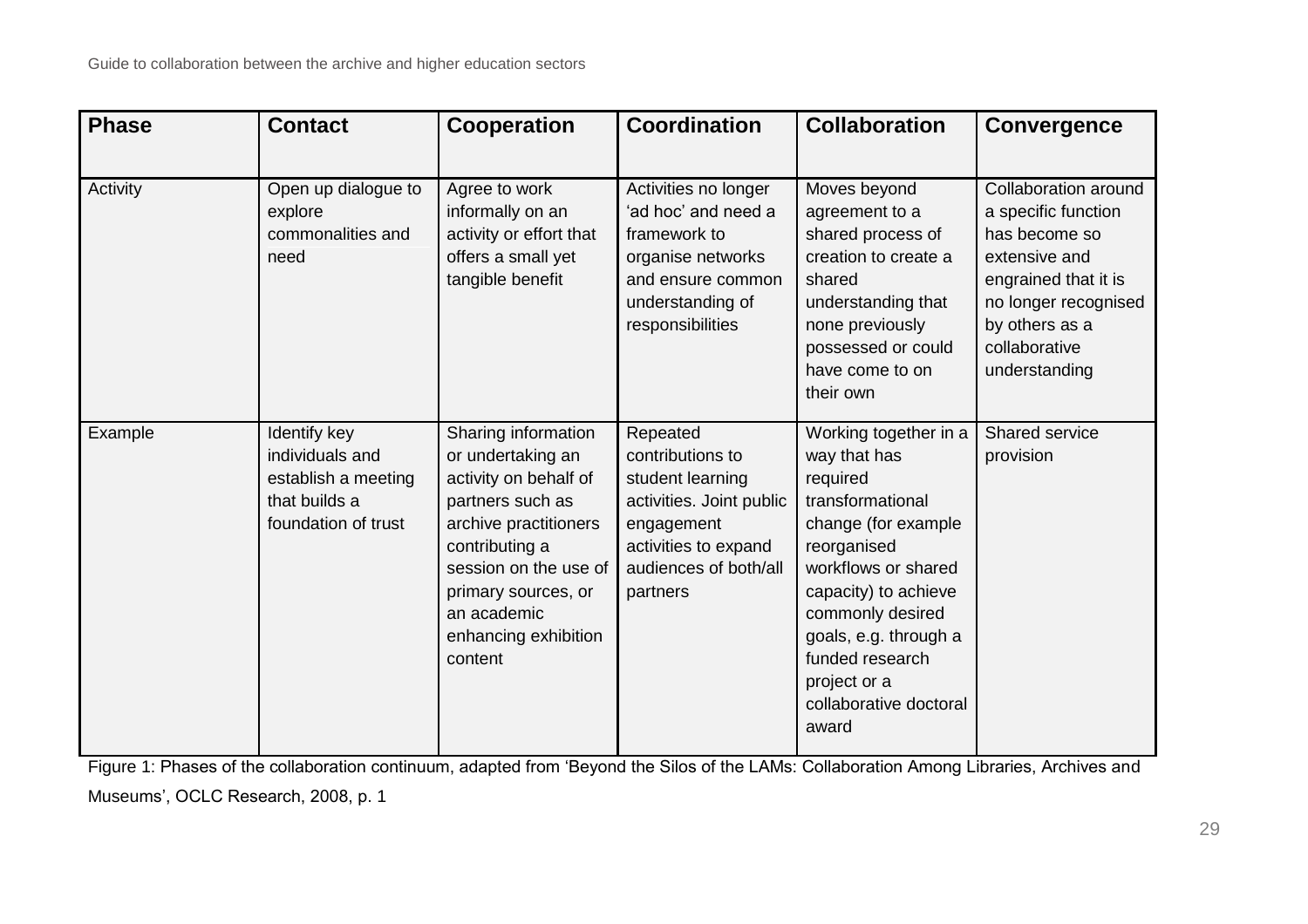# **Case study 2**

## **The Hull History Centre: Convergence – operating a shared service**

The Hull History Centre provides access to material held by the City Archives & Local Studies Library, and Hull University Archives.

The idea of creating a service run jointly by the City Council and University of Hull was first mooted in 1995 when both parties found that they were running out of space for storage and engagement activities, the HLF existed as a possible funding source, both parties recognized that they'd have a greater chance of success in attracting funding if they worked together, and they were able to identify high-level and long-term synergies from operating a joint service.

## **What happened?**

The parent organisations identified high-level strategic goals in common. Both organisations sought to contribute to improving the reputation of the city, increase social capital and educational attainment, and attract external investment. Working together was recognised as a means of achieving these goals.

The joint service is run as a partnership – the Hull History Centre is not a legal entity in its own right, staff are employed by either the City Council or University. Working structures and relationships were defined and established during the development phase.

The new joint service was defined from scratch, with processes established for its operation, using good practice from each of the three existing services, setting boundaries and clarifying overlaps.

There is a strong single-service approach to delivery so that front-of-house operates as a single team – users interact with History Centre staff and collections.

Some 'behind the scenes' aspects of operation remain separate, in particular custodianship and collection management. Depositor agreements and relationships are with either the City Council or University and the two organisations operate separate collection management systems (and have separate repository codes), merging data for a single on-line search interface.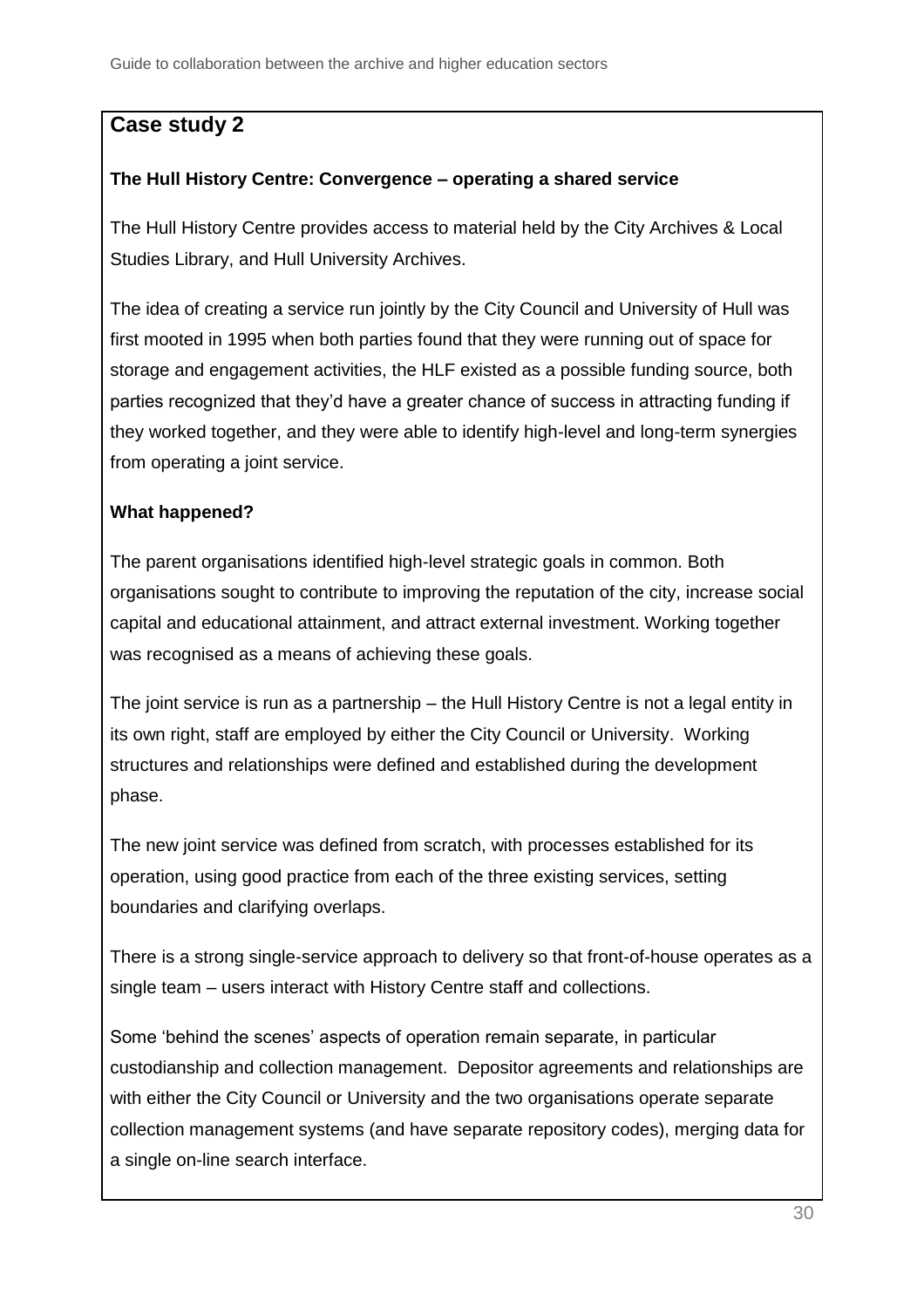#### **What worked well?**

- The role of individuals during the project initiation phase was critical to advocate, build and maintain momentum.
- During the design phase (which included an architectural competition) and build phase both the University Archivist and the City Archivist were clear about what was needed to provide a successful service and given sufficient autonomy to define requirements and specification for staff, collections and public areas
- The partnership is based on collaboration at strategic, management and operational levels, rather than the establishment of a separate legal entity. This means that it is affected by organisational changes within either partner organisation, but has more flexibility to respond. It also means that the role of individuals remains crucial.
- All three sites closed for either a year or six months before the formal opening of the new building – this was essential for collections work and to enable knowledge exchange and team building. Staff were coming together to work on new (neutral) territory and team leaders were explicit about the need to become familiar with each other's collections and develop mutual trust.
- The building is popular and there is a strong sense of ownership by the local community which is reflected in its use.
- More outreach and engagement activities are possible as a consequence of the new building.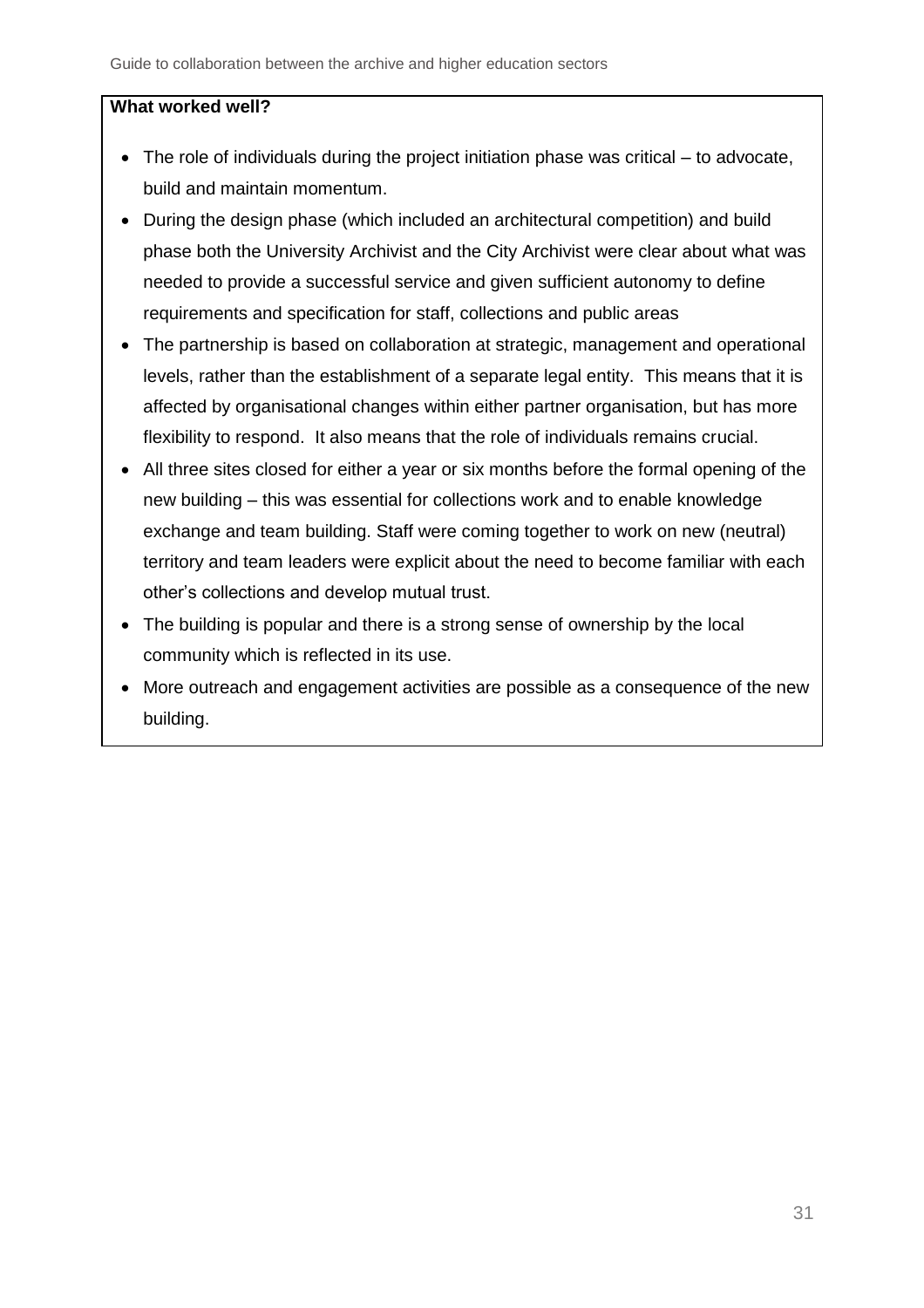## **Case study 3**

**Aberdeen University, Aberdeen City & Aberdeenshire Archives and the National Records of Scotland: From cooperation to coordination - developing collaborative working**

Aberdeen City Archives holds the Aberdeen Burgh Records (volumes 1-8 of which are recognised by UNESCO as of outstanding importance to the UK). A proof-of-concept project was set up involving the City Archives, the National Records of Scotland and Aberdeen University to make these records available to a wider public. As a result of this project, the collaborative activity developed into two distinct pilot projects each of which built on different aspects of the original 'cooperation' phase.

#### **What happened?**

1

In what might be described as the 'cooperation' phase, the National Records of Scotland provided digital camera facilities for the imaging of the earliest 25 volumes (amounting to 16,000 TIFF images) of the Burgh Records, and facilitated free public access to the images online via the ScotlandsPlaces website.

Moving to the 'coordination' phase, the Research Institute of Irish and Scottish Studies based at Aberdeen University then approached the Archives with a proposed pilot project 'Connecting and Projecting Aberdeen's Burgh Records<sup>8</sup>' to employ (and fund) a research assistant for 6 months to transcribe and translate a sample of 100 consecutive pages of the digitised records and test the creation of an online, publicly accessible database<sup>9</sup> linking the transcriptions and translations to corresponding images.

The work, and any potential future projects were supported by an MoU (drawn up by the University) which clarifies the areas of collaboration, methods of collaboration and issues such as copyright.

Subsequent to this, a distinct but related pilot project was undertaken by the Department of Computing Science at Aberdeen University (funded by dot.rural, the RCUK Digital Economy Hub) to explore the development of a text analytic tool that could be applied to

<sup>&</sup>lt;sup>8</sup> Connecting and Projecting Aberdeen's Burgh Records, Accessible at: [www.abdn.ac.uk/riiss/about/pilots-138.php](http://www.abdn.ac.uk/riiss/about/pilots-138.php)

<sup>9</sup> The pilot database is accessible at: [www.abdn.ac.uk/aberdeen-burgh-records-database/](http://www.abdn.ac.uk/aberdeen-burgh-records-database/)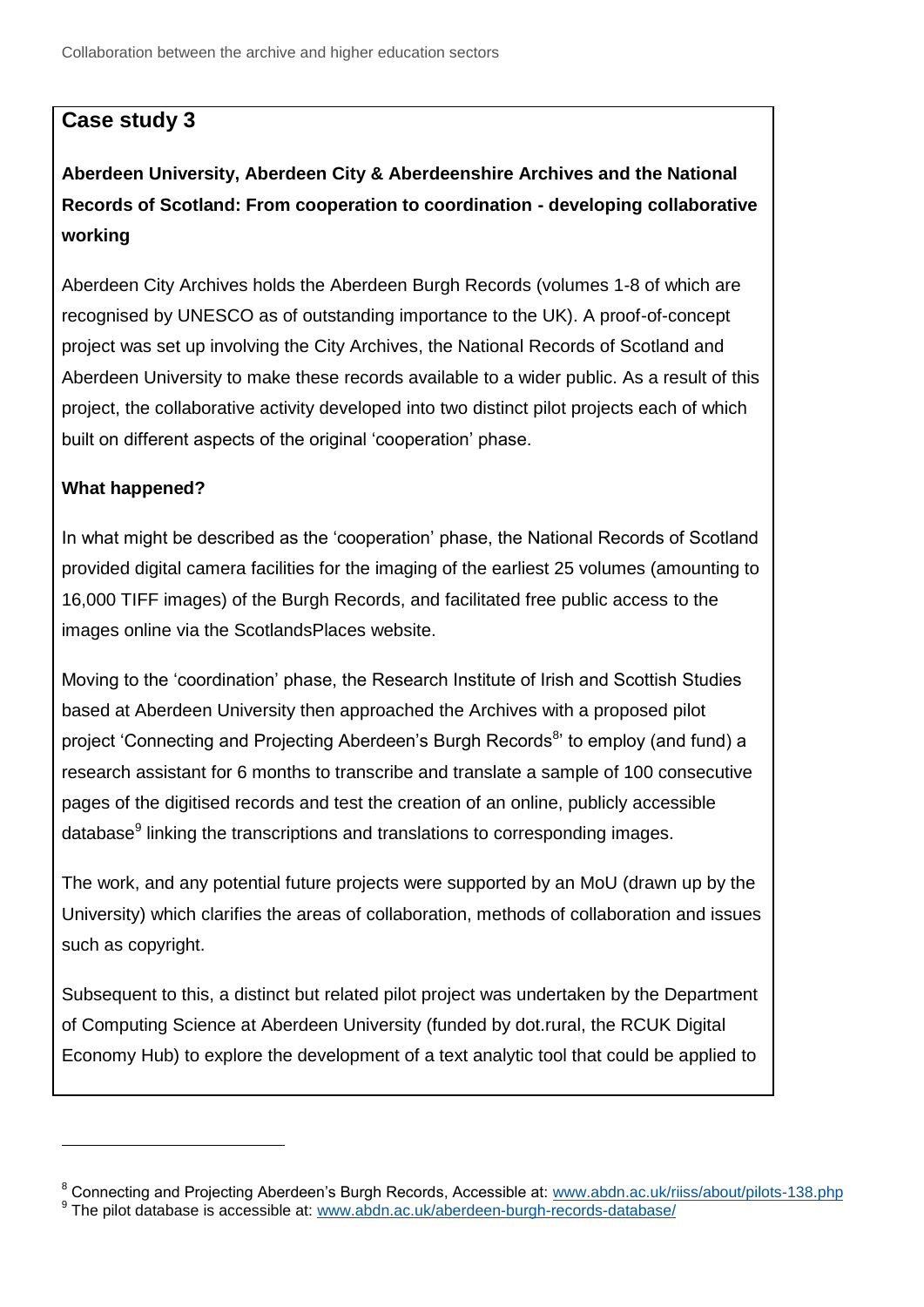<span id="page-32-0"></span>the 100-page transcription to make it machine-readable, and to support the development of Semantic Web and linked data applications to enhance searchability of the resources.

#### **What worked well?**

- Each partner brought specific skills to the collaboration to create something which no one partner could have achieved on their own.
- The pilot projects have enabled the testing of key elements of the work and provide evidence to support future, larger grant applications.
- The involvement of the University in the collaboration gave access to a wide range of research skills, from historical to information technology.
- Pilot project meetings, academic symposia, and less formal workshops and discussion meetings, fostered regular and constructive dialogue between partners, and other collaborators.
- In relation to these collaborations, opportunities have been (and continue to be) developed to engage undergraduate and postgraduate teaching with the pilot project outputs.
- The realisation of substantive academic outputs, including a collection of essays for a prospective special section of the journal *Urban History*

## **4.2 Embedding collaboration**

Embedding collaboration within organisations can be challenging because it often requires shifting a relationship from individuals to organisations. Collaborations that rely heavily on relationships between individuals are fragile and risk ending when one of the individuals changes roles or institution. The steps identified in this guidance, such as identifying mutual benefits to the organisations at strategic and operational levels, using frameworks to clarify expectations and responsibilities, and ensuring that the reporting requirements of both organisations are met, will help to embed collaboration within organisations.

Identifying 'champions' for collaborations from within and outside of organisations can also contribute to their sustainability. Many collaborations between organisations start as a single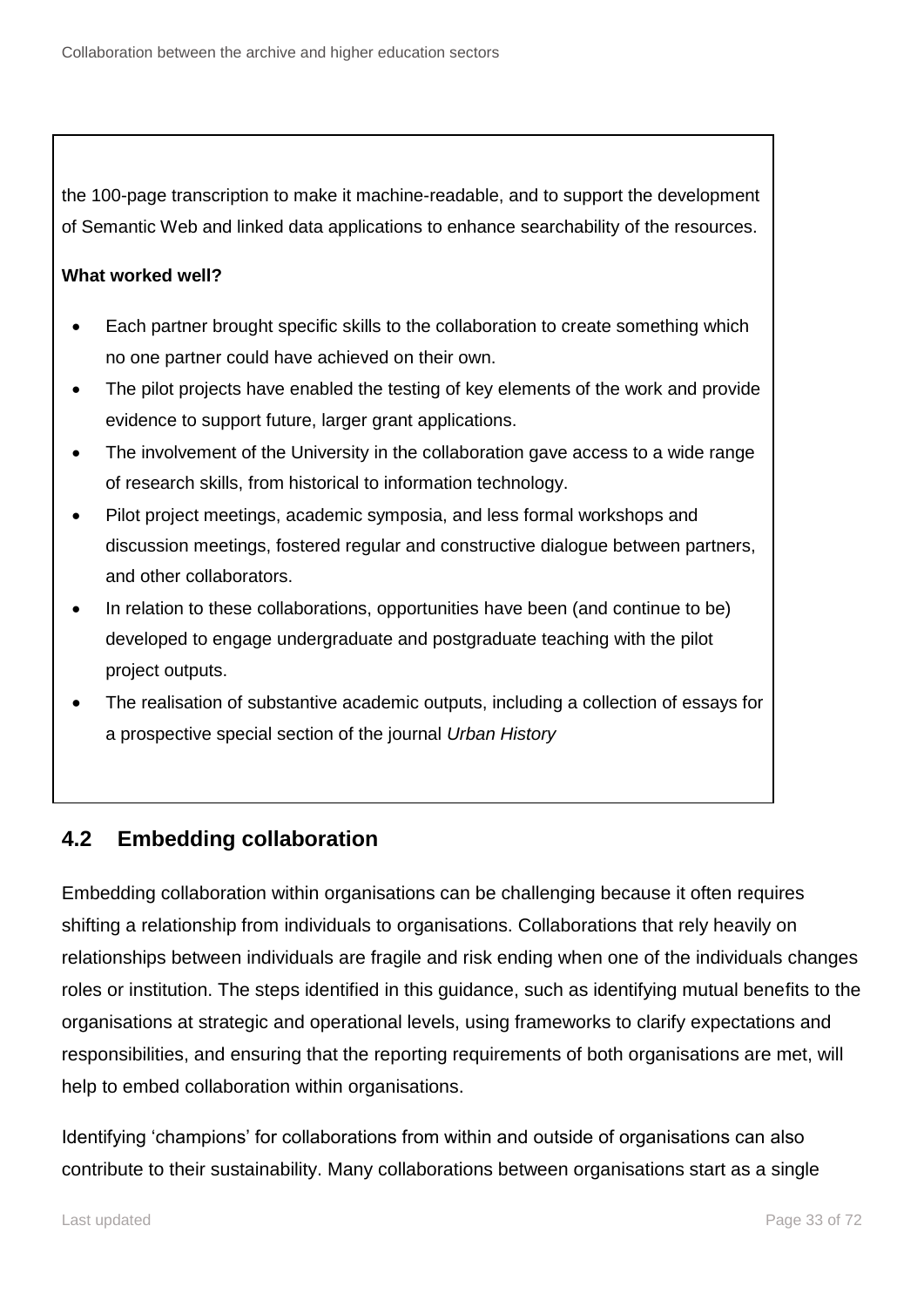project, often with specific funding attached. Building a network of advocates and using them to promote the benefits of your collaborative work can help to raise the profile of activities with a wider range of stakeholders than you would be able to achieve as individual organisations. This can help to make the case for funding for further projects or ideally, to embed the collaboration into the core working practices of the organisations (as identified in the collaboration and convergence phases of the collaboration continuum).

Issues of sustainability not only apply to relationships and funding but also to the outputs of distinct collaborative projects, particularly digital resources and websites. Careful planning needs to go into the funding and management of these resources once a project has officially ended.

The case study from Coventry University and the Siobhan Davies Dance Archive shows how the ownership and on-going responsibility for the maintenance and development of a newly created dance archive have been built into the operations of both the university and the company. The example shows how experience built up during the initial phase of collaboration (the project to create the archive), for example, around copyright and licensing, has been integrated into the way that the company works with future creators of material and it shows how the academic party (the university) has been able to use its infrastructure to sustain the project resource (the website) and ensure it is widely used.

## **Case study 4**

# **Siobhan Davies Dance Archive and Coventry University: embedding collaborative working**

Having worked hard to set up and build the Siobhan Davies Dance Archive, Siobhan Davies RePlay, (an innovative archive that disseminates dance archive content to the public and transforms research access and the possibilities for re-use of the material to create new knowledge), Coventry University and the Siobhan Davies Dance Company have established a way of working in collaboration that ensures the continuity of the archive.

#### **How does it work?**

A collaborative agreement (form of contract) was drawn up to clarify how the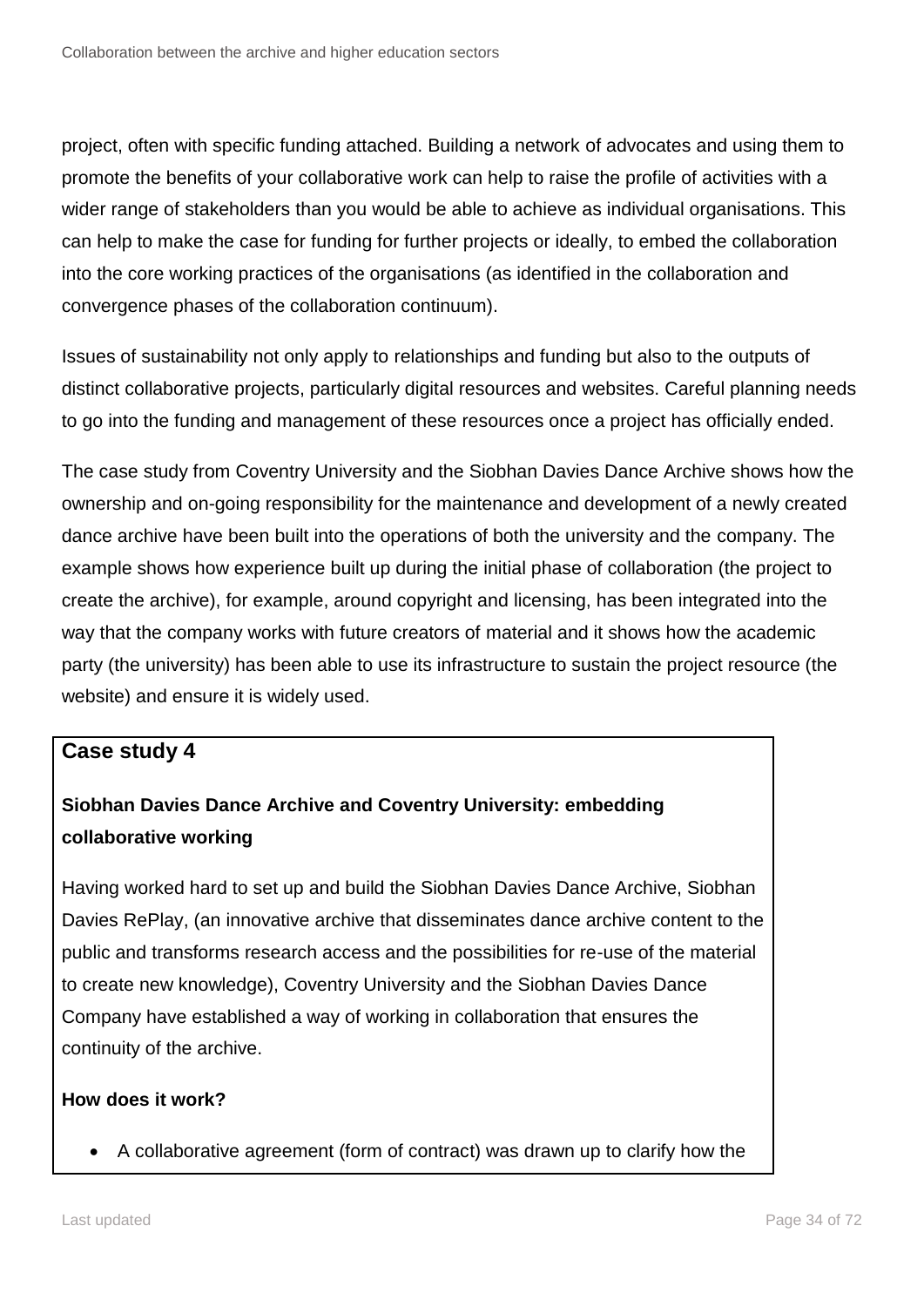two organisations would work together. One contract covered the period of funding and a different contract clarified how the two organisations would continue to work together.

The company and the university jointly own the archive (it sits on the university servers).

The university is happy to commit resource towards what it recognises as an innovative and successful asset for the university.

The relationship with the company continues to be strong, after completion of the original project.

The company contributes a sum for each of its productions to support the addition of new material to the archive ensuring that the archive continues to develop and be representative of the work of the company.

The company now uses a contract in its dealings with musicians, dancers, all contributing artists and broadcasters which allows material to be included in the archive (copyright clearance and licenses took up a substantial amount of time in the original project to create the archive).

## **What worked well?**

The project coincided with the demise of the Arts & Humanities Data Service, so the academic sought the support of the university library very early on in the project, and the academic and librarian were able to work together to make the case to the university that it was within the remit of the library to sustain the archive and to commit the necessary resources towards its support.

# <span id="page-34-0"></span>**4.3 Opportunities for future collaboration**

The research underpinning this guidance asked individuals to identify what they see as the future opportunities for collaboration between archive services and HEIs and these are summarised below. Some of these opportunities may already be familiar to you whilst others may encourage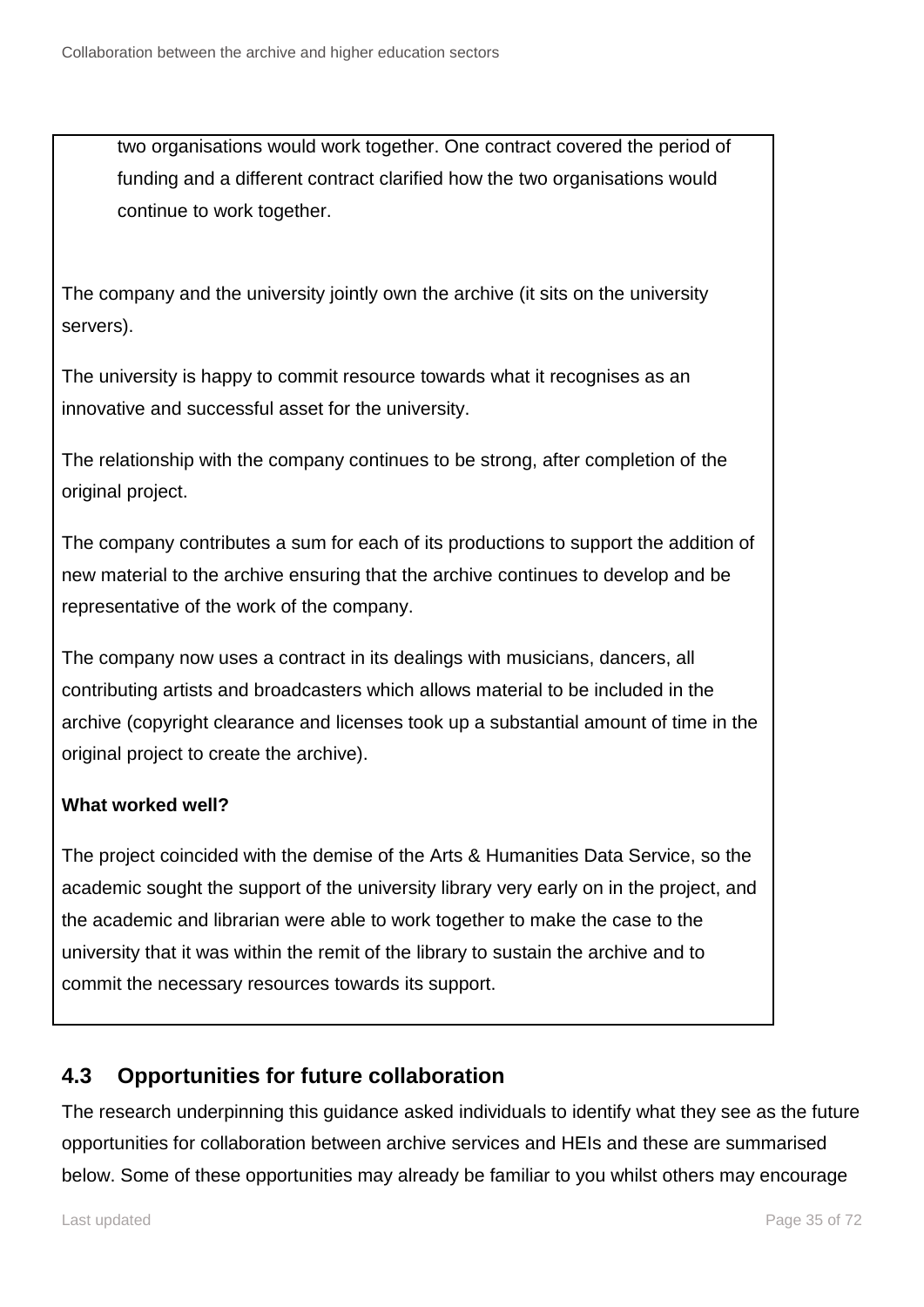you to seek out new partners or develop relationships with existing contacts to embark on new collaborative projects.

#### **4.3.1 Uncatalogued material**

Uncatalogued archive collections present unique opportunities for carrying out original research on primary source material which is attractive to many academics as they are evaluated on the originality of their research. Although archive services may be reluctant to provide access to such material for reasons of security and possibly preservation, research based on such collections can also bring considerable benefits to the archive service including the listing of the collections, specialist information about them and exposure of them to wider audiences.

#### **4.3.2 Beyond the humanities**

The use of archive collections to support historical research and other branches of the arts and humanities is relatively widespread. However, there is potential for collections to be used to engage in collaborative research in other areas, notably science, technology, engineering and medicine (STEM) subjects, business studies and management subjects, and to support art & design related subject areas such as graphic design, publishing and social media.

The case study below, from the Richard Burton Archives, Swansea University, shows how the university worked with archives throughout Wales (through the Archives & Records Council Wales) to promote the use of business archives, including to academics. The example provides ideas that might stimulate collaborations between archives and universities to promote the use of archival material by subject areas beyond the humanities.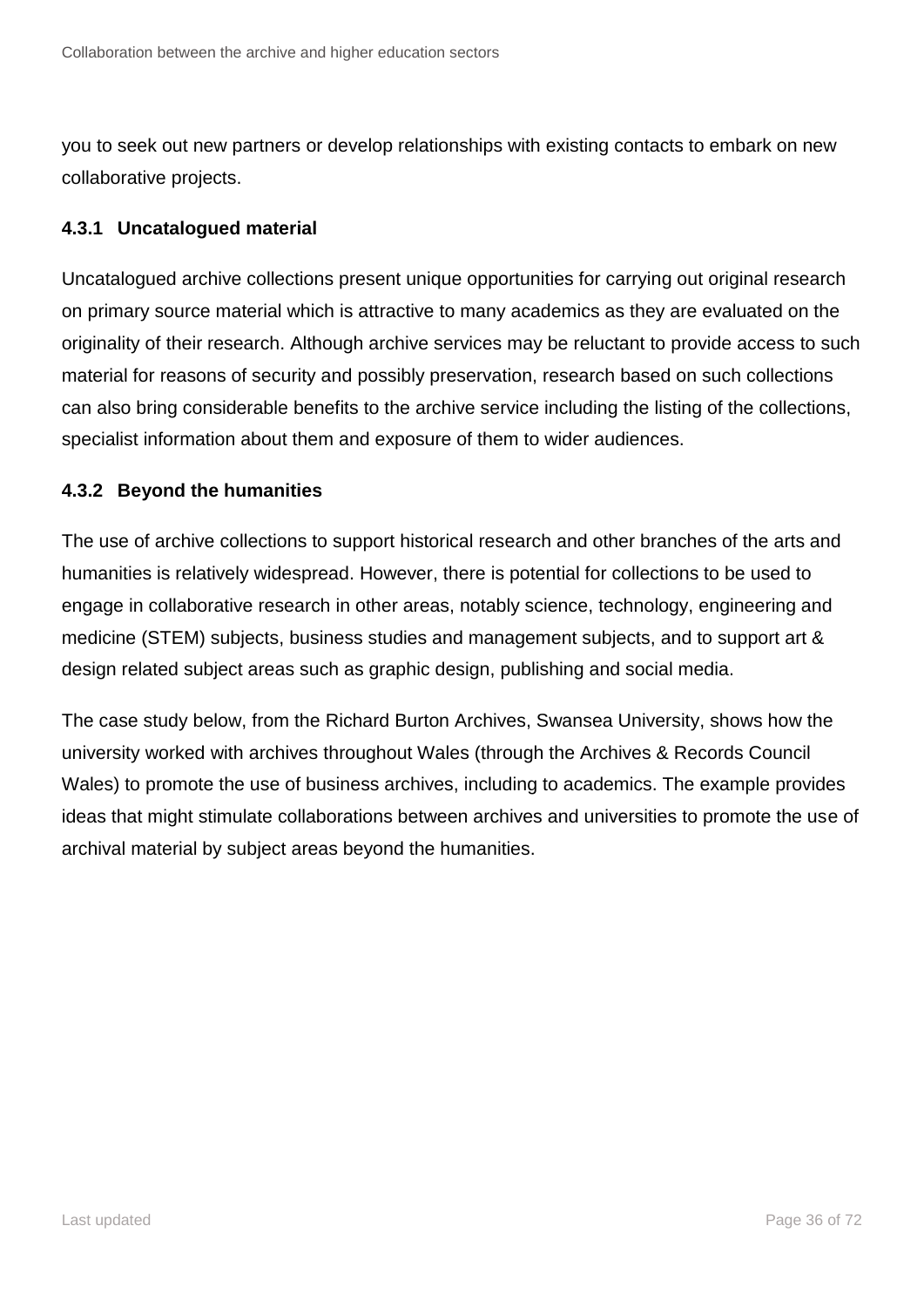## **Case study 5**

# **Richard Burton Archives, Swansea and Archives and Records Council Wales: collaboration to encourage the use of business archives**

Swansea University Archives worked in collaboration with Archives and Records Council Wales (ARCW) to promote the use of business archives. The University Archivist had identified the difficulty in promoting the use of business archives in teaching and research and recognised that there were extensive archives in Wales that would be of value to the academic community, in addition to those held by Swansea University itself.

Building on a successful cataloguing project, 'Powering the World', the Archivist talked to colleagues in Wales through ARCW and to CyMAL to explore how the initial project could be developed to exploit the potential of business archives in a way that the original cataloguing project did not. Talks resulted in a project 'Profiting from Powering the World10', funded by CyMAL, to highlight the importance of business archives and promote their use for research.

The project included:

- A touring exhibition showing how relevant and useful business archives are. The exhibition toured participating archives and other venues in Wales.
- A leaflet linked to the exhibition promoting the use of business collections and encouraging their deposit.
- Development of a new area on the ArchivesWales website devoted to business archives, their importance and use ([www.archiveswales.org.uk/projects/business](http://www.archiveswales.org.uk/projects/business-archives/)[archives/](http://www.archiveswales.org.uk/projects/business-archives/))
- Digitised highlights from the collections.
- Work with academic staff at Swansea University to explore the potential of the use of collections to support teaching and research.
- A one-day workshop for researchers bringing together expert speakers to explore the value of business archives to research.

<sup>&</sup>lt;sup>10</sup> Profiting from Powering the World. Accessible at: [www.archiveswales.org.uk/projects/business](http://www.archiveswales.org.uk/projects/business-archives/business-archive-projects/)[archives/business-archive-projects/](http://www.archiveswales.org.uk/projects/business-archives/business-archive-projects/)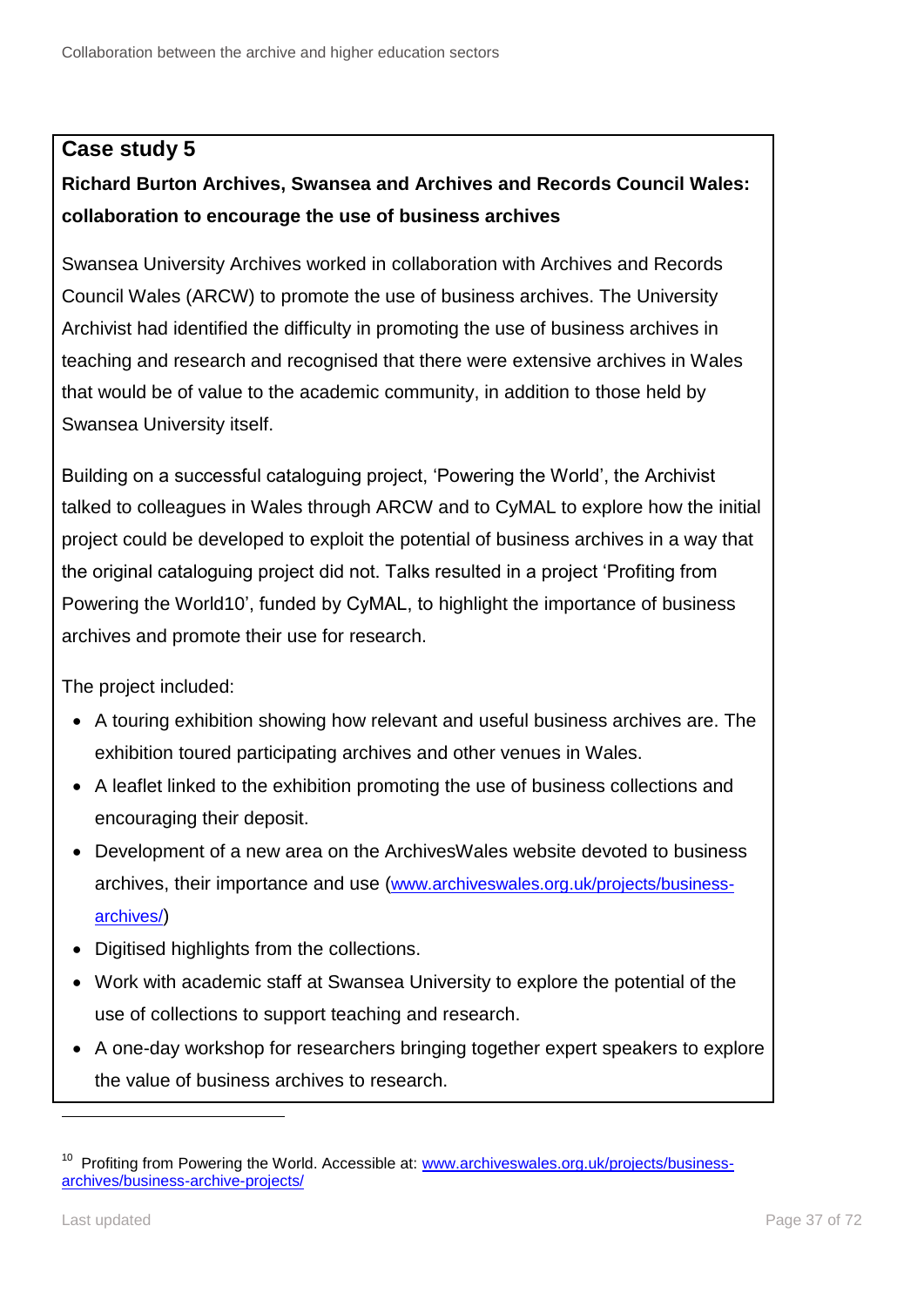An employability project for two students to create web guides for using business collections as subject matter.

## **What worked?**

- A trial using business archives in teaching and research showing how the collections could be used for teaching and research, using specific examples.
- A good support network in Wales, including ARCW and CyMAL. The collaboration paved the way for further work on business archives that enabled ARCW and Swansea University to contribute to delivering the National Strategy for Business Archives in Wales.
- It also identified the potential for further collaborative work on the archives of the steel industry, which is being taken forward. This links projects to increase the accessibility of steel archives with academic research on the industry, a previously under-researched area.

## **4.3.3 Digitised content**

Opportunities for collaborative work around the use of digitised content can relate to research and learning based on archival material that has been digitised, or to the process of digitising collections.

For example, research and learning based on digitised content can take place over greater geographical distances and are not limited to local HEIs; it could also take place through groups of geographically dispersed HEIs. Similarly, geographically dispersed collections or items can be 'digitally reunited' and made available for research.

Other opportunities for collaboration could involve working with HEIs to create and enhance digitised content. For example, academics may be able to contribute their expertise to niche subject areas to enhance metadata and catalogue descriptions; or to inform future digitisation priorities by identifying collections of significant research value.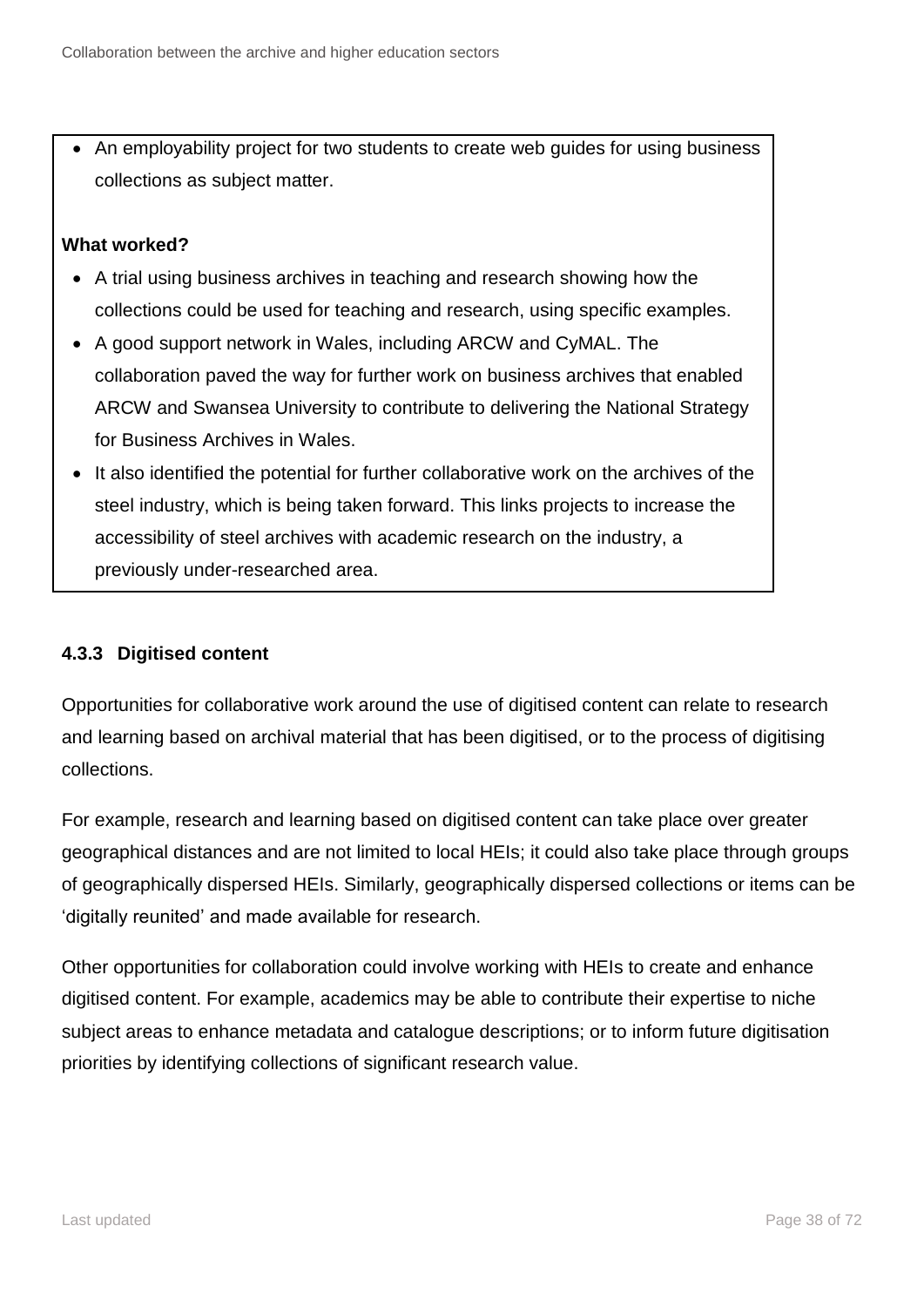## **4.3.4 Digital humanities**

Digital humanities is the application of computer technology to enable research in the humanities that would not have been possible otherwise. Advanced technology-related methods such as text-mining, data-mining, data visualisation and information retrieval are used in arts and humanities research to analyse born-digital and digitised content. The growth of digital humanities research and teaching has been significant over the last ten years. For some academics it is seen as the natural 'next step' in the way that humanities research is carried out and for others it is a subject area in its own right albeit, by its nature, highly interdisciplinary.

For archive services, this area of research offers opportunities to explore and re-present collections in new ways. Much work is based around using technology to manipulate, process and analyse text<sup>11</sup>. Other examples include the use of imaging techniques to reveal information from damaged texts illegible to the naked eye<sup>12</sup>, or the application of 'digital forensics' to (born) digital collections to investigate evidence from the past and to support the preservation of digital content for the future $^{13}$ .

To attract digital humanities researchers and exploit these possibilities, archive services need to understand how to make data available so that it can be used effectively. Things to think about include the form in which information is available, for example high quality digital images, in quantity; an approach to licensing that supports easy and shared access to material across collections and institutions, and delivery through systems that allow access at scale. If some of this sounds out-of-reach at the moment, remember that collaboration with academics working in the field of digital humanities may provide a route to developing the infrastructure that will support the research as well as the creation of research outputs. Digital humanists are motivated by many of the same things as researchers in other fields: originality of research, attracting research funding, and opportunities to publish scholarly outputs. They are looking for opportunities to adapt and apply new technology to the humanities, often drawing on technologies emerging from

 $11$  For example, refer back to the case study of Aberdeen University and Aberdeen City & Aberdeenshire Archives and the development of the text analytic tool applied to the Aberdeen Burgh Records.  $12$  For example, Multispectral imaging of Magna Carta at the British Library

[http://britishlibrary.typepad.co.uk/collectioncare/2014/10/800-year-old-magna-carta-manuscript-reveals-its](http://britishlibrary.typepad.co.uk/collectioncare/2014/10/800-year-old-magna-carta-manuscript-reveals-its-secrets.html)[secrets.html](http://britishlibrary.typepad.co.uk/collectioncare/2014/10/800-year-old-magna-carta-manuscript-reveals-its-secrets.html)

 $13$  For example, the Digital Lives project at the British Library, UCL and University of Bristol, [www.webarchive.org.uk/wayback/archive/20120131152411/http://www.bl.uk/digital-lives/](http://www.webarchive.org.uk/wayback/archive/20120131152411/http:/www.bl.uk/digital-lives/)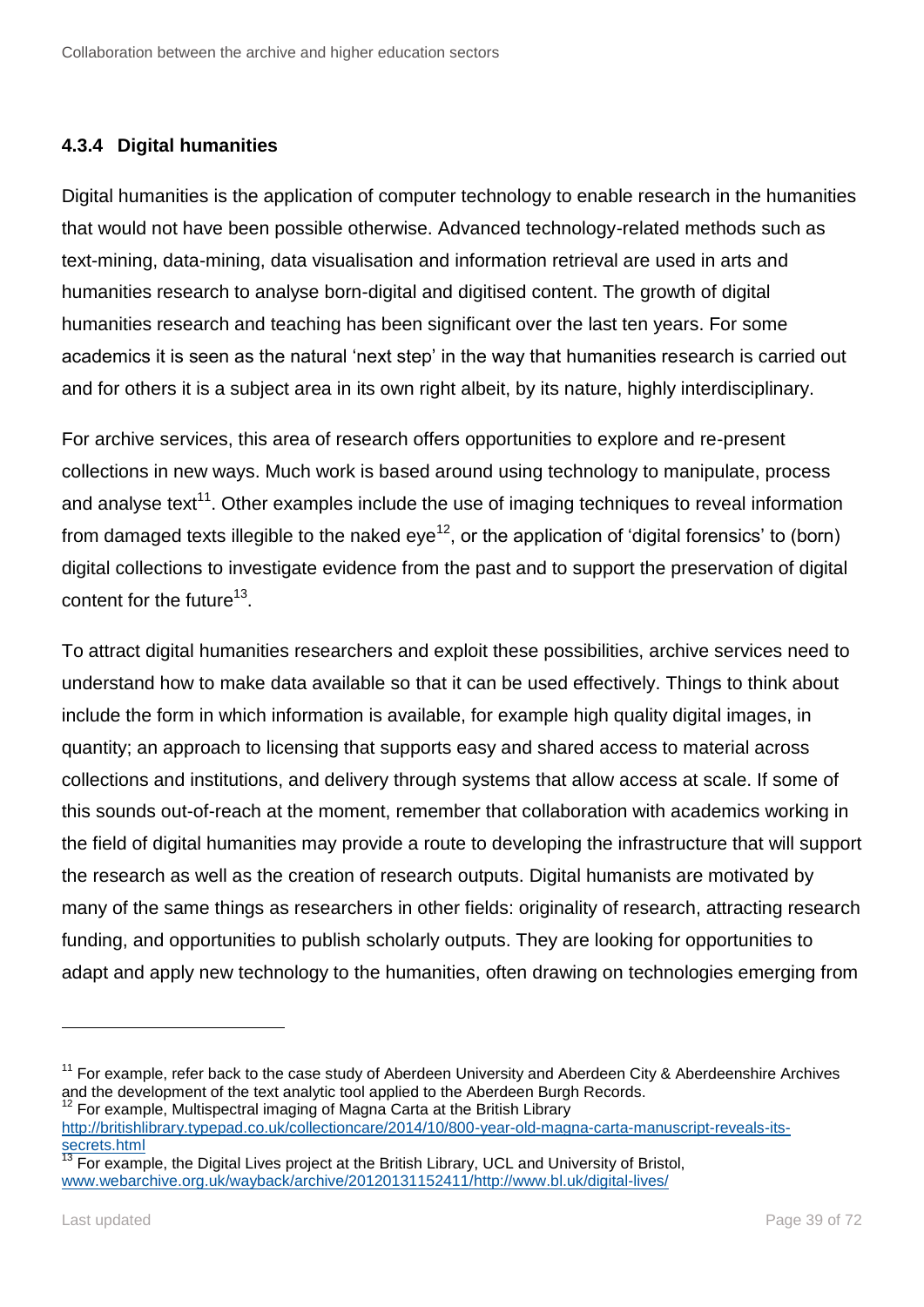science and engineering research (and providing a useful bridge to these disciplines). It is worth spending time looking at examples of digital humanities research carried out at a range of HEIs to improve your own understanding of what digital humanities means to you as an archive professional and how it might be applied to the benefit of your archive service. Some links are provided in the 'key terms, concepts and resources' section as pointers to your exploration of this large and growing field.

# **4.3.5 Collaborative Doctoral Awards (CDAs)** and **Collaborative Doctoral Partnerships (CDPs)**

Although not new initiatives, the current funding available from the Arts & Humanities Research Council (AHRC) for encouraging the development of collaborations between HEIs and non-HEI organisations and businesses provide opportunities for archive services. The aim of both schemes is to provide opportunities for doctoral students to gain additional skills and enhanced employability through carrying out their research under the joint supervision of an HEI and a non-HEI organisation.

CDA proposals are submitted by the HEI to AHRC (having identified a non-HEI partner) whereas CDPs are awarded to non-HEI organisations or consortia of non-HEI organisations that act as collaborative doctoral partners with the AHRC.

The details of the schemes are expanded on in the 'key terms, concepts and resources' section and the following case study from Staffordshire Archive and Heritage Service shows how it successfully worked with Keele University to provide support to a CDA PhD student.

Additional information and practical guidance on CDAs and CDPs is available from the AHRC website, [www.ahrc.ac.uk/Funding-Opportunities/Pages/Collaborative-Doctoral-Awards.aspx.](http://www.ahrc.ac.uk/Funding-Opportunities/Pages/Collaborative-Doctoral-Awards.aspx)

## **Case study 6**

## **Staffordshire Archive and Heritage Service and Keele University: Staffordshire Landed Estates Collaborative Doctoral Award**

Staffordshire Archive and Heritage Service worked in collaboration with Keele University to apply to AHRC for a Collaborative Doctoral Award (CDA) to host and supervise a PhD student. The focus of the Doctoral research was a comparison between two landed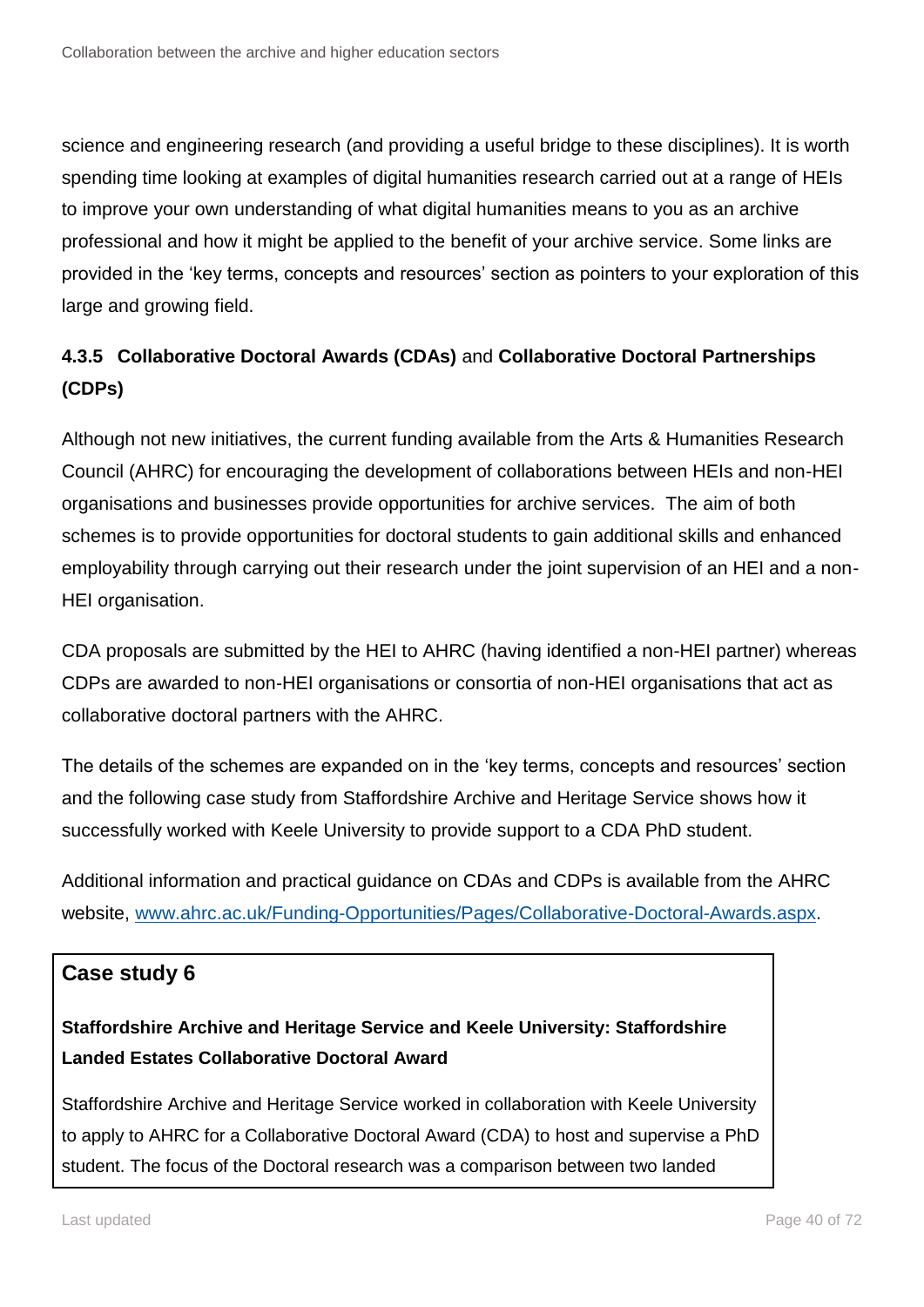estates using the archives of those estates (the Sutherland Archive and the Bradford archive).

## **What happened?**

- The two organisations worked together on the application for the CDA and identified both mutual and individual benefits from the collaboration.
- The application process and appointment was undertaken by Keele University (as the academic partner) and the Archive Service was part of the appointment panel.
- The jointly appointed student spent the first year of their PhD cataloguing part of the collection under the supervision of an archivist.
- The student supported engagement and outreach activities by speaking at several conferences and events targeted at local communities about their research.
- The student gained practical skills, experience and insights that helped their research and will help their future career.

## **What worked well?**

- Careful consideration was given to whether the benefit to core service (cataloguing) and wider benefits to the service (research into the collections) would outweigh the burden on capacity (supervision time). This process involved key members of staff at the archive.
- A major collection was catalogued and made more accessible with the ability to search for information about it online.
- Keele University was able to demonstrate community impact by working with a service that engages regularly with the public.
- The work undertaken through the CDA was used to support another grant application which funded the remainder of the cataloguing.
- $\bullet$

## **What's next?**

The Archive Service has partnered in a second collaborative bid with a wider range of universities which will involve students working on collections to exploit their content and help bring them to a wider range of audiences.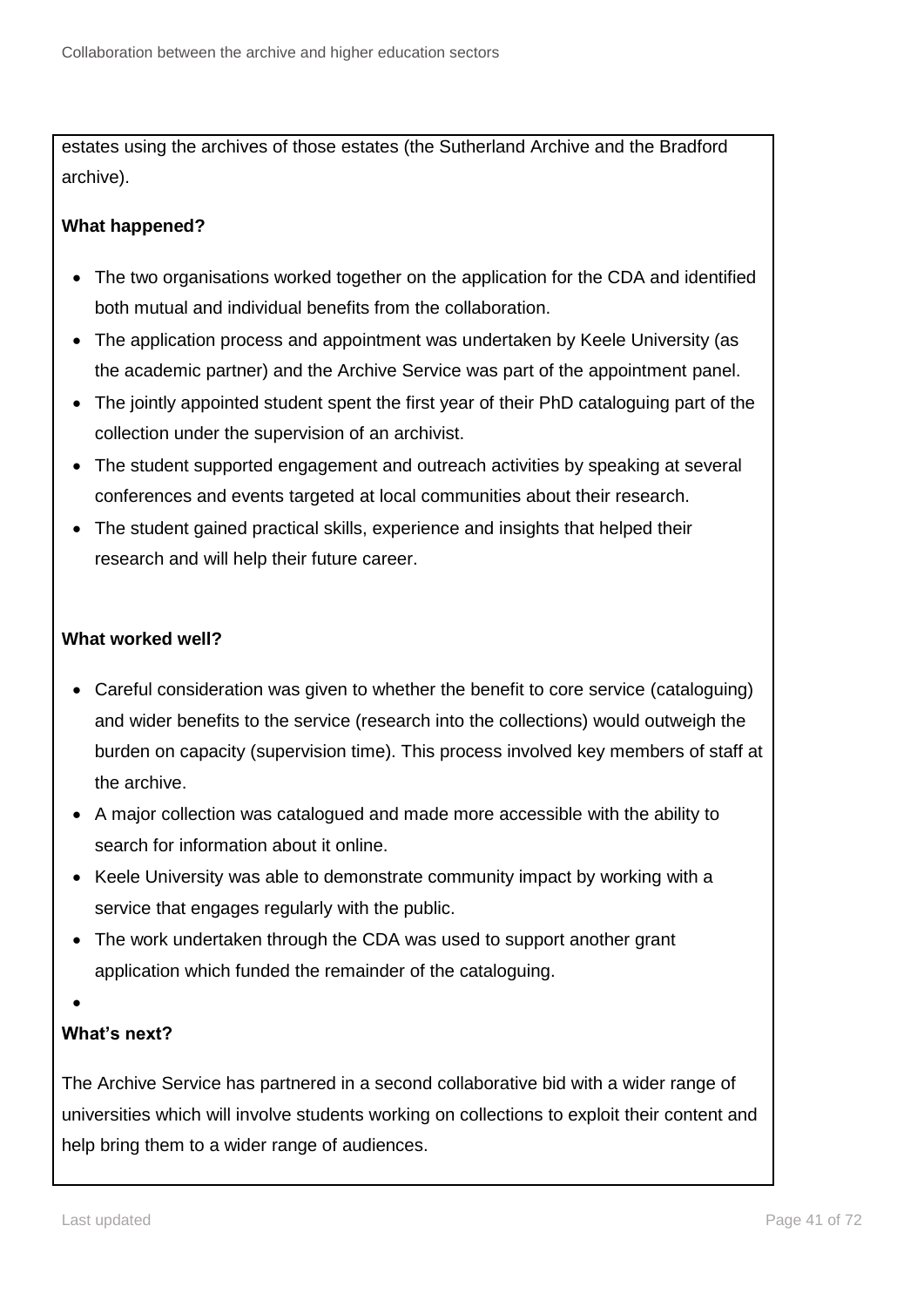# **4.3.6 Development of cross-sectoral forums to provide access to information on research trends**

Identified as a need by both archive practitioners and the higher education community, the development of a resource to bring together information about research interests and underexplored collections could itself form the subject of collaboration between the archive and HE sectors.

## **4.3.7 Development of income-generating services**

Reduced funding presents an opportunity to think creatively about income generation. Opportunities may exist for archives to generate income or investment by providing services to HEIs in areas such as storage, conservation expertise or use of public spaces, (although service provision of this nature is not a truly collaborative endeavour).

Specific examples of this type of activity were not uncovered during the research for this guidance document but archive services may find it useful to look at the example of the Archaeology Data Service<sup>14</sup> as an organisation that manages and provides access to digital resources that are created as a product of archaeological research, and consider whether there are parallels with future services they could develop and provide in collaboration with HEIs.

Some funding streams (such as those related to Knowledge Exchange programmes) include support for enterprise activities and, it may not be too great a leap to consider collaborations between archive services, HEIs and business as a route to the development of income generating services or activities. The Department for Business, Innovation & Skills (BIS) has invested in encouraging businesses and universities to work together more closely, for example around the commercialisation of research and the piloting of geographical 'University Enterprise Zones' to increase innovation and growth. Such initiatives may provide opportunities in which archive services can collaborate alongside business and HEIs<sup>15</sup>.

<sup>&</sup>lt;sup>14</sup> Archaeology Data Service, available at:<http://archaeologydataservice.ac.uk/about/background> <sup>15</sup> Department for Business, Innovation & Skills investment in research, development and innovation: [www.gov.uk/government/policies/investing-in-research-development-and-innovation](https://www.gov.uk/government/policies/investing-in-research-development-and-innovation)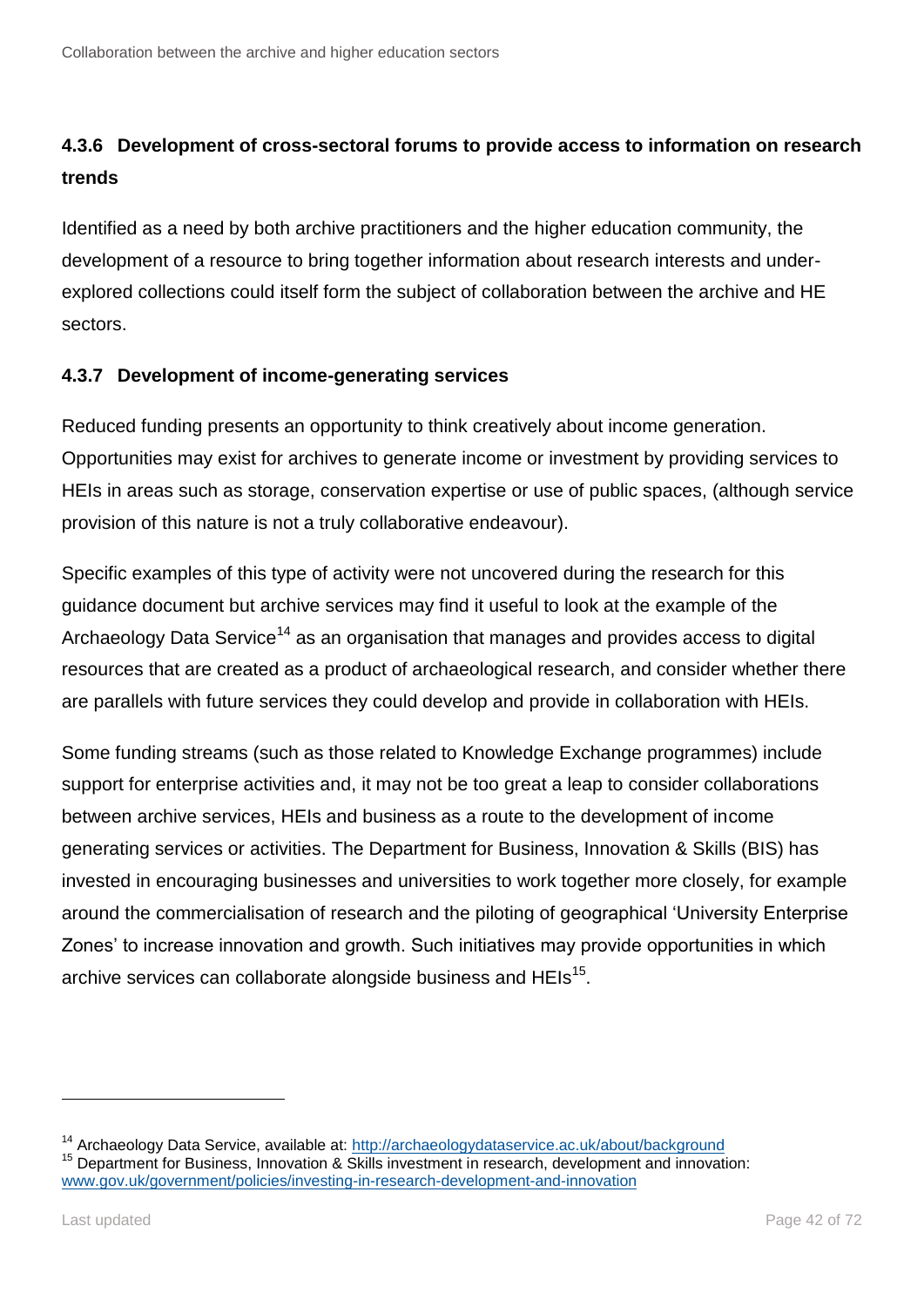# **4.4 Sources of funding**

Some trusts, foundations and the Heritage Lottery Fund will support collaborative projects between the archive and higher education sectors. For example the Leverhulme Trust which funds the Artist in Residence grants<sup>16</sup>, and Arcadia, which provides grants to support endangered cultural heritage and enable open access to the materials<sup>17</sup>. Many archive services are well acquainted with fundraising from trusts and foundations and as these sources tend not to be specific to funding collaboration with HEIs, they are not elaborated on in this guidance document. The National Archives provides an overview of funding available to the archives sector<sup>18</sup> and is currently engaged in the 'Giving Value' project that has been put together to support the UK archives sector in improving its fundraising knowledge, skills and capacity $^{19}$ .

The higher education sector has access to funding streams that, whilst unavailable to archive services in terms of making direct applications to the funds, can be used to support collaborative work involving archive services. Developing your knowledge of these opportunities and the requirements of the funders will help you to understand the context in which HEIs are developing research bids and other programmes of activity. It may also alert you to specific funding calls (areas of research) to which your archive service can contribute and prompt you to make contact with an HEI with which you can collaborate.

The most significant of these streams is the funding available through the UK's seven research councils. Of the seven councils, the **AHRC (Arts and Humanities Research Council)** is the most significant funder of projects involving archive services or research on archive collections. AHRC issues periodic targeted funding calls as well as operating open calls throughout the year. Archive services cannot apply directly for funding (unless they have Independent Research Organisation status) but they can be a partner in a funded research project. Partners are usually expected to make an in-kind (or cash) contribution to the research project but the project can be designed to include funded public engagement activities, such as exhibitions or learning

<sup>&</sup>lt;sup>16</sup> The Leverhulme Trust: [www.leverhulme.ac.uk/funding/funding.cfm](http://www.leverhulme.ac.uk/funding/funding.cfm)

<sup>&</sup>lt;sup>17</sup> Arcadia grant funding: [www.arcadiafund.org.uk/about-arcadia/about-arcadia.aspx](http://www.arcadiafund.org.uk/about-arcadia/about-arcadia.aspx)

<sup>&</sup>lt;sup>18</sup> The National Archives, 'Finding Funding': [www.nationalarchives.gov.uk/archives-sector/finding-funding.htm](http://www.nationalarchives.gov.uk/archives-sector/finding-funding.htm)

<sup>&</sup>lt;sup>19</sup> The National Archives, 'Giving Value': [www.nationalarchives.gov.uk/archives-sector/giving-value-fundraising](http://www.nationalarchives.gov.uk/archives-sector/giving-value-fundraising-capacity.htm)[capacity.htm,](http://www.nationalarchives.gov.uk/archives-sector/giving-value-fundraising-capacity.htm) run in partnership with the Archives and Records Association, the Welsh Government (through CyMAL), Public Record Office Northern Ireland, the Scottish Council on Archives and the Institute of Fundraising. Individuals can sign up to receive a monthly newsletter about the programme.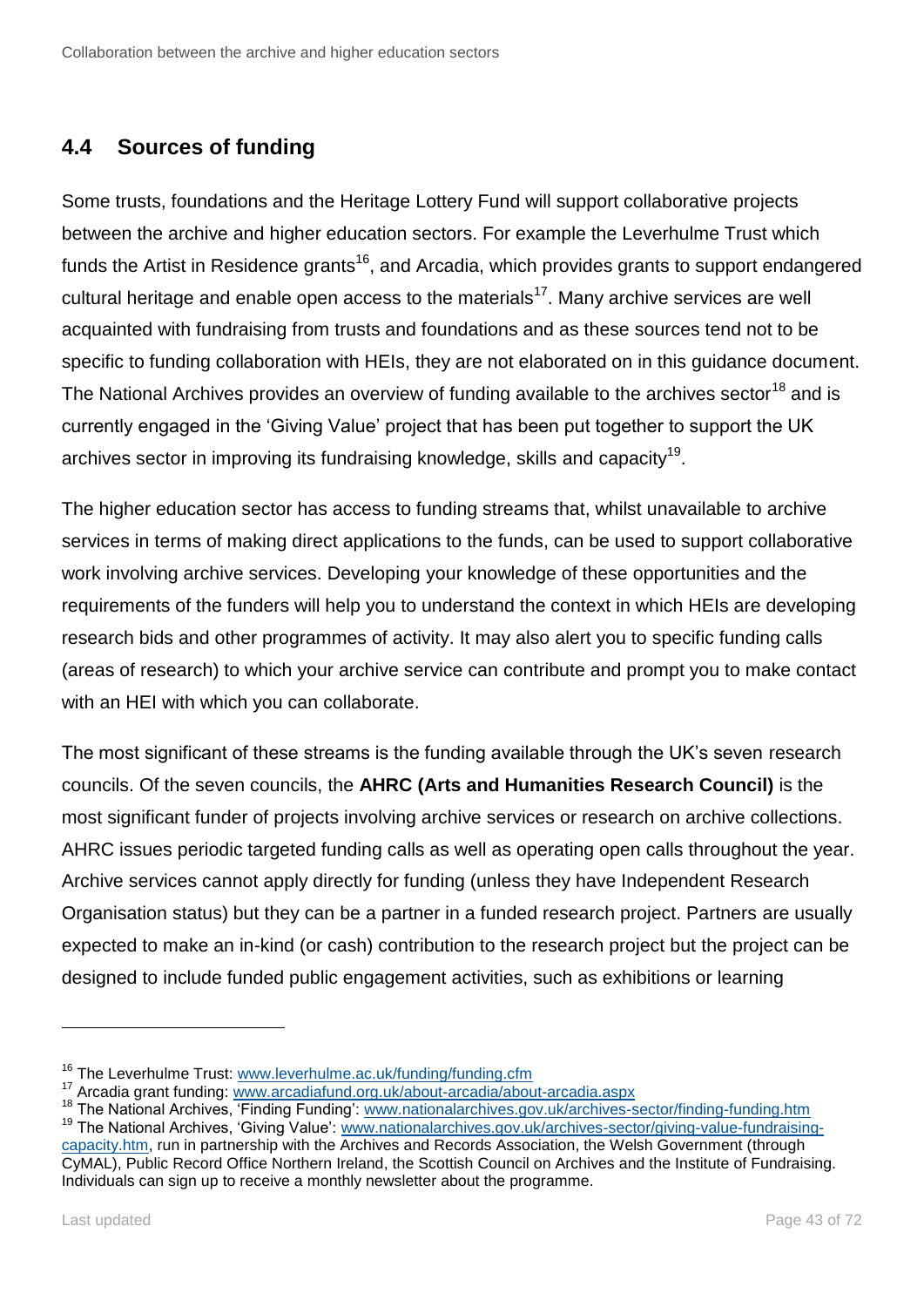programmes, which may be of benefit to the archive service; or the archive service can act as a consultant to the HEI (rather than a partner in the project).

All funding applications are made through the Joint Electronic Submission System (Je-S) and detailed help is available within the system. Applicants are required to define a subject area, detail academic benefits (including communication and dissemination plans), and an impact summary (detailing who might benefit and how they might benefit), project partners, and other documentation including a case for support, justification of resources and **pathways to impact** attachment.

AHRC funding available to archives is described at: [http://www.ahrc.ac.uk/Funding-](http://www.ahrc.ac.uk/Funding-Opportunities/Research-funding/Pages/Museums-and-Galleries.aspx)[Opportunities/Research-funding/Pages/Museums-and-Galleries.aspx](http://www.ahrc.ac.uk/Funding-Opportunities/Research-funding/Pages/Museums-and-Galleries.aspx)

A list of all current AHRC funding opportunities can be found at:

## [www.ahrc.ac.uk/Funding-Opportunities/Pages/Funding-Opportunities-List.aspx](http://www.ahrc.ac.uk/Funding-Opportunities/Pages/Funding-Opportunities-List.aspx)

The research councils frequently work in partnership with other research councils. For example **Innovate UK**, (the recently renamed Technology Strategy Board) funds innovative small and medium sized businesses, but also supports Knowledge Transfer Partnerships (generally between UK universities and businesses, but also charities) and occasionally issues competitions of direct relevance to the archive sector (for example around the use of digital technologies).

## [www.gov.uk/government/organisations/innovate-uk](http://www.gov.uk/government/organisations/innovate-uk)

## [http://ktp.innovateuk.org](http://ktp.innovateuk.org/)

**Horizon 2020**, the EU Research and Innovation programme has nearly €80 billion of funding available over 7 years (2014-2020). The Horizon 2020 programme is made up of 18 thematic sections. 'Science with and for Society' and 'Europe in a Changing World' may provide opportunities of interest.

## <http://ec.europa.eu/programmes/horizon2020/>

<http://ec.europa.eu/research/participants/portal/desktop/en/funding/index.html>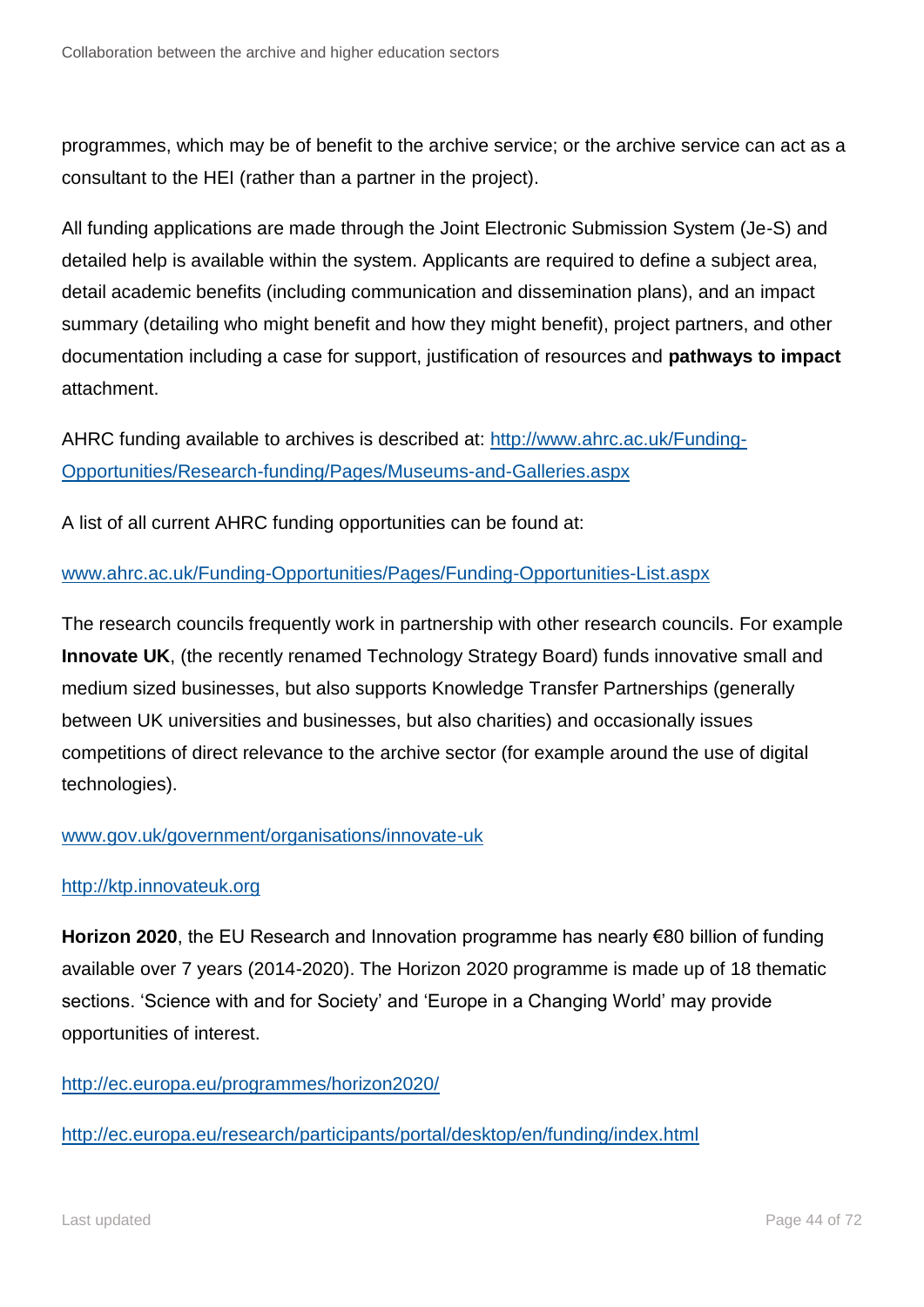**HERA (Humanities in the European Research Area)** is a partnership between 21 Humanities Research Councils across Europe (including AHRC) and the European Science Foundation. It runs joint research programmes, part funded by the European Union. Project partners are often drawn from the heritage sector. The HERA Joint Research Programme (JRP) 'Uses of the Past' will open in January 2015.

## [http://heranet.info](http://heranet.info/)

**The British Academy** provides a range of grants and funding to support UK and international humanities and social sciences research. Case studies include the Beazley Archive, which was able to retain a senior researcher whose work subsequently won a Major Curatorial Grant from the Paul Mellon Centre for Studies in British Art (2007- 9).

### [www.britac.ac.uk/funding/index.cfm](http://www.britac.ac.uk/funding/index.cfm)

### [www.britac.ac.uk/funding/case-studies/kurtz-beazley.cfm](http://www.britac.ac.uk/funding/case-studies/kurtz-beazley.cfm)

The sources identified above give an overview of some of the major sources of funding available to support collaborations between the archive and higher education sectors. Interdisciplinary research and partnership working is popular amongst almost all funders at the moment and archive services are in a strong position to contribute their knowledge, experience and source material to collaborative projects. Many funders provide e-bulletins that you can sign up to to receive news about forthcoming calls. Even if your archive service is not able to apply directly for the funding available, it is useful to know which themes are being funded so that you can target your approach to higher education institutions that may be interested in working on projects with you.

As a first port of call for funding advice and to navigate funding opportunities, including those available to support collaborative working with HEIs, contact the Archive Sector Development Team at The National Archives, [asd@nationalarchives.gsi.gov.uk.](mailto:asd@nationalarchives.gsi.gov.uk)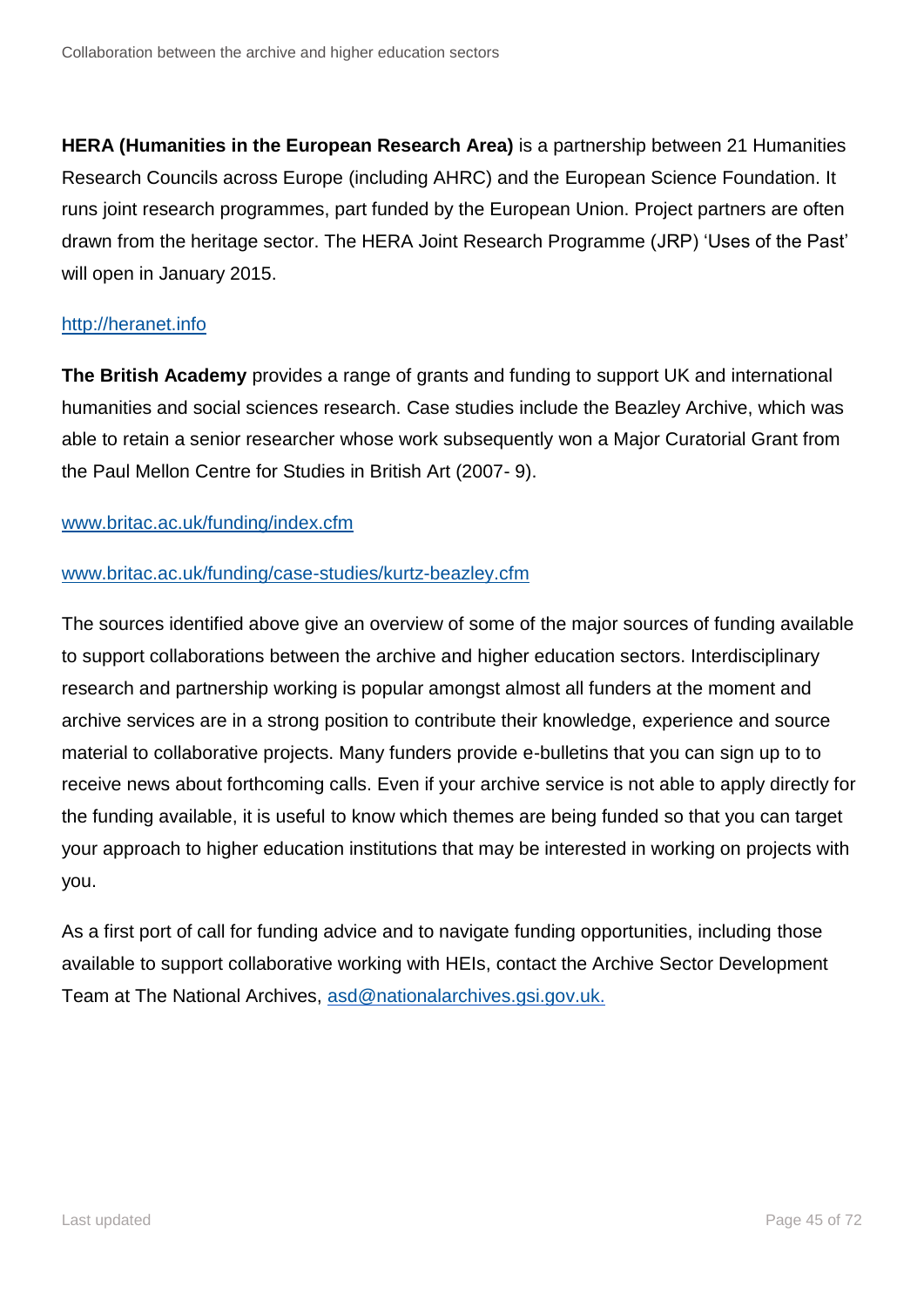# **5 Recording activities and capturing impact**

The different motivations for collaboration between the archive and HE sectors are reflected in differences in the way the two sectors measure the success of their activities. Understanding how each sector records and evaluates their activities will help partners to plan for the collection of appropriate data at the outset of collaborations and provide mutual support to one another in the way that they promote their joint work.

# **5.1 Why is it important to understand the difference in the way that activities are measured and assessed?**

When resources are limited it is particularly important to be able to report on the results of investment and to be able to make a strong, evidenced argument for future investment. This is common to both archive services and HEIs.

It is important to understand the differences in the way that activities are recorded and assessed because they reveal a great deal about what the two sectors need to demonstrate (or achieve) through their collaborative work. Perhaps the biggest single difference in approach is that archive services often choose to measure their activities as a way of benchmarking performance and demonstrating value for money. Whereas HEIs are required to have their performance assessed as part of the basis on which funding is allocated through the higher education funding councils, and are regularly surveyed as a mechanism of ensuring accountability for the public funds distributed to them. These surveys have a significant influence on the quality of staff and students attracted to an institution.

This guide looks in turn at the methods of assessment used by the archive sector and the HE sector and suggests where there is common ground between the two sectors.

## **5.2 What do archive services measure?**

Archive services have a tradition of recording outputs quantitatively and often report on key statistics such as those required for the archive service accreditation standard (see Figure 2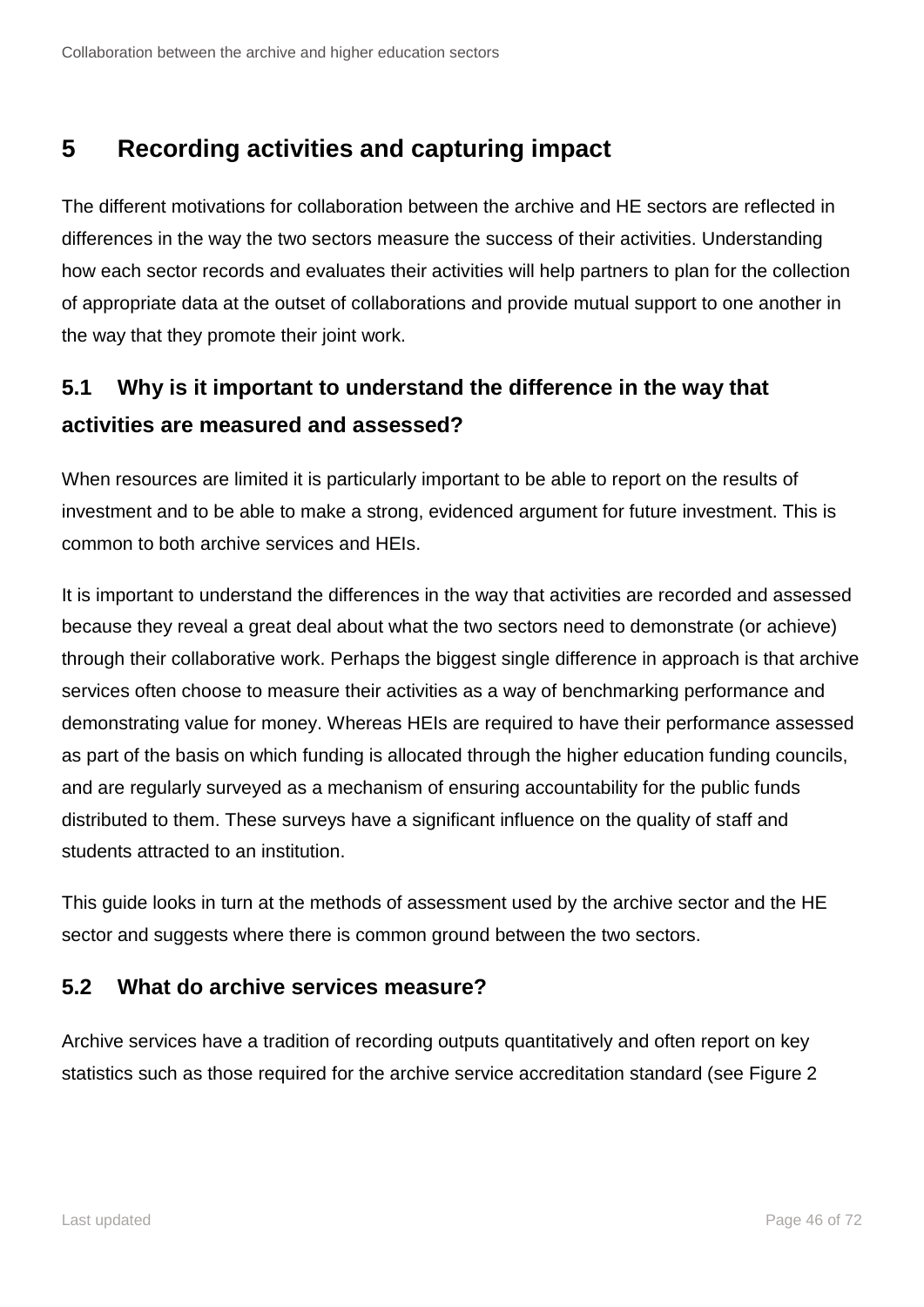below), which have themselves been designed to align to the **CIPFA statistics**<sup>20</sup> completed by many archive services.

This type of data is relatively easy to collect but does rely on conscientious and regular recording of information. It is useful because it can be used to benchmark or compare activity against other similar services, it can be used to analyse trends when collected repeatedly, it can be used as an indicator of performance, it can be used to support arguments made about cost effectiveness and value for money, and it can be used for forward planning. It is often used to report at management meetings or in annual reports where short and succinct snapshots of activity are valuable.

Figure 2. Guidance for measuring the public and other use of collections (from the Archive Service Accreditation Guidance, p. 9-10)

|   | Use of resources                | Guidance                                     |
|---|---------------------------------|----------------------------------------------|
| 1 | Total number of visitors of all |                                              |
|   | kinds to site in the last year  |                                              |
| 2 | Of visitors included above, how | Count readers only once a day; Exclude       |
|   | many were using the archival    | visiting groups, guided tours which belong   |
|   | resources for their own study?  | in question 5                                |
| З | Number of items produced in the | Calculate according to the method usually    |
|   | last year                       | employed by the service (unit of production  |
|   |                                 | whatever size); include only archival        |
|   |                                 | documents. Please indicate the method of     |
|   |                                 | calculation used.                            |
| 4 | Number of appearances of        | Include all sizes of displays/exhibition and |
|   | exhibitions in the last year    | all appearances new or repeat                |
| 5 | Number of learning events held  | Include all events held on own premises      |
|   | in- house in the last year      | and branch offices, including visiting       |
|   |                                 | groups and guided tours                      |

 $20$  CIPFA (The Chartered Institute of Public Finance and Accountancy)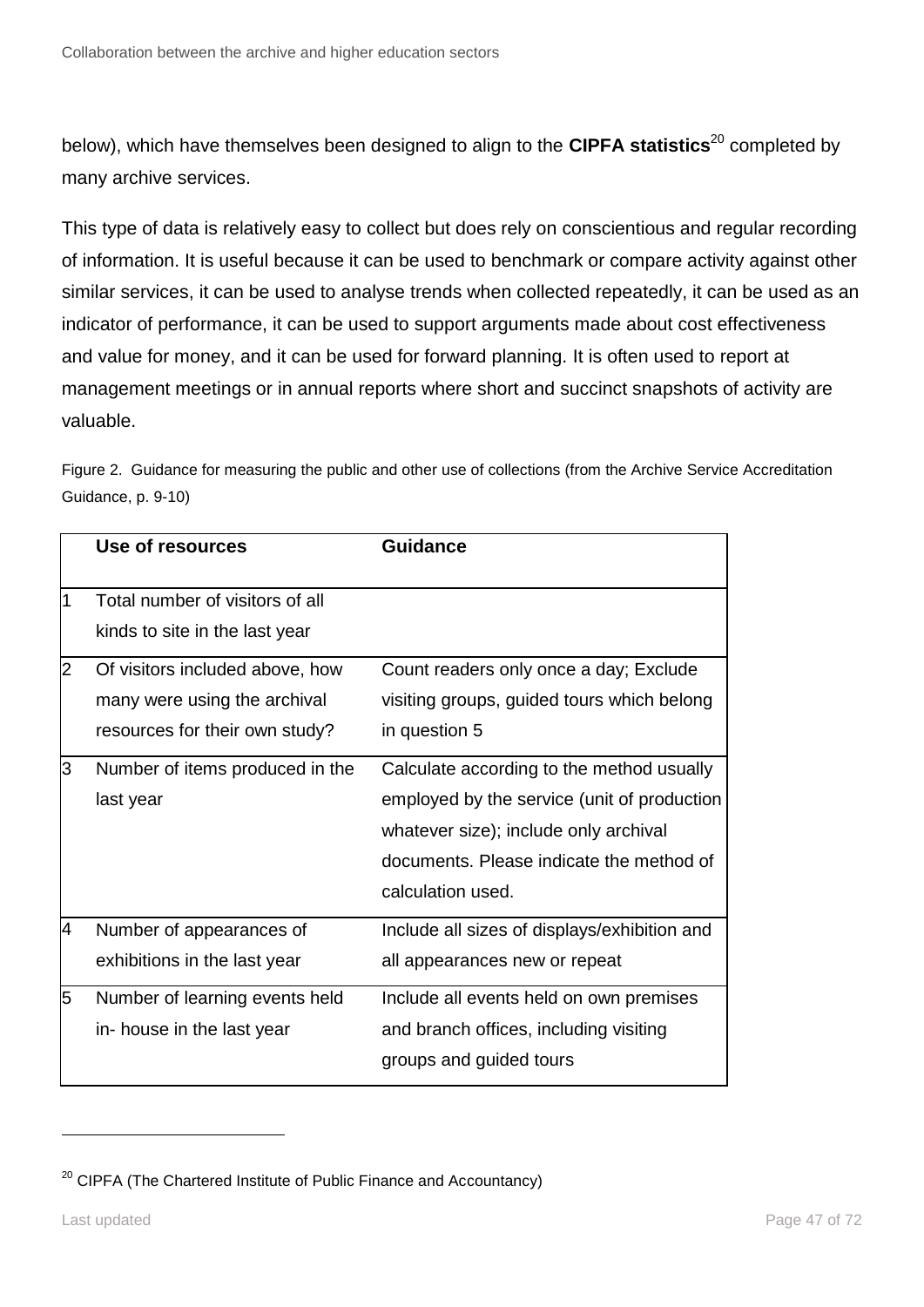| 6   | Number of learning events held    | Include events held at libraries, town      |
|-----|-----------------------------------|---------------------------------------------|
|     | outside in the last year          | centres, museums, fairs etc.                |
| 7   | Total attendance of learning      | Total of attendance at events noted under   |
|     | events in the last year           | 5&6                                         |
| 8   | Enquiries received by post, email | On or related to documentary holdings,      |
|     | and telephone in the last year    | requiring an answer and originating outside |
|     |                                   | the archive service's parent body           |
| 9   | Estimated number of visits to the | A visit is defined as a session of          |
|     | network resources (website) in    | activity/series of one or more page         |
|     | the last year                     | impressions, served to one user, to the     |
|     |                                   | archive website. A unique visitor is        |
|     |                                   | determined by the IP address or cookie.     |
|     |                                   | The session is deemed to end when there     |
|     |                                   | is a lengthy gap of usage between           |
|     |                                   | successive page impressions for that user.  |
|     |                                   | An example of a lengthy gap would be a      |
|     |                                   | gap of at least 30 minutes. Count one visit |
|     |                                   | per visitor session. A2A/Archives Hub etc.  |
|     |                                   | visits should be excluded.                  |
|     | Estimated number of page          | This question will not apply to internal    |
|     | impressions and user visits to    | figures                                     |
| 10. | office's online research          |                                             |
|     | resources hosted by commercial    |                                             |
|     | providers in the last year        |                                             |
| 11  | Estimated number of page          |                                             |
|     | impressions and user visits to    |                                             |
|     | the archive service's online      |                                             |
|     | catalogues in the last year       |                                             |
|     |                                   |                                             |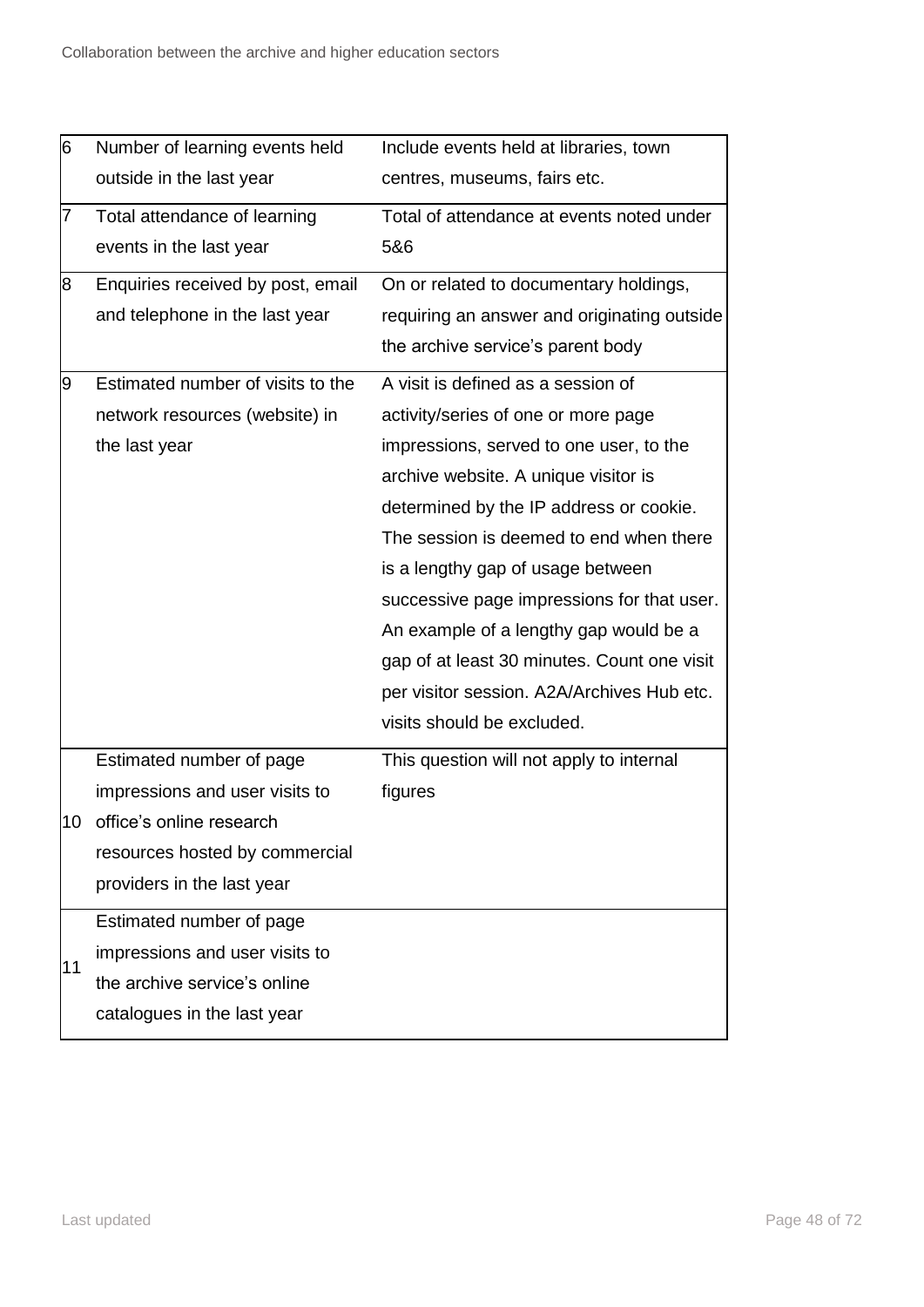Archive services may complement this type of statistical information by taking part in the Public Services Quality Group<sup>21</sup> surveys such as the 'Survey of Visitors to UK Archives' (conducted every 18 months through CIPFA) and the 'Survey of Distance Users of Enquiry Services'. Both surveys gather information about why people visit/use archives, reveal information about visitors/users and record information about their satisfaction with services.

Further benchmarking of archives is available through the 'Taking Part' survey<sup>22</sup>, a National Statistic produced by the Department for Culture Media and Support that provides evidence of participation in the cultural sector.

This high-level, generic statistical information is useful and beneficial in the context of the archive sector, but is very different to the measures used by HEIs and therefore of limited value when engaging academics and HEIs in an understanding of the value of an archive service's activities.

# **5.2 What do HEIs measure?**

The Higher Education sector measures (or is measured against) three main areas: accountability for the way that it spends public money, the quality of its research and student satisfaction.

5.2.1 **Annual accountability returns** are required from HEIs by the higher education funding councils to demonstrate public accountability for funding and cover operational aspects of the performance of HEIs such as financial performance and governance.

5.2.2 **The Research Excellence Framework (REF)** is the system for assessing the quality of research in UK higher education institutions. It has a major impact on research rankings and funding allocations for higher education institutions and is therefore of critical importance to them. There are three elements to the REF assessment: outputs, impact and environment. A short description of the REF together with a link to further information is available in the *Key terms, concepts and resources* section.

Research outputs account for the largest component of the assessment (65%) and so this is what individual academics and HEIs are most focussed on. The REF document Assessment

<sup>&</sup>lt;sup>21</sup> Public Services Quality Group of the Archives and Records Association, available at: [www.archives.org.uk/ara-in](http://www.archives.org.uk/ara-in-action/publications/journal-of-the-ara-sp-1111397493.html)[action/publications/journal-of-the-ara-sp-1111397493.html](http://www.archives.org.uk/ara-in-action/publications/journal-of-the-ara-sp-1111397493.html)

<sup>&</sup>lt;sup>22</sup> Taking Part, available at: [www.gov.uk/government/collections/taking-part](http://www.gov.uk/government/collections/taking-part)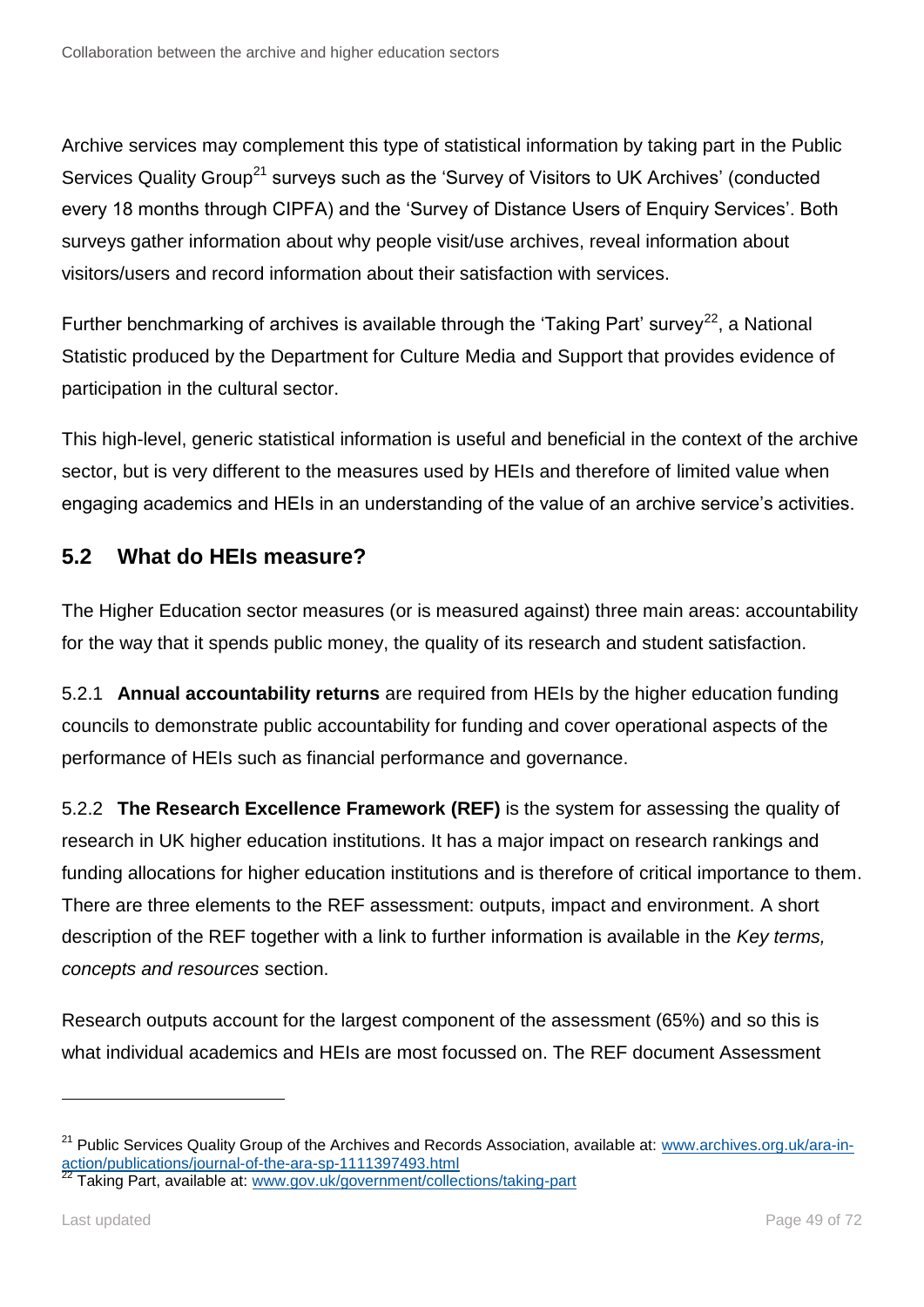framework and guidance on submissions describes research outputs as follows: "In addition to printed academic work, research outputs may include, but are not limited to: new materials, devices, images, artefacts, products and buildings; confidential or technical reports; intellectual property, whether in patents or other forms; performances, exhibits or events; work published in non-print media." (p. 22 para.106). These outputs, therefore, are what HEIs are looking to produce through their research and by extension, any collaborative research project with archive services.

The inclusion of impact in the evaluation of higher education research is a step to enable HEIs to demonstrate wider accountability for the public money they receive for funding research, particularly in terms of the economic and societal benefits of research. Research Councils UK (RCUK) has produced a suite of guidance around '**Pathways to Impact**' that explains how they define impact, why they consider it to be important and provides examples of case studies that demonstrate impact. One of the most useful sections for archive practitioners to read is 'What do I need to write within my application?' [\(www.rcuk.ac.uk/ke/impacts/Guidance/\)](http://www.rcuk.ac.uk/ke/impacts/Guidance/), which clearly shows how HEIs are expected to articulate impact when bidding for funding.

The guidance is useful because it shows where archive services can contribute to the impact goals of HEIs. Understanding this process and the opportunities that exist for archive services to enhance the work of HEIs in this area is essential for archives to fully benefit from research council funded archive-HE collaborations.

Archive services, even those located within HEIs can't contribute directly to the REF, but examples of their work can be included in the impact case studies that are submitted by HEIs as part of their REF submissions.

One of the challenges for archive services is to ensure that their contribution to collaborative work is visible in the way that academic work is published and assessed so that they gain profile for the collections and the organisation. Citation is an important mechanism through which academic sources are credited. Counting the number of times an author, article (or other source) is cited is seen as a measure of the impact of the source, particularly in STEM subjects. The importance of the journal in which an article is published (the journal ranking) also carries weight. Archive services should provide clear guidance on how to reference source material and how to reference their organistion so that it cited consistently. The research supporting this guidance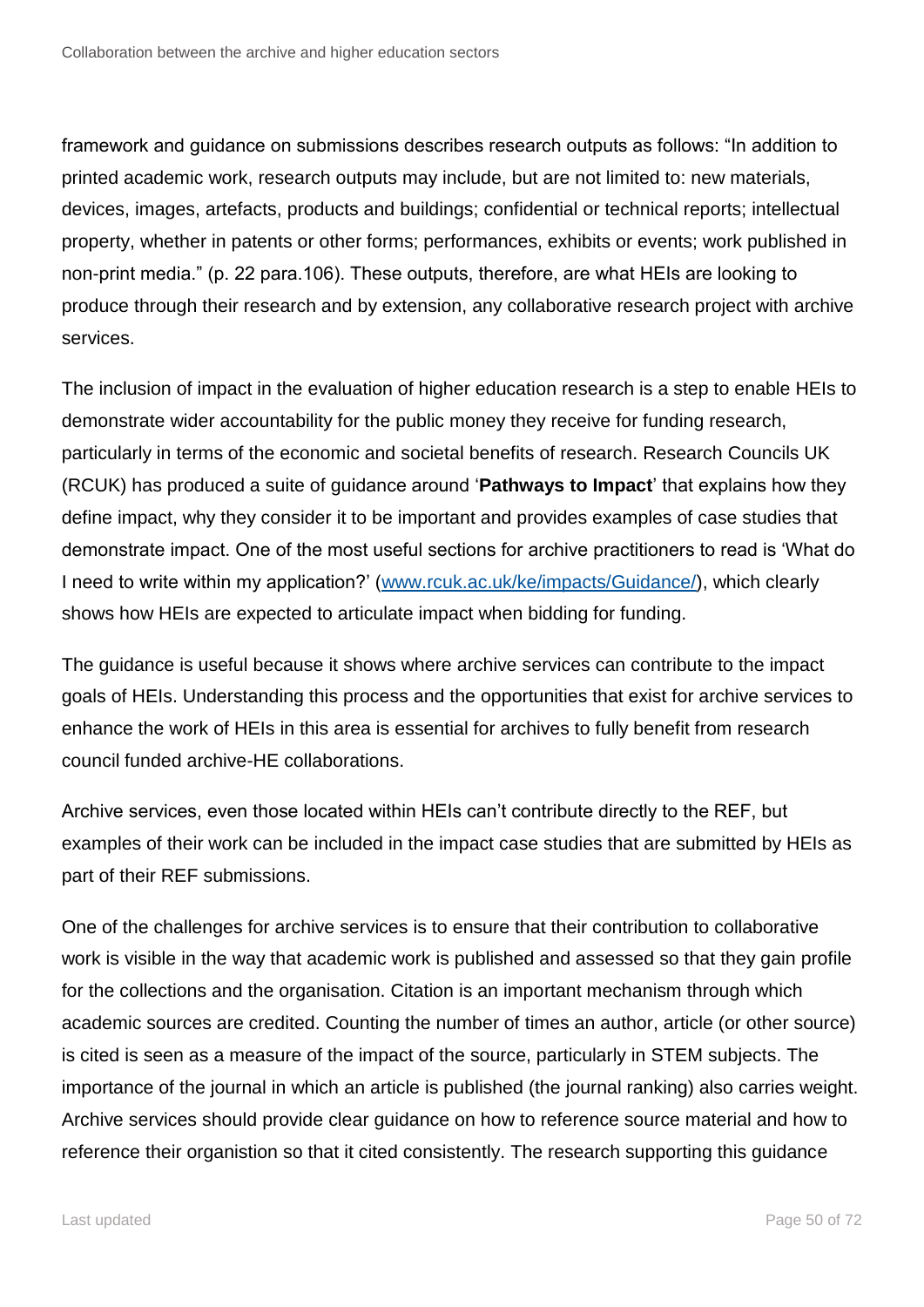document suggests that the archive sector does not commonly use bibliometrics to analyse academic literature. Investigating some of the bibliometric tools that are available to track citations would provide a mechanism for tracking and collating academic access to archives. For example, one archive service uses the 'My Citations' service provided by Google Scholar to measure how often their organisation is referred to in academic works.

**5.2.3 The National Student Survey** gathers students' opinions on the quality of their courses. Again, the purpose is to contribute to public accountability for public funding but the survey is also used by students to help inform their choice of university, and by HEIs not only in their publicity material to attract students but also as a reflective or improvement mechanism to enhance student experience.

## **5.3 Evaluating collaborative activities: finding common ground**

When planning your approach to evaluating collaborative activities you need to be clear about what you are setting out to achieve through the collaboration (the aims and objectives), what indicators (or information) you need to collect to show that progress is being made against achieving those objectives, and how you will use the information you collect (for example, the audience to which you are reporting).

The work that archive services do to evaluate **public engagement** or learning activities is likely to resonate much more strongly with HEIs than the collection of statistical data. Indeed, you may find that your experience of evaluation of public engagement and learning is one of the strengths that you can contribute to a collaborative project that is highly attractive to an HEI.

If you are not familiar with **evaluation** techniques, a number of organisations provide useful guidance and toolkits, including: the Heritage Lottery Fund, Inspiring Learning, and Research Councils UK (see key terms, concepts and resources for links). The techniques are commonly applied to understanding areas such as learning, enjoyment and skills development.

The assessment of the **impact** of activities goes further than evaluating outcomes. The significant difference is that impact describes the broader or longer-term effects of activities and outcomes, normally on people but sometimes also on policy areas.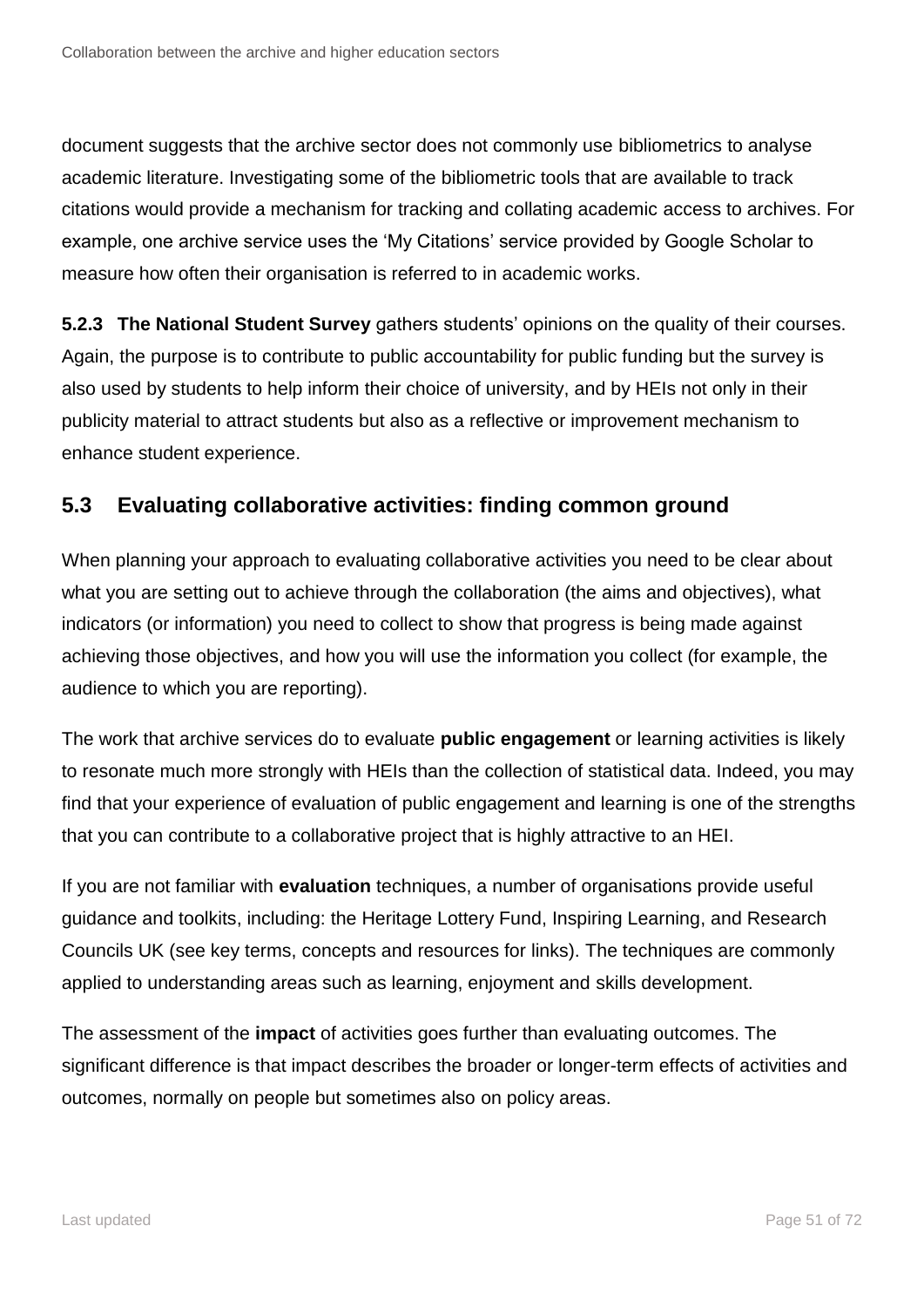Key features of 'impact' is that it is:

- Long-term
- Difficult to assess
- Surprising and unpredictable

A great deal of work has been done recently on impact assessment, and there are many different types of impact assessments that can be undertaken (e.g. economic impact assessments, social impact assessments). A good summary of different methods of impact assessment is presented in Simon Tanner as part of his research into, and development of, the Balanced Value Impact Model for digital resources $^{23}$ .

Knowledge of both evaluation techniques and impact assessment methodologies will help you to talk to academics in a common language. If you are able to explain what the activities you are engaged in achieve and to whose benefit, and are able to understand what academics are seeking to achieve through their research activities at the outset of a project, you should be able to develop mutually beneficial methods of recording the activities and capturing impact that can be used to demonstrate the success of the collaboration to multiple stakeholders.

The following case study from Durham University provides an example of how the skills and experience of the library and heritage collections team, which came to light through a high-profile university project, have since benefitted the work of academic colleagues when demonstrating the impact of their research activities.

## **Case study 7**

# **Durham University and Durham University Library and Heritage Collections: using 'impact' to raise the profile of heritage collections**

Durham University was the leading partner in the project to exhibit the Lindisfarne Gospels at Palace Green Library in 2013. The project was a great success, resulting in 100,000 visits to the exhibition, over 20,000 children participating in learning

<sup>23</sup> Tanner, S. (2012) *Measuring the Impact of Digital Resources: The Balanced Value Impact Model*. King's College London, October 2012. Available at: [www.kdcs.kcl.ac.uk/innovation/impact.html](http://www.kdcs.kcl.ac.uk/innovation/impact.html)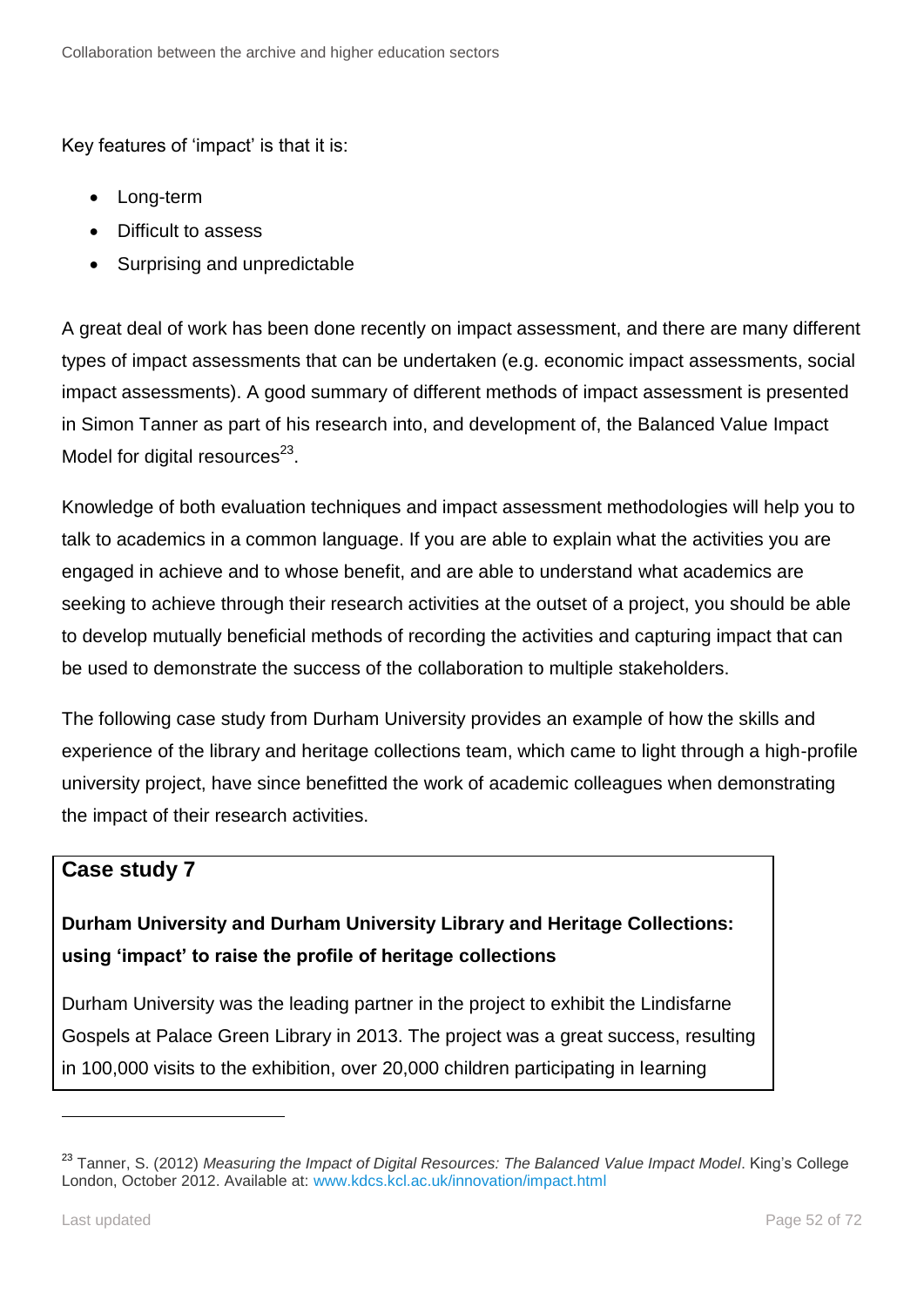sessions and workshops and 135,000 people reached through the wider engagement programme.

Staff in the Library and Heritage Collections team have used their experience of this project to raise the profile of their work, notably around outreach, learning and engagement and how this can support academic requirements to demonstrate 'impact' as part of the REF.

## **What happened?**

- The Lindisfarne project received HLF funding which paid for the extra staff needed for the ambitious engagement programme run during the project, and meant that the activities that formed part of the programme could be run for free. The experience gained through the project has had a lasting impact on the profile of the Library and Heritage Collections team which they are using to continue to raise the profile of their work amongst academics in the University.
- Following the Lindisfarne project a working group with academics from Arts, Humanities and Social Science subjects was set up to look at how heritage collections can be used in teaching and research.
- The working group puts the message out about the work of the Heritage Collections team (for example, running display classes, supporting REF case studies, using research in outreach and engagement work, training academics in outreach and engagement) and has produced a leaflet to go to all academics.
- Now all exhibitions are accompanied by an outreach programme. Heritage Collections staff meet with academics to establish what their research is and the key messages they want to get to their key audiences. From there they work together on a joint learning proposal which is then trialled under the supervision of the academic who gives feedback.
- Identifying the academic's key message is critical for REF so that the understanding of knowledge can be assessed before and after each learning or outreach session.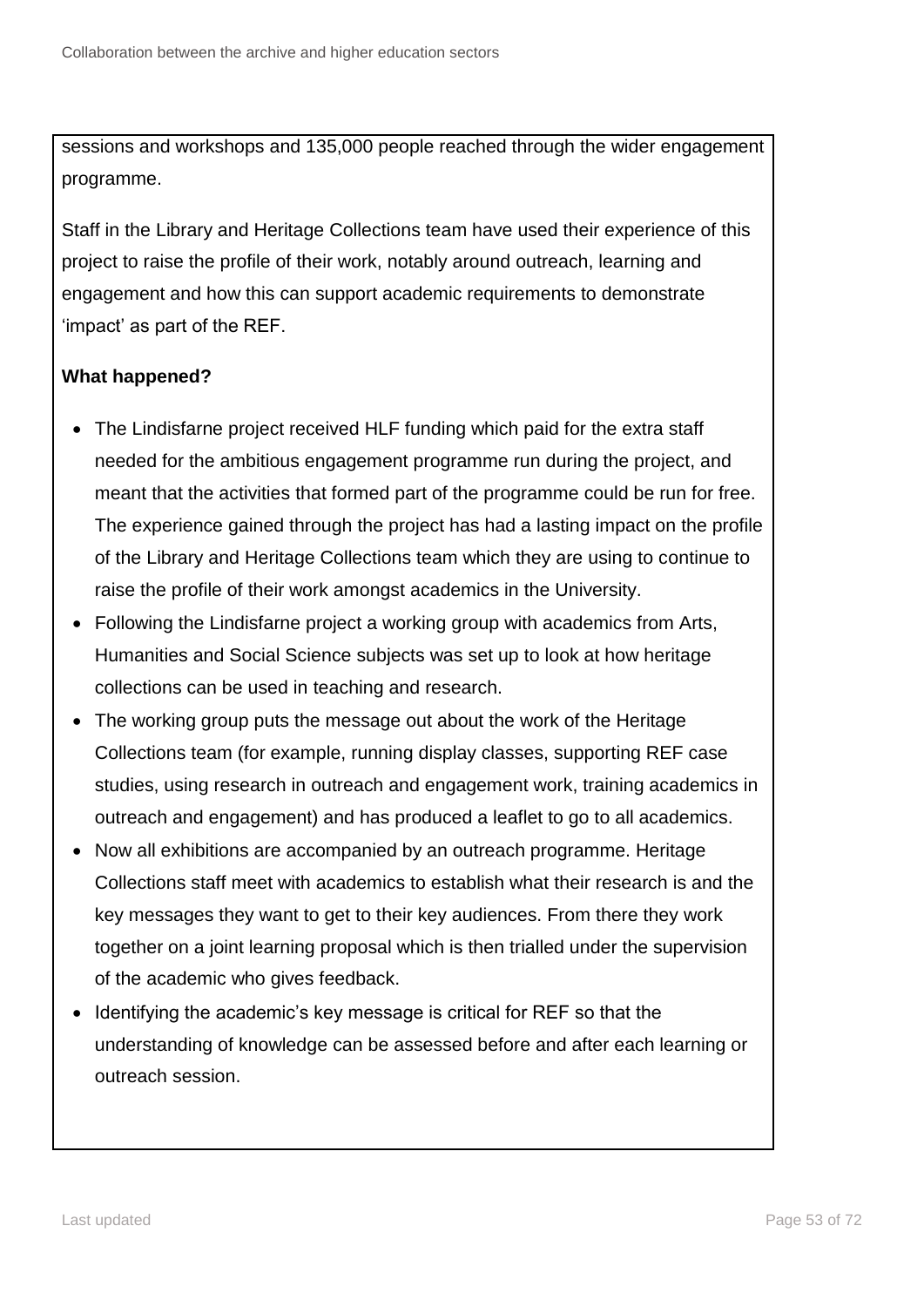## **What worked well?**

- Staff in the learning team don't specialise according to type of collection so have become adept at using all types of materials. This has led to greater mixed use of collections to support engagement activities and has led to professional staff thinking more creatively about the way that collections can be used to support teaching, learning and research.
- The working group means that communication from the Heritage Collections team is carried out jointly with academics and using their experience of what their academic colleagues need and value.
- The contribution to the 2013 REF exercise has meant that the team is currently involved in four REF case studies for 2020.
- The success of the schools programme continued after the HLF-funded period. A small amount is charged for the schools programme and the increase in demand for the programme (previously around 12,000 children per year, now around 20,300) has increased the income stream and funded the additional staff needed to cover the extra demand.

# **5.4 Using collaboration for profile-raising**

Raising the profile of archive collections and archive services was one of the benefits of collaboration most frequently cited by archive practitioners in the course of this research. Yet academics identify lack of access to information about archive services and their content as a stumbling block to further use.

It is therefore worth thinking about how you can raise the profile of your archive service to the higher education sector both in advance of collaborative working and as a result of successful collaborations.

This checklist has been compiled from conversations with archive practitioners and academics:

• Include information about collections in aggregated catalogues and resources such as **Discovery** and the **Archives Hub** where possible.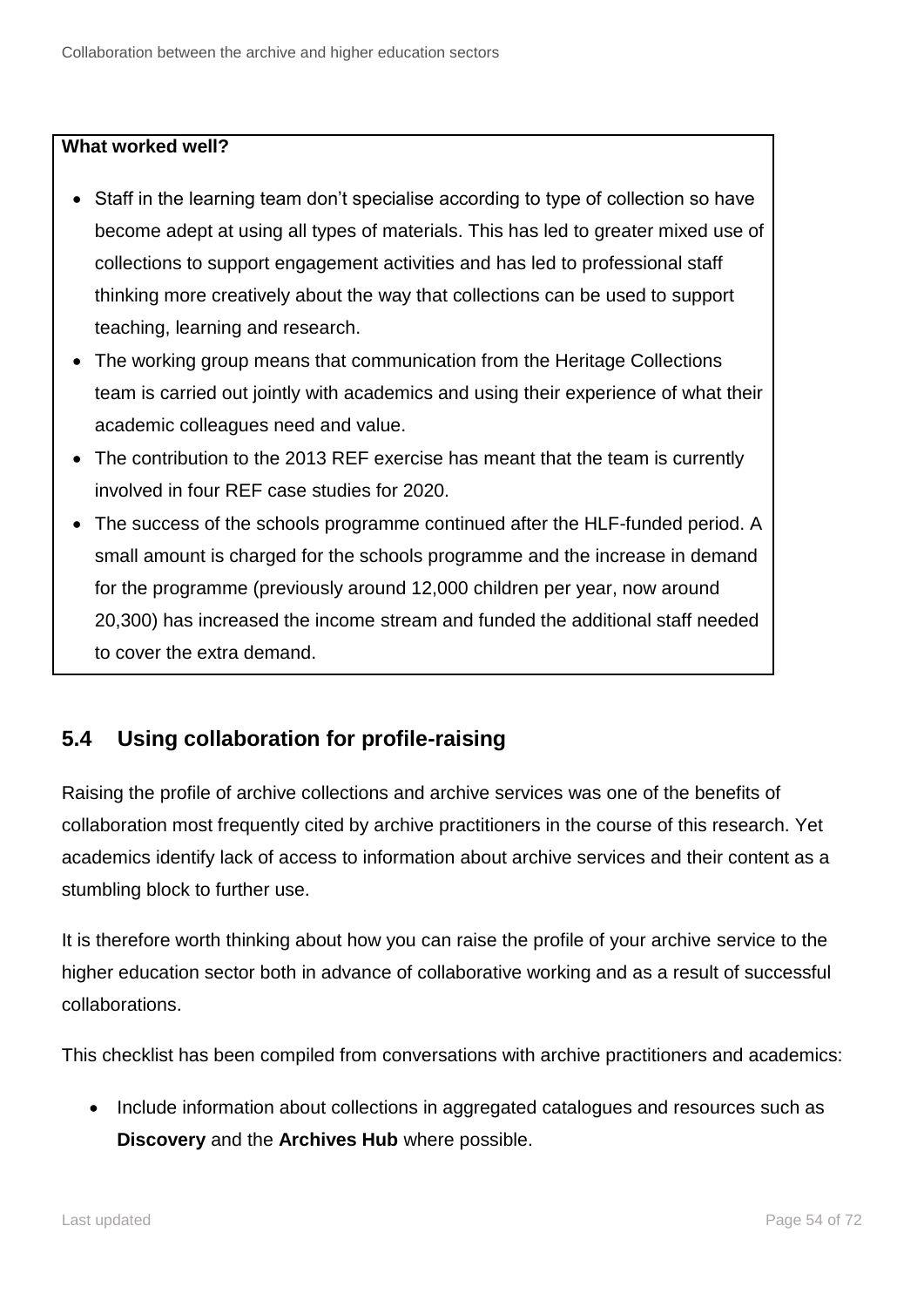- Include information about the variety of material held by the archive service on your website and provide contact details for professional staff who can give greater insight to the collections and their potential for research.
- Include information about how to access collection material held by your archive service on your website, for example whether appointments are needed, reader registration requirements etc.
- Encourage your academic users to become advocates for your archive service and the collections.
- Provide guidelines on how to cite collection material in research and how to refer to your archive service (in an effort to standardise how your organisation is referred to in citation indices).
- Ask academics to let you know about publications that arise from research on the collections and if possible, to provide the archive service with a copy of any publication for the collection.
- Collect information in quantitative and qualitative form and re-use it in a variety of different contexts from management reporting to public engagement.
- Investigate the use of bibliographic data and citation tracking tools as a method of tracking the use of collection material (or references to the archive service) by academics, such as Google Scholar or **JSTOR data for research**.
- Use social media and online tools to promote your collaborative working and any opportunities that you are keen to pursue.

These specific pointers can be reinforced through your general approach to communications. The TNA has produced two guidance notes that support the promotion and use of archive services and collections which may be of use to you:

- *Developing access and participation* [\(www.nationalarchives.gov.uk/documents/archives/developing-access-and](http://www.nationalarchives.gov.uk/documents/archives/developing-access-and-participation.pdf)[participation.pdf\)](http://www.nationalarchives.gov.uk/documents/archives/developing-access-and-participation.pdf) and,
- *Effective communications: raising the profile of your archive service*  [\(www.nationalarchives.gov.uk/documents/archives/effective-communications.pdf\)](http://www.nationalarchives.gov.uk/documents/archives/effective-communications.pdf)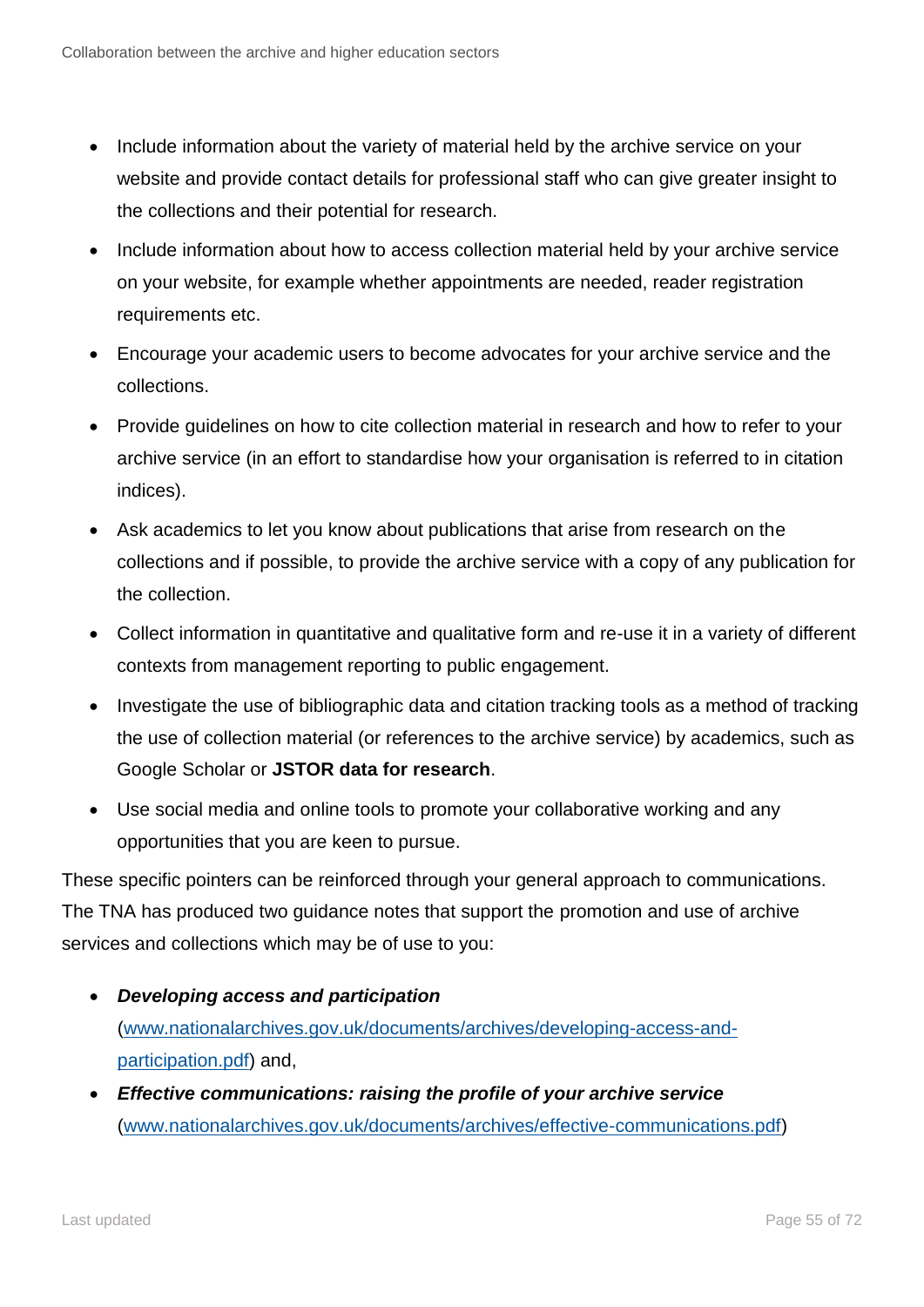Both these guidance notes provide information that will be useful at the outset of collaborative working (e.g. to support the development of external contacts or to gain institutional support for collaborative working) as well as to help you plan how you communicate the success of your collaborations and your future ambitions.

Many contributors to this guidance note reported a 'virtuous circle' as a result of their collaborative working, with use of the collections and new audiences growing as a result of their developing reputation for working with higher education institutions.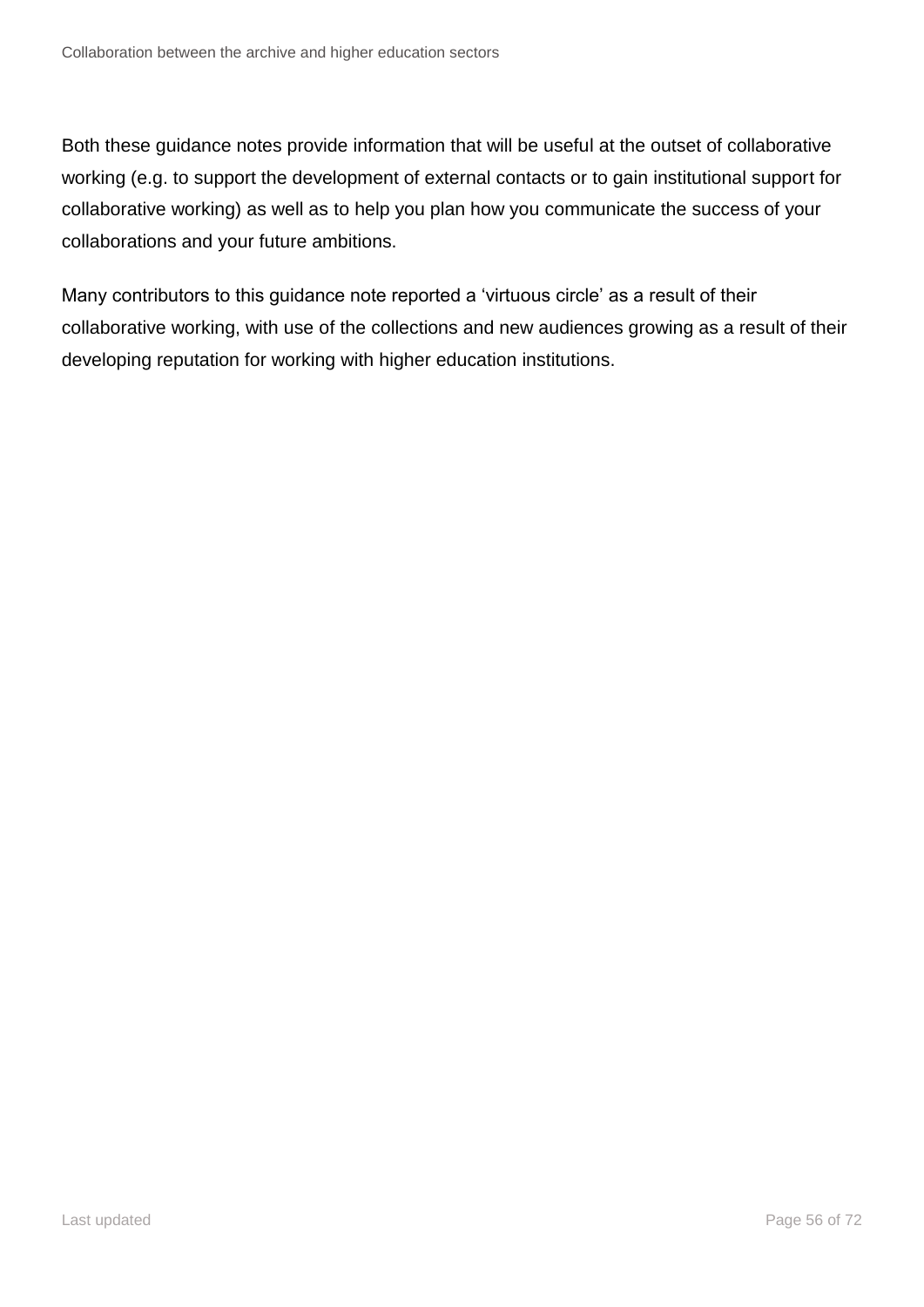# **6 Summary and 'top tips' for successful collaboration**

The intention of this guidance document is to provide a practical resource that draws together existing experience of collaboration between archive services and HEIs so that a greater number of organisations are encouraged to work collaboratively.

The information included in the guidance comes from both the archive sector and the HE sector, although the primary audience for the document is archive practitioners. The archive sector is well-accustomed to working in collaboration with a range of partners and so this document identified elements that are distinct to working with HEIs such as different motivations for research, institutional constraints and opportunities, and the way in which the value of activities is assessed.

The guidance concludes with the ten 'top tips' for successful collaboration as recommended by contributors.

1. Be confident about getting what you need from collaboration. Act as an equal partner and not as a service provider.

2. Establishing good personal contacts is critical at the early stages of forming a collaboration: do not be afraid to develop new contacts and take frequent opportunities to talk about your archive services, its collections and work.

3. Develop contacts with university librarians and archivists as 'brokers' for your professional expertise and collections.

4. Explore whether you can work in partnership with other local organisations to present a group 'archive and special collections offer' to local higher education institutions.

5. Make a written record of the things that you and your partner organisation agree and commit to as part of the collaboration. Make sure this is shared after each meeting or discussion so that you both have a common understanding of goals and responsibilities at all stages.

6. Identify (and put a cost against) the time that goes into collaborations, either at the outset as part of the planning process, or as part of your project monitoring so that you can articulate the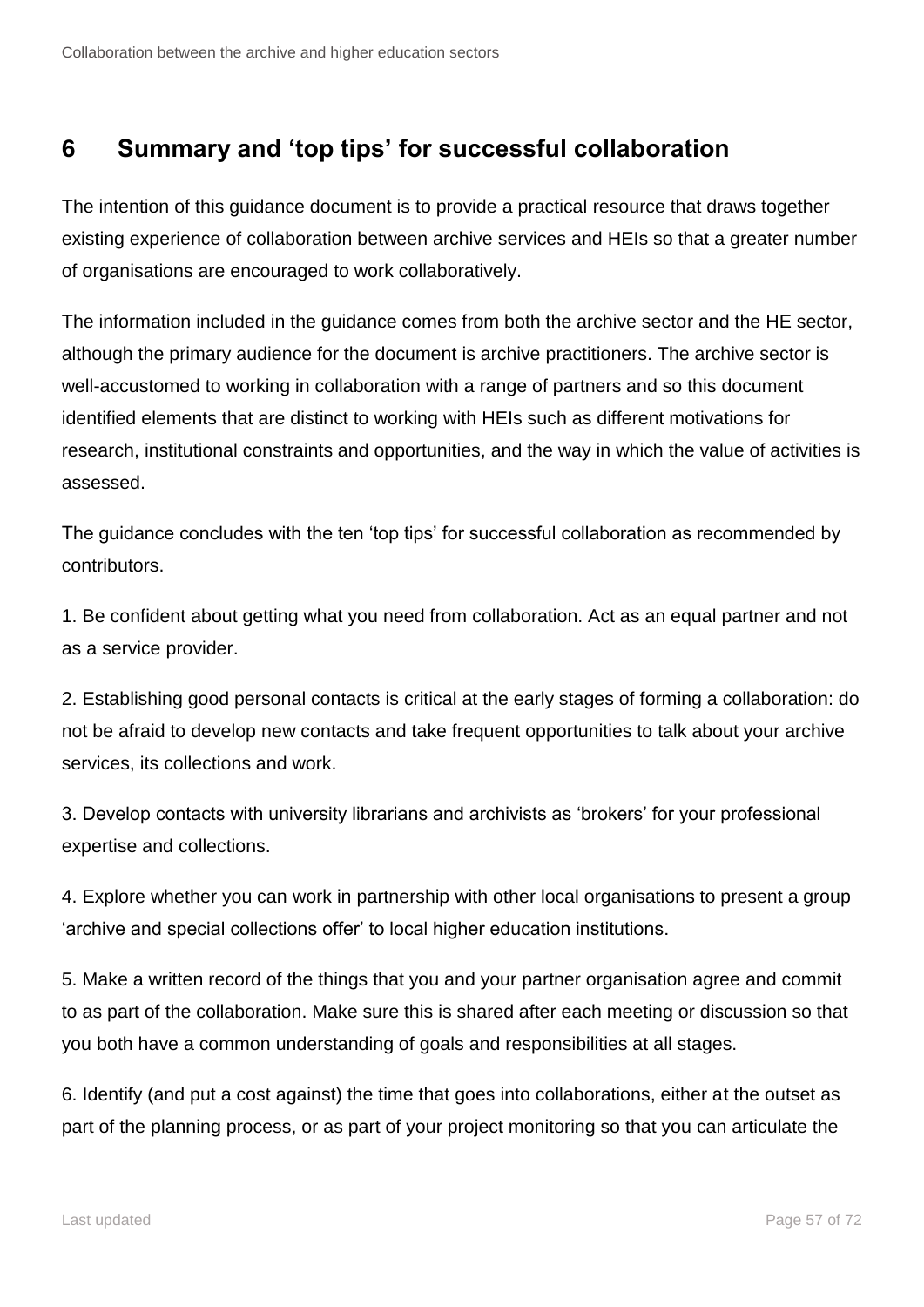value of your contribution to the collaboration and make the case for financial support for future collaborations.

7. Do not underestimate students and the value that they can bring, particularly in terms of new approaches to research and working practices.

8. Collaborative working is demanding. Shared vision, shared commitment and strong institutional support are essential criteria for success.

9. Don't wait to be asked to report the successes of your work: seek out opportunities to communicate them widely.

10. Know your value and have a go!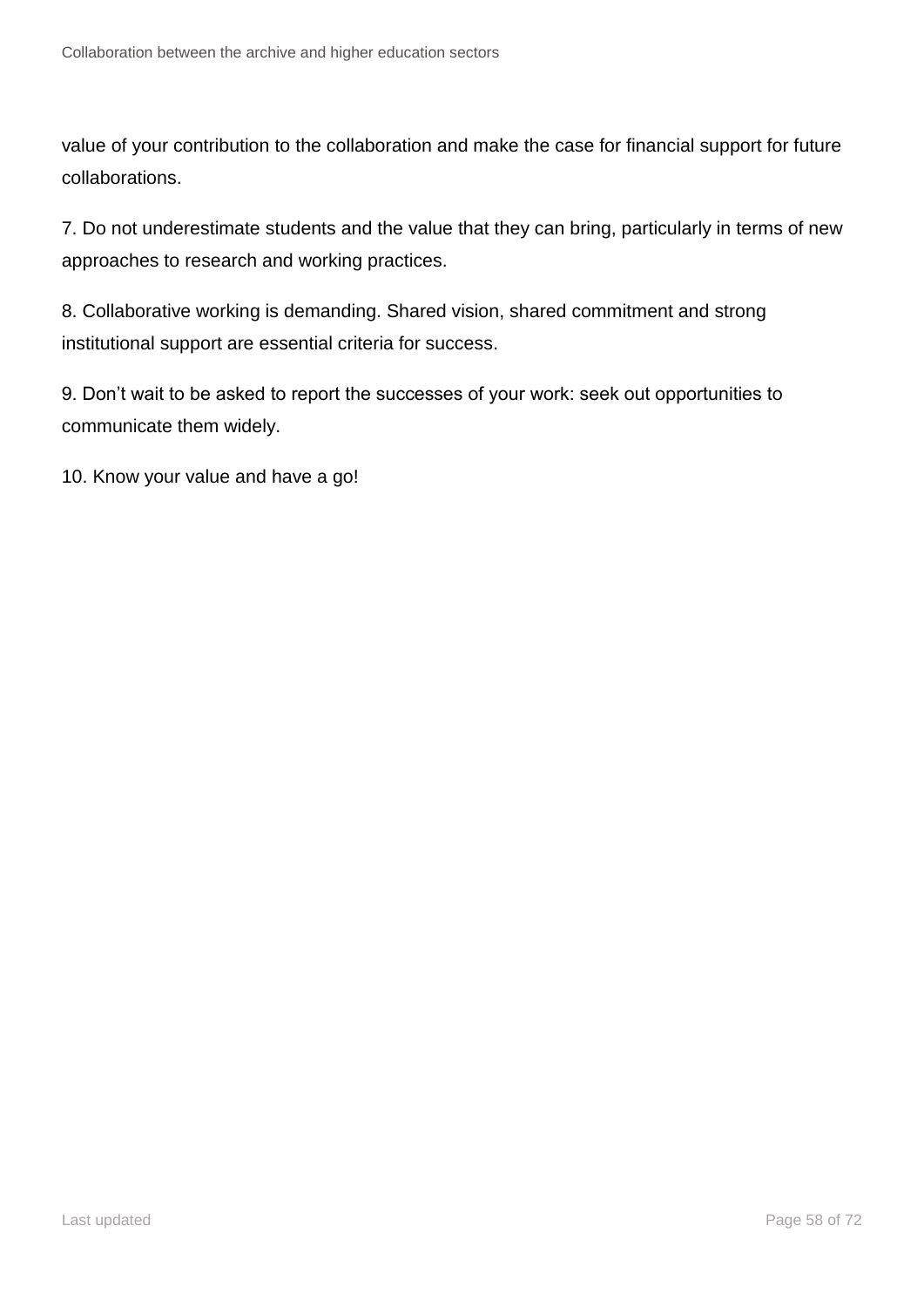# **Appendix: Key terms, concepts and resources**

## **1 Key terms and concepts referred to in the guidance**

## **Academia.edu**

An online platform that allows academics to share research papers, monitor the impact of their research and track the research of academics they follow. It provides profiles of individual researchers, including their research interests and it facilitates communication between academics.

## [https://www.academia.edu](https://www.academia.edu/)

## **Archive sector accreditation**

[Archive Service Accreditation](http://www.nationalarchives.gov.uk/archives-sector/archive-service-accreditation.htm) is the new UK wide standard scheme for archive services, replacing The National Archives' Standard for Record Repositories and its self-assessment programme for local authority archives in England and Wales. The standard defines good practice and identifies agreed standards, thereby encouraging and supporting development. The scheme offers a badge of external recognition and endorsement of their service.

## [www.nationalarchives.gov.uk/archives-sector/accreditation.htm](http://www.nationalarchives.gov.uk/archives-sector/accreditation.htm)

### **Archives Hub**

The Archives Hub is an online gateway to the descriptions of archives held in over 220 UK repositories, such as universities, company archives and local history centres deemed to be of value to the UK education and research communities. Descriptions on the Hub vary in the level of depth provided. It generally represents the types of collections you find within higher education, local authority, business and specialist repositories, and includes the archives of people, such as writers, scientists, artists, and politicians, the archives of corporate and institutional bodies such as banks, breweries, universities, manufacturers and theatres, the archives of groups and societies such as charities, pressure groups and religious groups, and the archives of family estates.

#### [www.archiveshub.ac.uk](http://www.archiveshub.ac.uk/)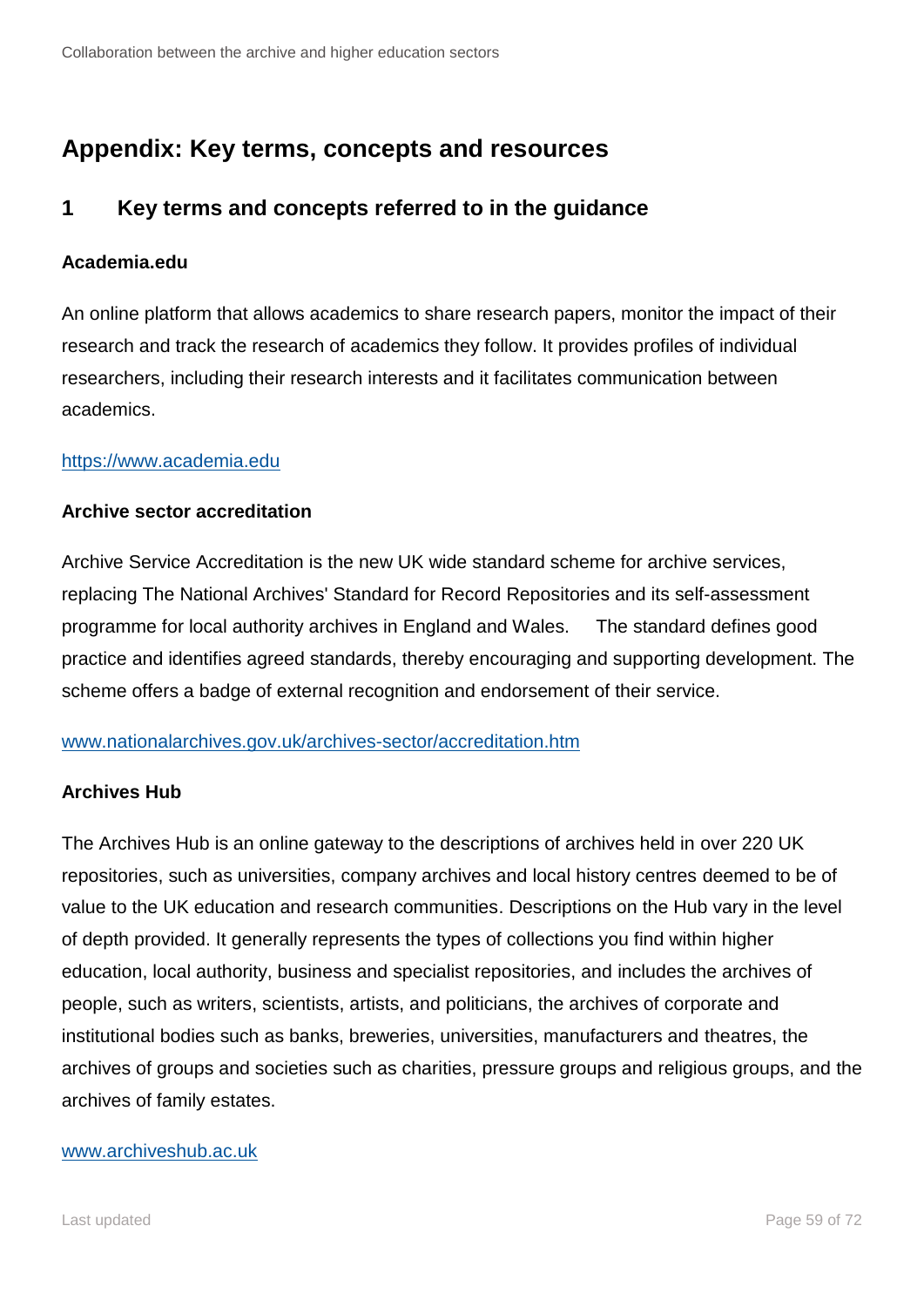## **CIPFA (The Chartered Institute of Public Finance and Accountancy) statistics**

CIPFA statistics and research provide information on a range of issues such as service usage, service costs, customer satisfaction and policy development across a range of public sector services, including public libraries and archive services.

#### [www.cipfastats.net/cipfastats/](http://www.cipfastats.net/cipfastats/)

#### **Collaborative Doctoral Awards**

Collaborative Doctoral Awards (CDAs) are intended to encourage and develop collaboration between Higher Education Institutions (HEIs) and non-HEI organisations and businesses, including museums and arts organisations. They provide access to resources and materials, knowledge and expertise that may not otherwise have been available and also provide social, cultural and economic benefits to wider society.

## [www.ahrc.ac.uk/Funding-Opportunities/Pages/Collaborative-Doctoral-Awards.aspx](http://www.ahrc.ac.uk/Funding-Opportunities/Pages/Collaborative-Doctoral-Awards.aspx)

### **Collaborative Doctoral Partnerships**

The Collaborative Doctoral Partnership (CDPs) scheme is intended to give non-HEI partners or consortia the opportunity to apply for PhD studentships. Museums, galleries, libraries and archives can apply to AHRC in collaboration with a UK university or AHRC-recognised Independent Research Organisation**.**

### [www.ahrc.ac.uk/Funding-Opportunities/Pages/Collaborative-Doctoral-Awards.aspx](http://www.ahrc.ac.uk/Funding-Opportunities/Pages/Collaborative-Doctoral-Awards.aspx)

### **Digital Humanities**

Digital Humanities is a relatively new field of research, and teaching, combining methodologies from the humanities and social sciences with tools provided by computing. Advanced technologyrelated methods such as text mining, data mining, data visualization and information retrieval are used in arts and humanities research to analyse born-digital and digitised content.

Links to organisations:

### **Alliance of Digital Humanities Organizations** [http://adho.org](http://adho.org/)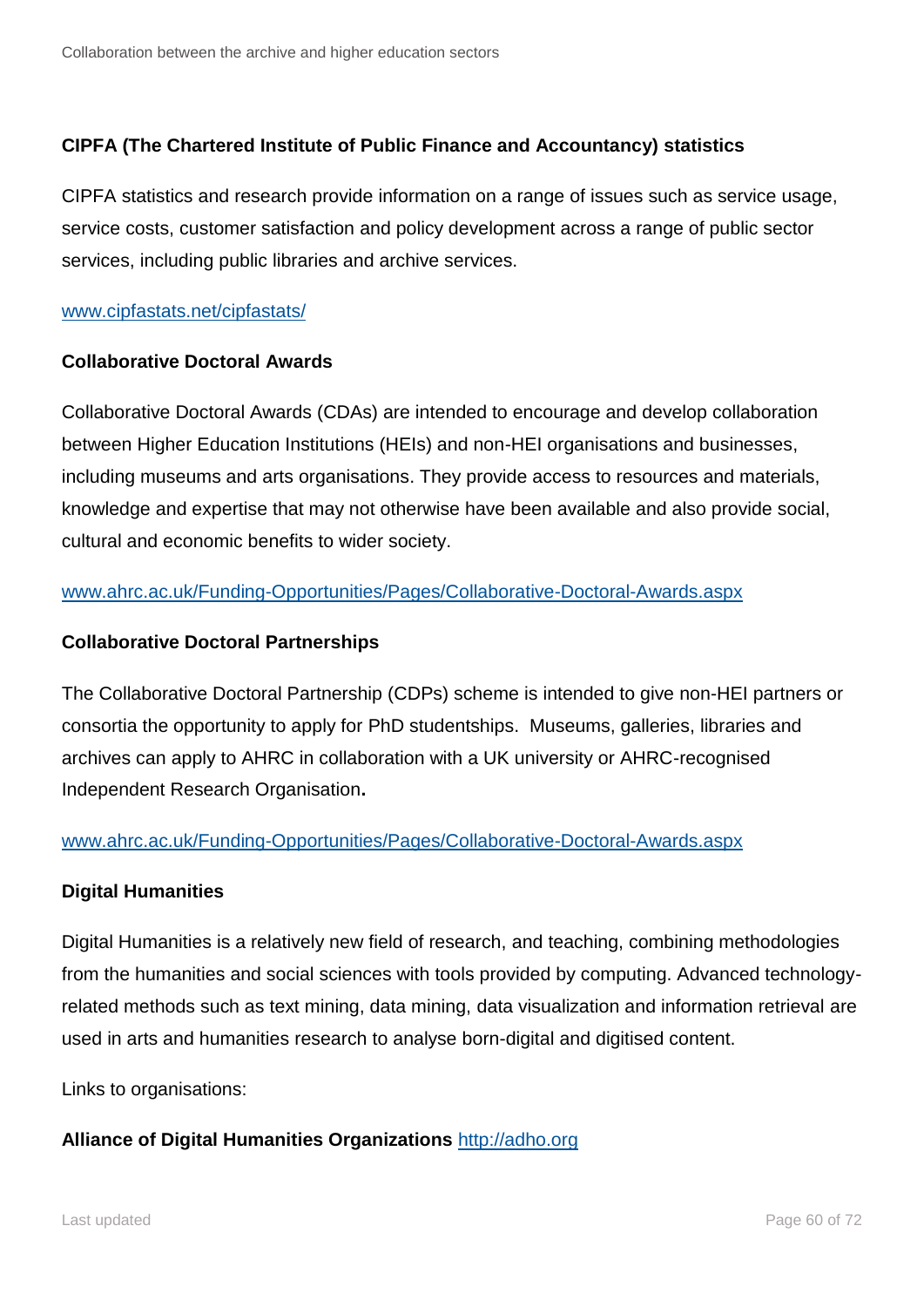**DH Commons** <http://dhcommons.org/about> (describes itself as an online hub focused on matching digital humanities projects seeking assistance with scholars interested in project collaboration)

**Digital Humanities at Oxford** [http://digital.humanities.ox.ac.uk](http://digital.humanities.ox.ac.uk/) (particularly the 'support' section)

**European Association for Digital Humanities** <http://eadh.org/index.html>

**King's College London Digital Humanities Department** [www.kcl.ac.uk/artshums/depts/ddh/index.aspx](http://www.kcl.ac.uk/artshums/depts/ddh/index.aspx)

**Professor Melissa Terras' blog** [http://melissaterras.blogspot.co.uk/2014/05/inaugural-lecture](http://melissaterras.blogspot.co.uk/2014/05/inaugural-lecture-decade-in-digital.html)[decade-in-digital.html](http://melissaterras.blogspot.co.uk/2014/05/inaugural-lecture-decade-in-digital.html) (Professor of Digital Humanities, University College London)

## **UCL Centre for Digital Humanities** <http://www.ucl.ac.uk/dh>

## **Discovery (TNA)**

Discovery is The National Archives' catalogue, holding more than 32 million records relating to Britain and British history held at The National Archives, around 2,500 archives and institutions across the UK, and some archives and institutions abroad. It includes data from The National Register of Archives and Access to Archives (A2A) which both closed in 2014, the ARCHON Directory and Manorial Documents Register and extensive research guidance.

[http://discovery.nationalarchives.gov.uk](http://discovery.nationalarchives.gov.uk/)

<http://nationalarchives.gov.uk/records/atoz/>

## **Evaluation**

There are a number of tools available to help you to understand and carry out evaluations of activities. A selection is listed below:

Heritage Lottery Fund guide to measuring outputs, evaluating outcomes and assessing impact.

### [www.hlf.org.uk/evaluation-guidance](http://www.hlf.org.uk/evaluation-guidance)

Inspiring Learning: an improvement framework for museums, libraries and archives.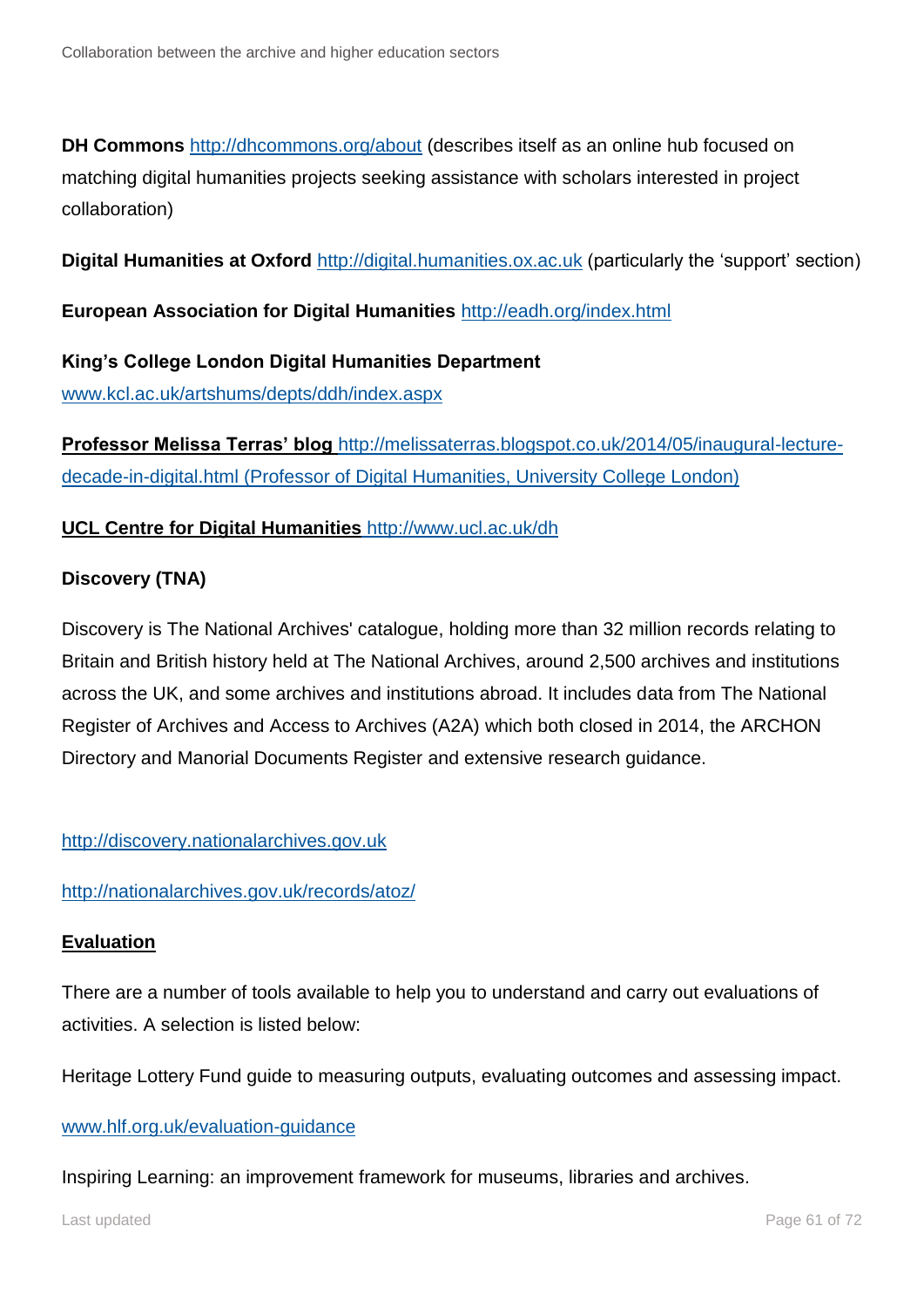A self-help improvement framework for museums, libraries and archives, enabling organisations to assess strengths and plan improvements, improve strategic and operational performance, and provide evidence of the impact of activities through generic learning and generic social outcomes (GLOs and GSOs). The website includes useful pointers and templates for collecting both quantitative and qualitative data but it is worth remembering that the GSOs were developed in a particular policy context so you may need to update them.

#### [www.inspiringlearningforall.gov.uk](http://www.inspiringlearningforall.gov.uk/)

Research Councils guide for researchers seeking to evaluate public engagement activities, such as exhibitions, events, public lectures and activities for schools and teachers. [www.rcuk.ac.uk/Publications/policy/Evaluation/](http://www.rcuk.ac.uk/Publications/policy/Evaluation/)

#### **Impact**

Rather than measuring outputs or evaluating outcomes based on targets, impact evaluation assesses the societal or economic benefited (or changes) that can be attributed to a particular project, policy or activity.

Simon Tanner provides a useful overview of impact assessment for cultural heritage organisations in his paper "Measuring the impact of digital resources: The balanced value impact model" alongside the description of the model itself and how to apply it.

[www.kdcs.kcl.ac.uk/fileadmin/documents/pubs/BalancedValueImpactModel\\_SimonTanner\\_Octo](http://www.kdcs.kcl.ac.uk/fileadmin/documents/pubs/BalancedValueImpactModel_SimonTanner_October2012.pdf) [ber2012.pdf](http://www.kdcs.kcl.ac.uk/fileadmin/documents/pubs/BalancedValueImpactModel_SimonTanner_October2012.pdf)

### **JiscMail**

A free service that enables groups of individuals to communicate and discuss education, research, and other professional issues using email discussion lists. It includes lists for archivists and librarians, as well as academics and students. Find a list in your field of interest at:

[www.jiscmail.ac.uk/groups/](http://www.jiscmail.ac.uk/groups/)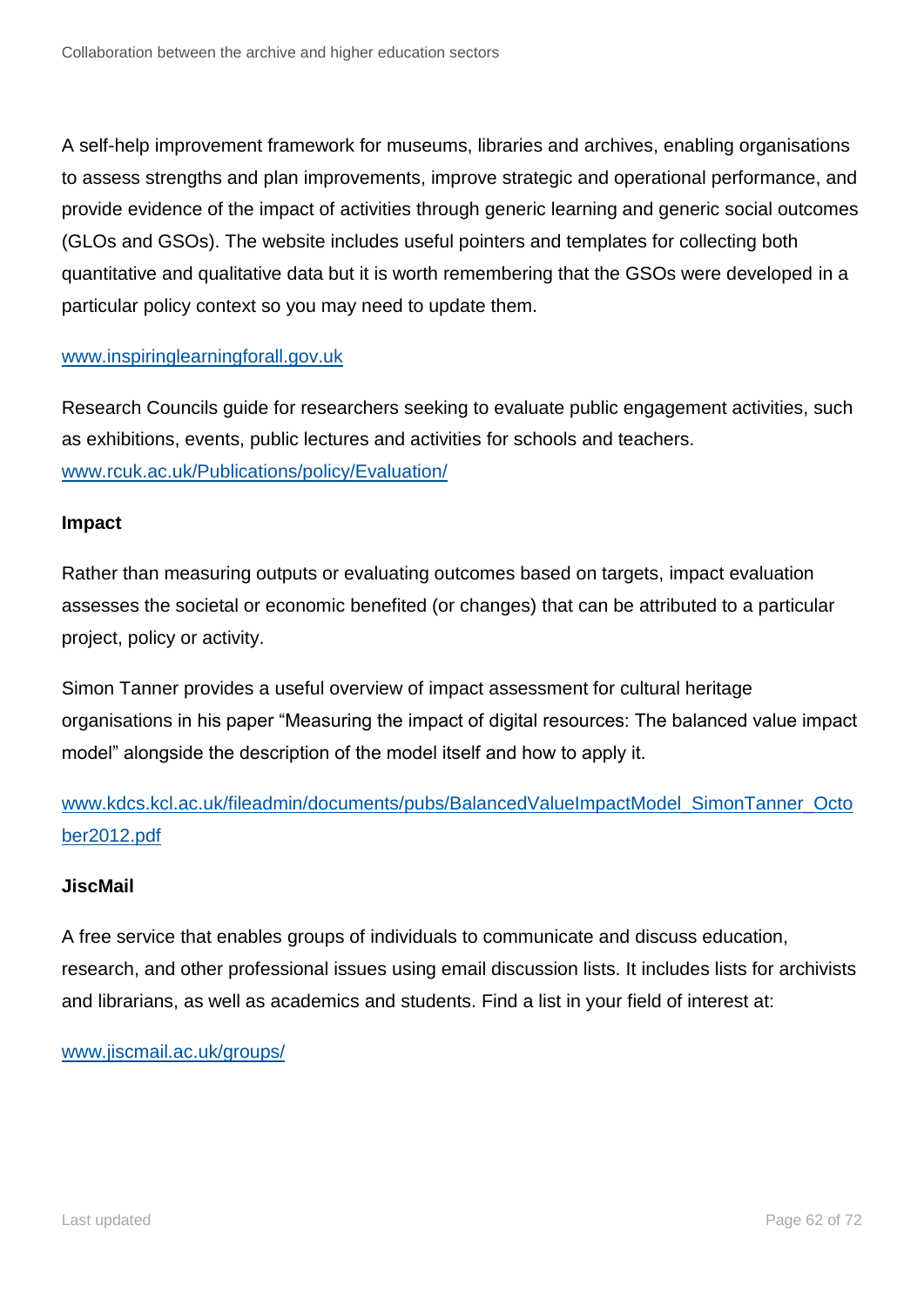### **JSTOR data for research**

An example of a bibliometric tool for exploring scholarly journal literature (in this case, literature on JSTOR). The category search terms do not make specific provision for entering (or searching) under holding organisation (e.g. archive service) but the resource gives an indication of the data that such tools make available.

## <http://dfr.jstor.org/>

## **LinkedIn**

A social media platform widely used by individuals from all professional spheres. In addition to providing individual profiles and enabling connections between individuals, LinkedIn provides a platform for online discussion forums, for example it has discussion groups for 'archives professionals' and for 'historians, librarians and archivists'.

## [https://www.linkedin.com](https://www.linkedin.com/)

## **Memoranda of Understanding (MoUs)**

A memorandum of understanding (MoU) is an agreement between two or more parties, which commits them to working closely together to support each other's aims in general, or in relation to particular activities. It is often used in cases where parties either do not imply a legal commitment or in situations where the parties cannot create a legally enforceable agreement. Whether or not a document constitutes a binding contract depends only on the presence or absence of well-defined legal elements in the text proper of the document.

More information can be found at;

### [www.artscouncil.org.uk/what-we-do/collaboration-and-partnerships/](http://www.artscouncil.org.uk/what-we-do/collaboration-and-partnerships/)

and as part of the suite of guidance available from the Share Academy at: [www.londonmuseumsgroup.org/share-academy/](http://www.londonmuseumsgroup.org/share-academy/) (you need to register for a free login to access the resources).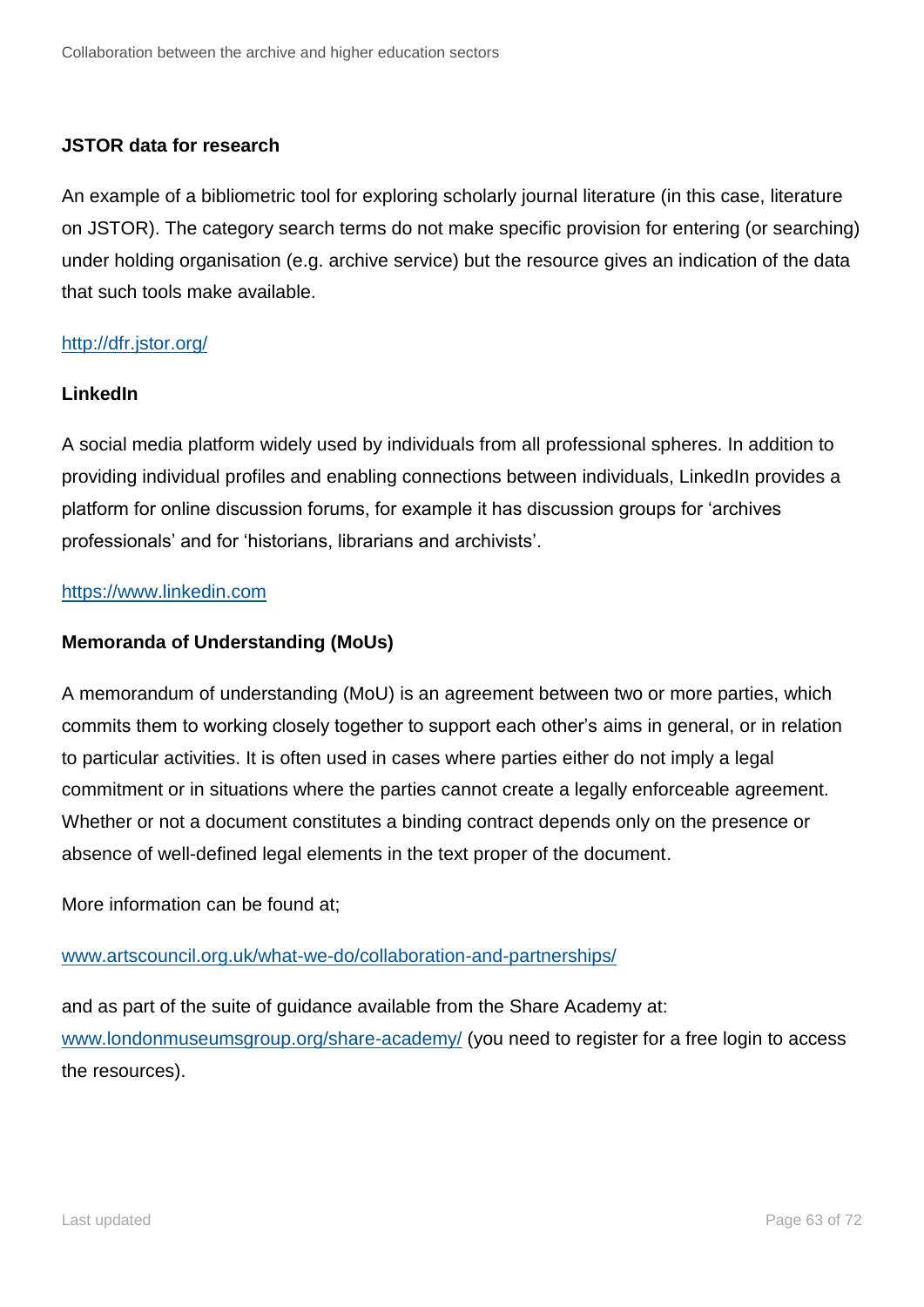## **National Student Survey**

Commissioned by the Higher Education Funding Council for England (HEFCE) and run by Ipsos MORI, this annual survey collects opinions from final year undergraduates on the quality of their Higher Education experience. The survey's main purpose is to help students choose which institutions to study at. It provides data on students' satisfaction with teaching, assessment and feedback, academic support, organisation and management, learning resources, personal development and overall satisfaction.

The results are frequently widely publicised in the media and they often help to drive improvements at HEIs.

#### <http://www.hefce.ac.uk/whatwedo/lt/publicinfo/nss/>

#### [http://www.thestudentsurvey.com](http://www.thestudentsurvey.com/)

#### **Partnership agreements**

Partnership agreements can provide a useful framework for clarifying how organisations will work together in collaboration.

The Heritage Lottery Fund provides guidance on partnership agreements to support one of its funding streams. The document clarifies relationships and expectations for recipients of funding but may still be a useful general reference. A template partnership agreement is provided as appendix 1 of the following guidance document:

### [www.hlf.org.uk/looking-funding/our-grant-programmes/young-roots](http://www.hlf.org.uk/looking-funding/our-grant-programmes/young-roots)

Advice on developing and maintaining partnerships can be found at:

[www.hlf.org.uk/forum/developing-and-maintaining-partnerships](http://www.hlf.org.uk/forum/developing-and-maintaining-partnerships)

# The Arts & Humanities Research Council (AHRC) also provides guidance on partnership agreements.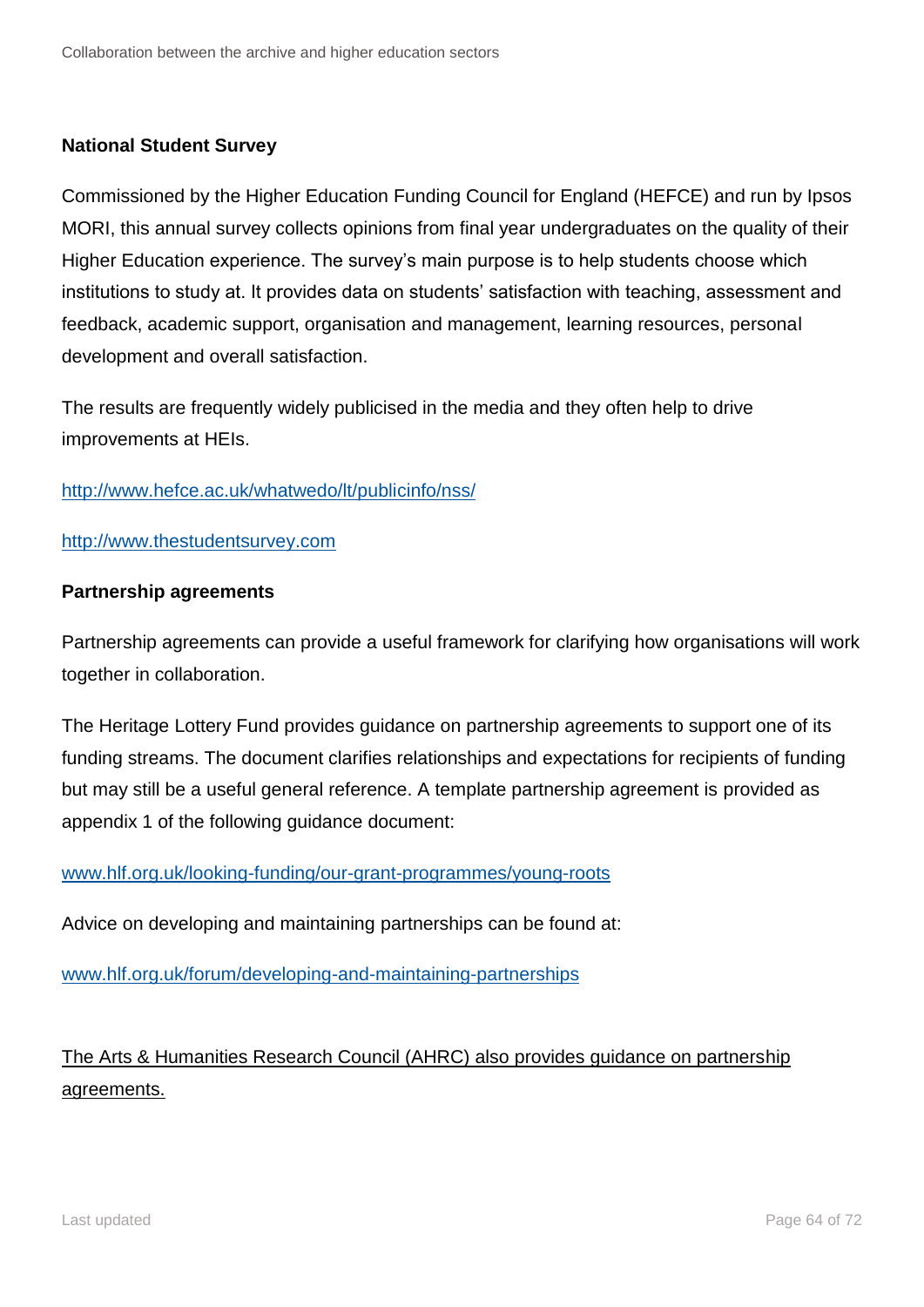For example, the guidance to support Collaborative Doctoral Awards identifies what should go into a partnership agreement (from CDA guidance) [http://www.ahrc.ac.uk/Funding-](http://www.ahrc.ac.uk/Funding-Opportunities/Documents/CDA_Scheme_Guide_2015.pdf)[Opportunities/Documents/CDA\\_Scheme\\_Guide\\_2015.pdf](http://www.ahrc.ac.uk/Funding-Opportunities/Documents/CDA_Scheme_Guide_2015.pdf)

And the following link provides more general guidance on partnership working:

[http://www.ahrc.ac.uk/News-and-Events/Watch-and-Listen/Pages/Partnership-Working-in-the-](http://www.ahrc.ac.uk/News-and-Events/Watch-and-Listen/Pages/Partnership-Working-in-the-Arts-and-Humanities.aspx)[Arts-and-Humanities.aspx](http://www.ahrc.ac.uk/News-and-Events/Watch-and-Listen/Pages/Partnership-Working-in-the-Arts-and-Humanities.aspx)

## Pathways to impact

Guidance and resources for completing the Research Councils' Je-S application form and understanding the pathways towards economic and societal impacts.

### [www.rcuk.ac.uk/ke/impacts/](http://www.rcuk.ac.uk/ke/impacts/)

### **Piirus.com**

Piirus.com is an online platform enabling researchers to connect with other researchers. It helps researchers to make contact contacts or find collaborators; it can be searched for users with particular interests, expertise or techniques.

You need to have an academic email address to sign up.

### [https://www.piirus.com](https://www.piirus.com/)

### **Public engagement**

Public engagement describes the ways in which the activity and benefits of research can be shared with the public, by definition a two-way process. In this way it differs from outreach which can be interpreted as a one-directional activity.

The National Coordinating Centre for Public Engagement (NCCPE) helps inspire and support universities to engage with the public, providing training, consultancy and a variety of resources, including the EDGE public engagement self-assessment tool.

#### [www.publicengagement.ac.uk](http://www.publicengagement.ac.uk/)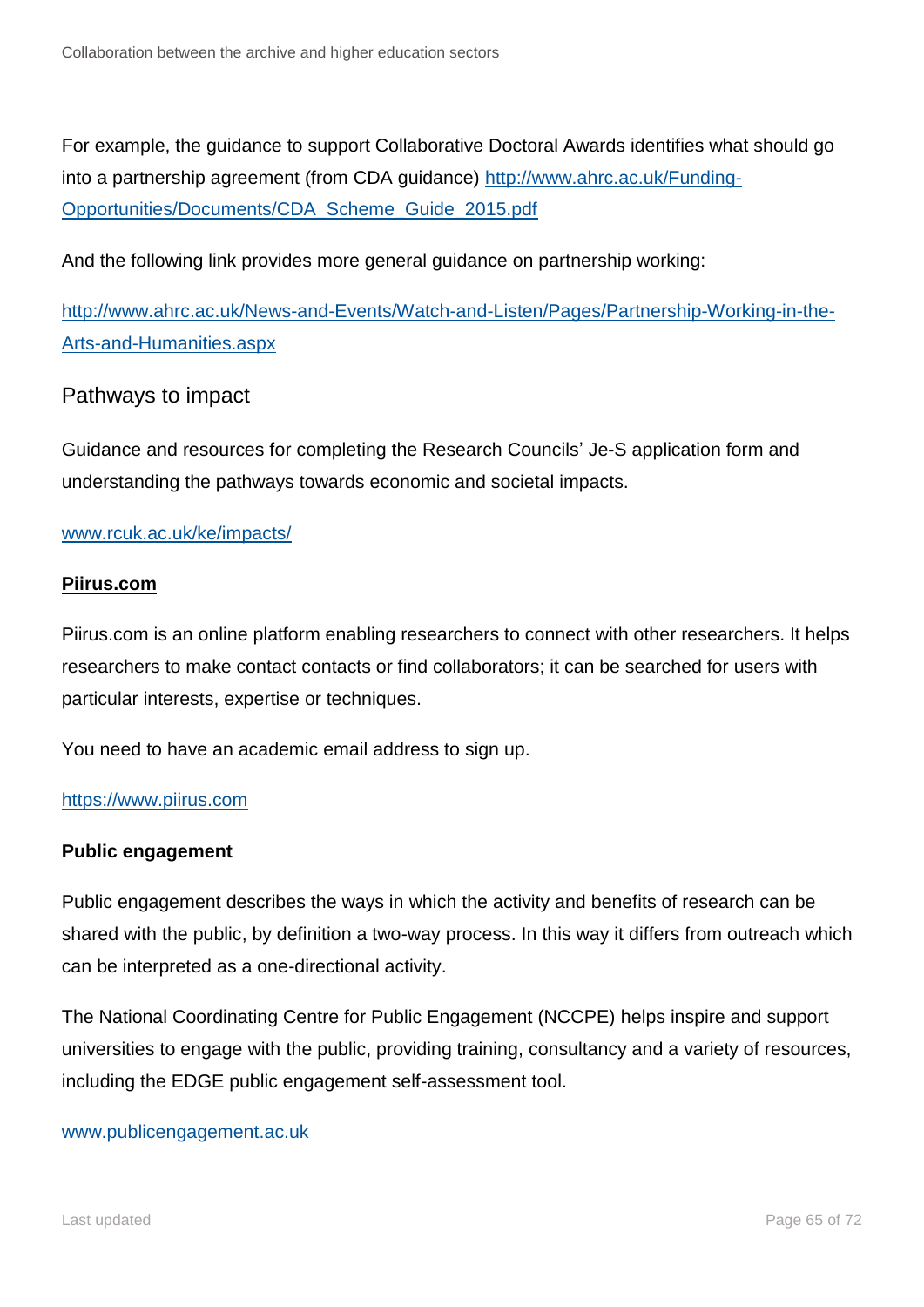## **Research Excellence Framework (REF)**

The REF is the new system for assessing the quality of research in UK Higher Education Institutions, which has replaced the Research Assessment Exercise (RAE). Through the REF, expert panels assess the academic excellence of research, as well as the impact of research beyond academia. The results are used to determine how public funding for research is allocated (from 2015-16).

The results of the first round of assessments (2014) will not be available until 2015 and so it is difficult to provide accurate guidance as to what constitutes 'good' data for REF assessments at present.

### [www.ref.ac.uk](http://www.ref.ac.uk/)

#### **ResearchGate**

Popular amongst scientists, ResearchGate is an online platform that connects researchers and makes it easy for them to share and access scientific output, knowledge and expertise.

[http://www.researchgate.net](http://www.researchgate.net/)

## **2 Other useful resources**

### **Archon**

The ARCHON Directory listed record repositories in the United Kingdom and overseas with substantial collections of manuscripts noted under the indexes to the **National Register of Archives**. Data has now been integrated into **Discovery**.

# **http://discovery.nationalarchives.gov.uk/archives-homeAIM25 (Archives in London and the M25 area)**

Electronic access to collection level descriptions of the archives of over 100 higher education institutions, learned societies, cultural organisations and livery companies within the greater London area. It does not provide item-level descriptions.

#### [www.aim25.ac.uk](http://www.aim25.ac.uk/)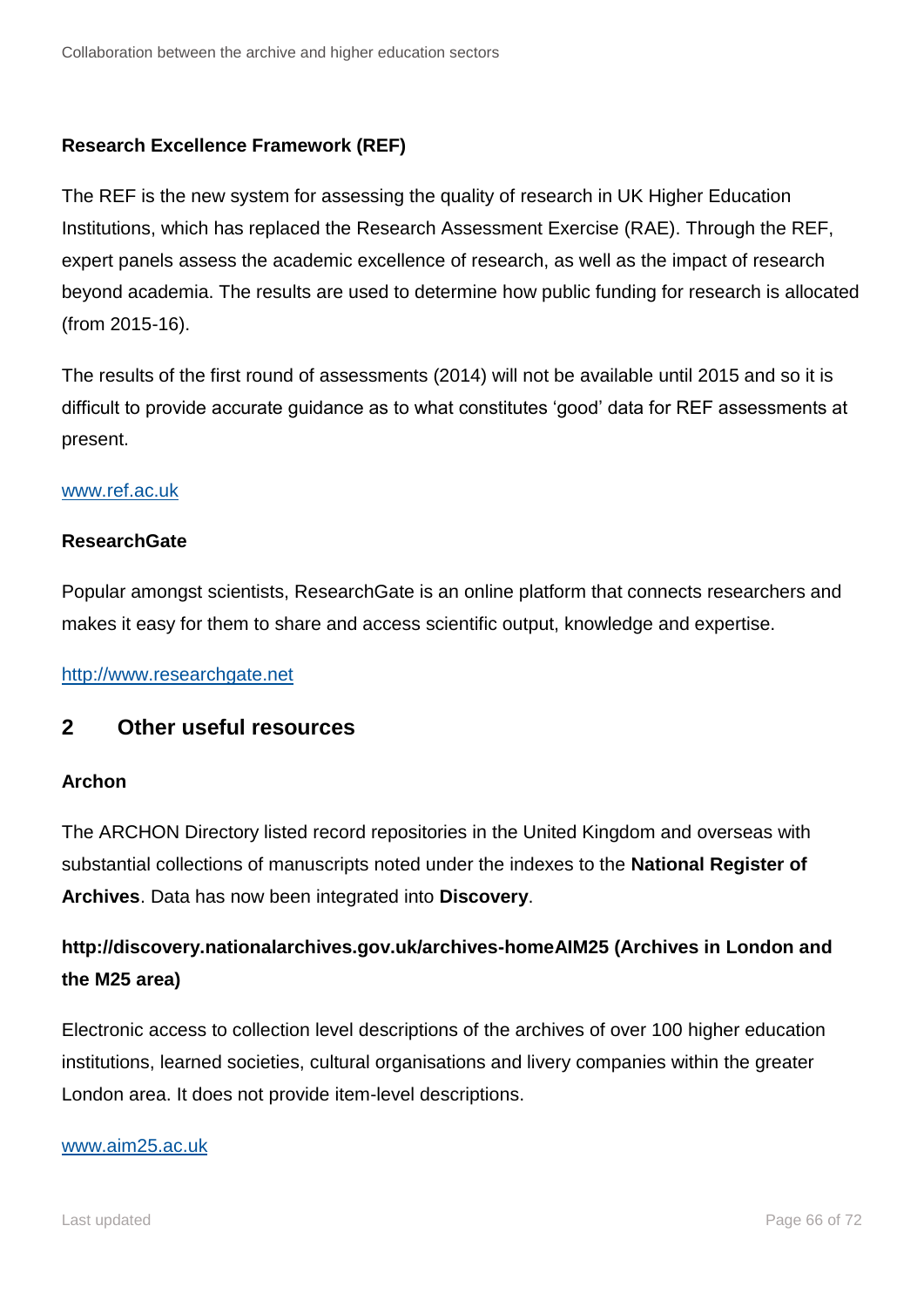## **Campaign for Voluntary Sector Archives**

The Campaign for Voluntary Sector Archives raises awareness of the importance of voluntary sector archives as strategic assets for governance, corporate identity, accountability and research, and as part of the sector's wider public benefit responsibility. It encourages all charities, voluntary organisations, trusts and foundations to take responsibility for their archives by providing for their management, preservation, use and promotion. It has produced two pieces of draft guidance for voluntary sector organisations that own or look after archives.

#### [www.voluntarysectorarchives.org.uk](http://www.voluntarysectorarchives.org.uk/)

#### **Gateway to Research**

A system developed by Research Councils UK (RCUK) to enable users to search and analyse information about publicly funded research. It provides information about current research projects and the outcomes of past projects.

You may find it a useful resource to identify which organisations are carrying out research in fields relevant to collections in your archive service, or to find out which organisations have carried out research based on archive collections.

### [http://gtr.rcuk.ac.uk](http://gtr.rcuk.ac.uk/)

### **Historical Association**

The UK National Charity for History, which provides training and development resources for primary and secondary school history teachers. It works with heritage and public history bodies through the 'Campaign for History' and can provide useful communication channels and engagement opportunities for archive services and individuals seeking to make contact with academics and researchers.

#### [www.history.org.uk](http://www.history.org.uk/)

### **Institute of Historical Research (IHR)**

The IHR offers a range of onsite and remote services that promote and facilitate excellence in historical research, teaching and scholarship in the UK, by means of its library, seminars,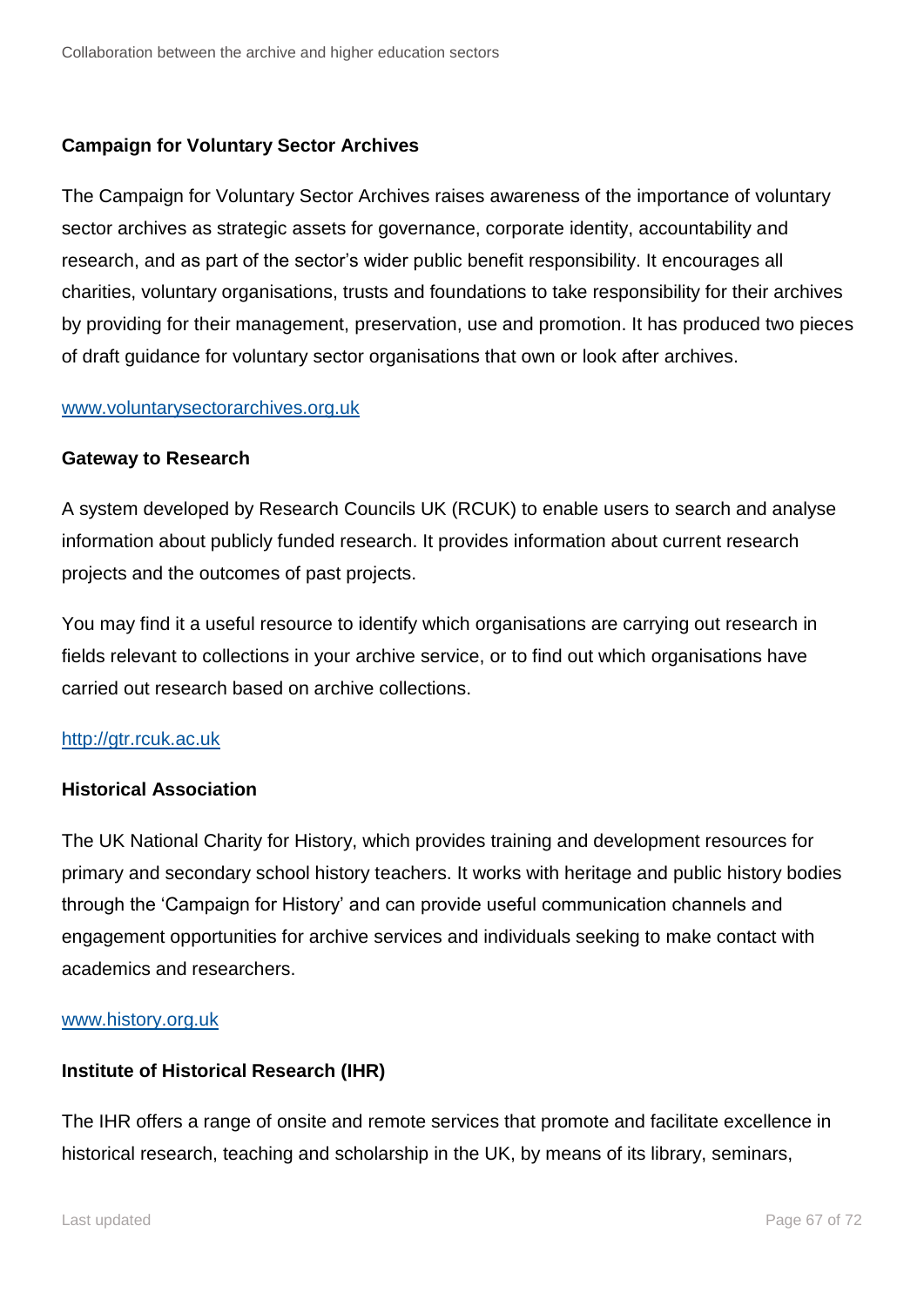conferences, fellowships, training, and consultancy. It provides a portal for the exchange of ideas and information and current developments in historical scholarship. It is a good source of information on current events and conferences of interest to the academic community of historians and it provides communication channels such as its blog.

#### [www.history.ac.uk](http://www.history.ac.uk/)

## **MASC25: Mapping access to Special Collections in the London Region**

MASC25 is an online resource guide, which brings together collection level descriptions of printed special collections in libraries within the Greater London region. The database complements other resource mapping initiatives, such as [AIM25](http://www.aim25.ac.uk/) for archives. It does not provide item-level descriptions.

#### [www.masc25.ac.uk](http://www.masc25.ac.uk/)

## **National Register of Archives (NRA)**

The NRA contained information on the nature and location of manuscripts and historical records that relate to British history. The service closed in 2014, and the data has now been integrated into **Discovery**.

### [http://discovery.nationalarchives.gov.uk](http://discovery.nationalarchives.gov.uk/)

### **Share Academy**

Share Academy is a partnership between University College London, University of the Arts London and the London Museums Group. Its aim is to build sustainable and mutually beneficial relationships between the higher education sector and specialist museums in London.

Its website includes a range of resources that will be of interest to archive services seeking to work with the HE sector including the following advice documents: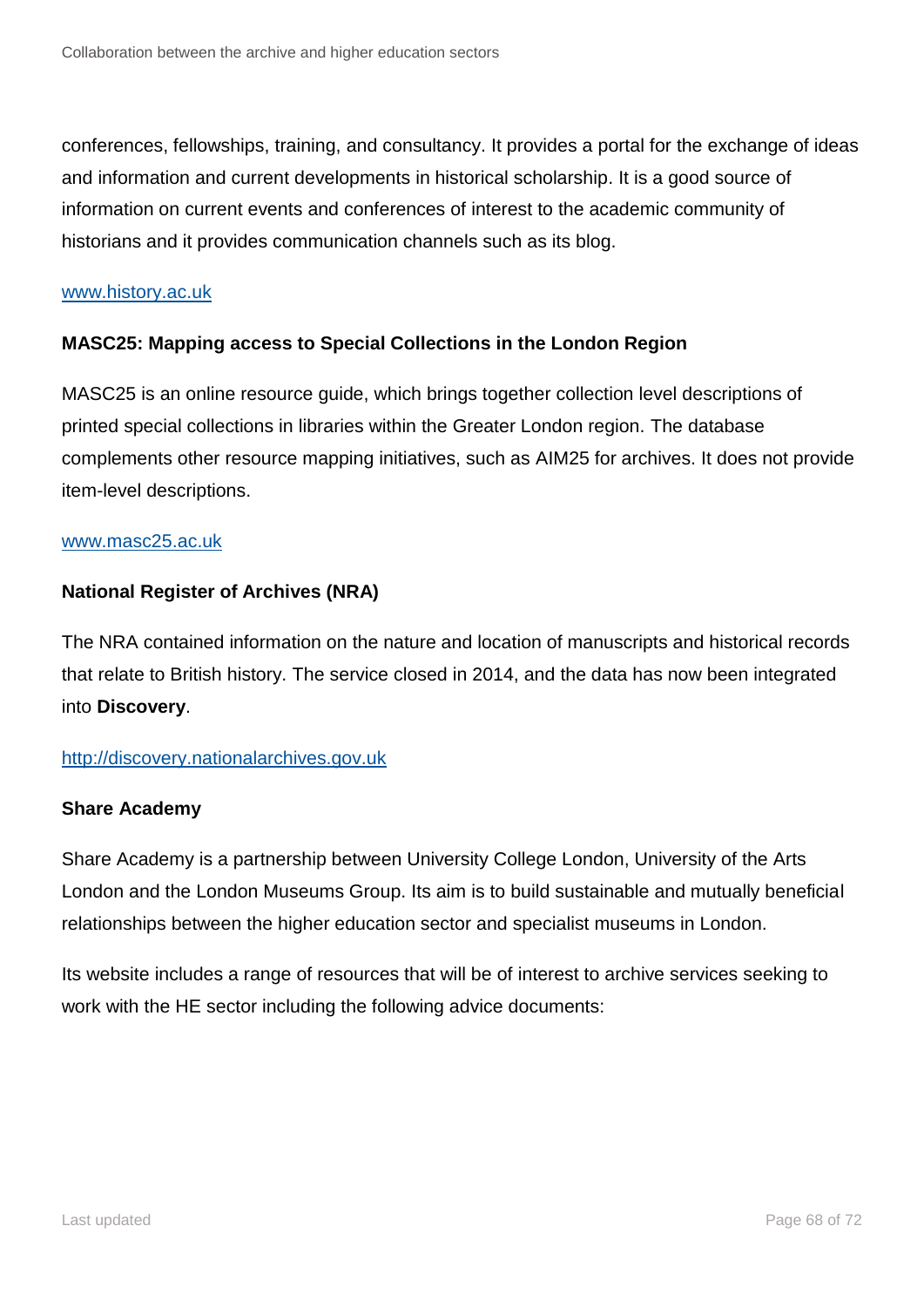- Initiating cross-sector partnerships
- How to plan collaborative projects
- Arranging successful student internships
- Memorandum of understanding guidance
- Guidance on project planning and management

### <http://www.londonmuseumsgroup.org/share-academy/>

### **Vitae Research Development Framework**

Vitae works all over the world in partnership with researchers, higher education institutions, research organisations, research funders and other organisations with a stake in realising the potential of researchers, both championing the needs of researchers and demonstrating their impact on economies and society. It is supported by Research Councils UK (RCUK) and the UK Higher Education funding bodies. The [Vitae Researcher Development Framework \(RDF\)](https://www.vitae.ac.uk/researchers-professional-development/about-the-vitae-researcher-development-framework) is a professional development resource designed to help researchers identify the skills and experience needed to acquire and chart professional development progress.

[www.vitae.ac.uk/researchers-professional-development/about-the-vitae-researcher](http://www.vitae.ac.uk/researchers-professional-development/about-the-vitae-researcher-development-framework)[development-framework](http://www.vitae.ac.uk/researchers-professional-development/about-the-vitae-researcher-development-framework)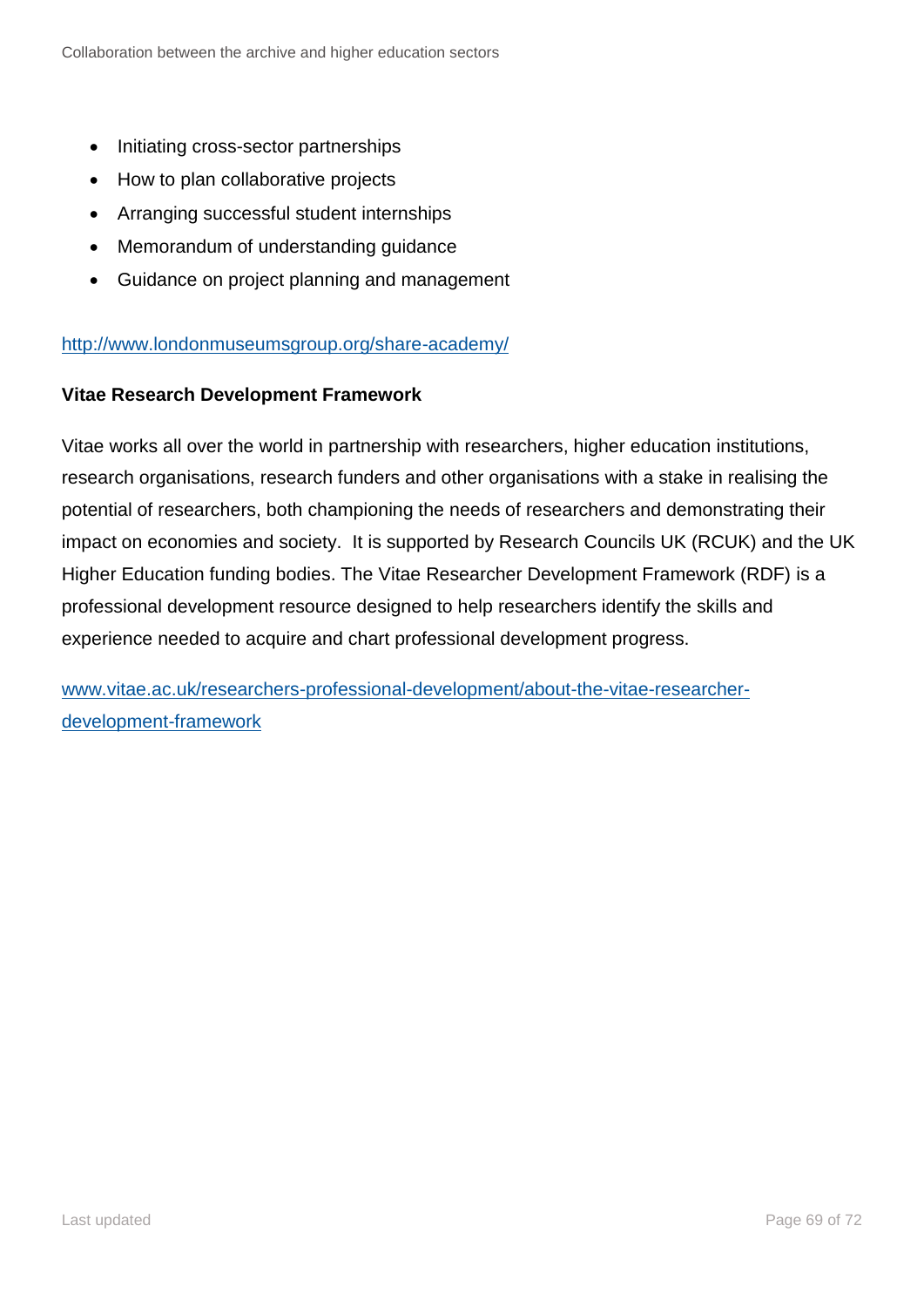## **Acknowledgements**

The author gratefully acknowledges the contributions of the following people and organisations towards the production of this guidance document.

## **Project management team**

Dr Matt Greenhall, The National Archives

Dr Mike Mertens, Research Libraries UK

Dr Thomas White, The National Archives

## **Advisory Group**

Judy Burg, University Archivist, Hull History Centre

Professor Jo Fox, Department of History, Durham University

Professor Andrew Prescott, Head of Digital Humanities, King's College London

Dr Sarah Price, Head of Access and Learning, Durham University

Simon Tanner, Director of Digital Consultancy, King's College London

Joanna Terry, Head of Archives and Heritage, Staffordshire Record Office

Professor Melissa Terras, Director of UCL Centre for Digital Humanities, UCL

Judy Willcocks, Head of Museum, Central Saint Martins Museum & Study Collection, University of the Arts London

### **Case studies**

By kind permission of:

Phil Astley, City Archivist, Aberdeen City & Aberdeenshire Archives

Karen Baker, Librarian, National Railway Museum

Dr Elisabeth Bennett, University Archivist, Richard Burton Archives, Swansea University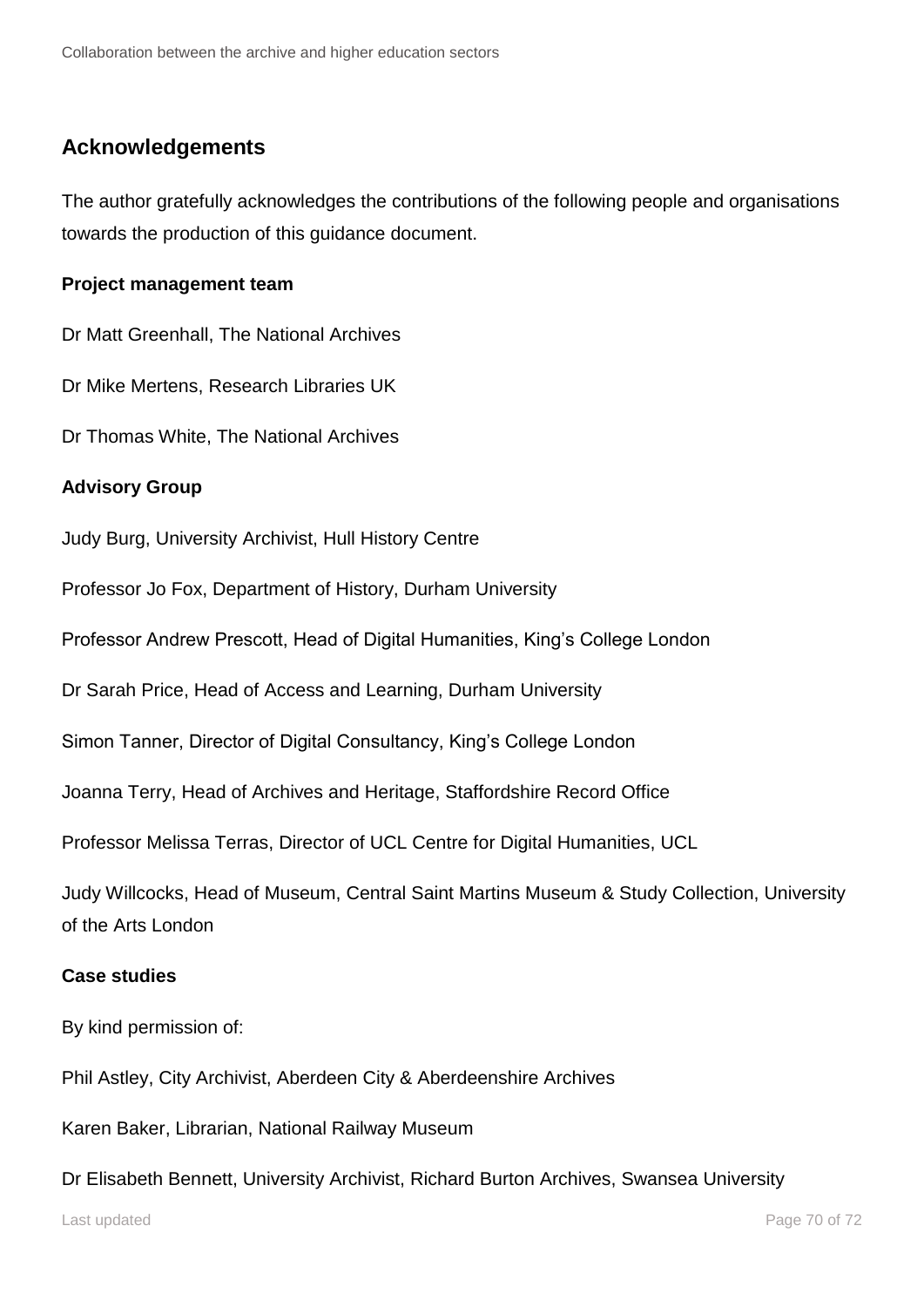## Judy Burg, University Archivist, Hull History Centre

Alison Kay, Associate Archivist, National Railway Museum

Dr Sarah Price, Head of Access and Learning, Durham University

Joanna Terry, Head of Archives and Heritage, Staffordshire Record Office

Professor Sarah Whatley, Coventry University

## **Representatives of the organisations listed below and the individuals who participated in focus groups, telephone interviews and the online survey**

Aberdeen City & Aberdeenshire Archives

British Library

British Postal Museum and Archive

City of Westminster Archives

Coventry University

Hackney Archives

Inspire

John Lewis Partnership heritage Centre

National Railway Museum

North West Film Archive, Manchester Metropolitan University

Norwich University of the Arts

Portsmouth History Centre

Richard Burton Archive, Swansea University

Share Academy